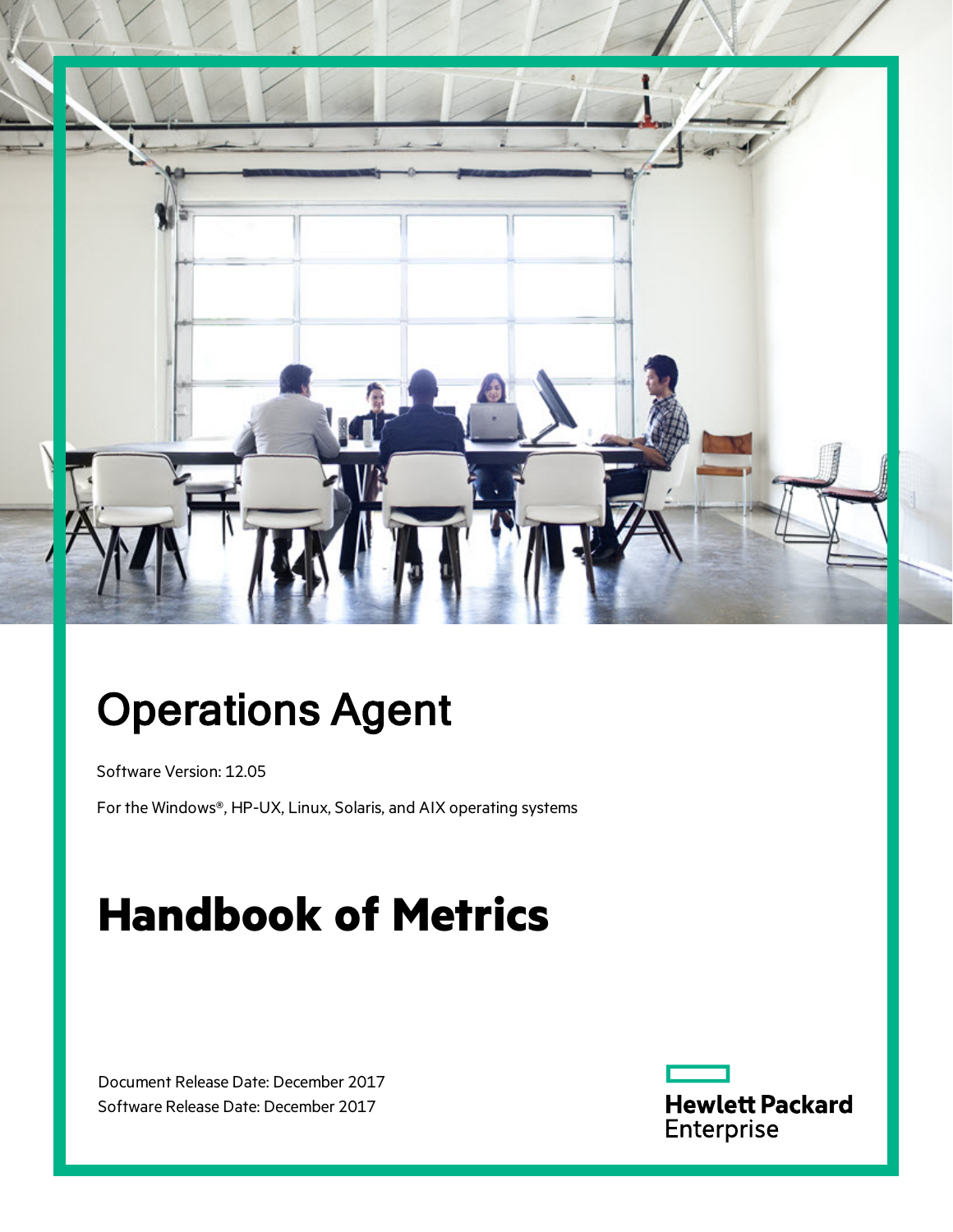#### Legal Notices

#### Warranty

The only warranties for Seattle SpinCo, Inc and its subsidiaries ("Seattle") products and services are set forth in the express warranty statements accompanying such products and services. Nothing herein should be construed as constituting an additional warranty. Seattle shall not be liable for technical or editorial errors or omissions contained herein.

The information contained herein is subject to change without notice.

#### Restricted Rights Legend

Confidential computer software. Except as specifically indicated, valid license from Seattle required for possession, use or copying. Consistent with FAR 12.211 and 12.212, Commercial Computer Software, Computer Software Documentation, and Technical Data for Commercial Items are licensed to the U.S. Government under vendor's standard commercial license.

#### Copyright Notice

© 2015-2017 EntIT Software LLC, a Micro Focus company

#### Trademark Notices

Adobe ® is a trademark of Adobe Systems Incorporated. Microsoft® and Windows® are U.S. registered trademarks of the Microsoft group of companies. UNIX® is a registered trademark of The Open Group.

#### Acknowledgements

This product includes cryptographic software written by Eric Young (eay@cryptsoft.com).

This product includes software developed by the OpenSSL Project for use in the OpenSSL Toolkit (http://www.openssl.org/).

This product includes software written by Tim Hudson (tjh@cryptsoft.com).

This product includes an interface of the 'zlib' general purpose compression library, which is Copyright ©1995-2002 Jean-loup Gailly and Mark Adler.

#### Documentation Updates

To check for recent updates or to verify that you are using the most recent edition of a document, go to: <https://softwaresupport.hpe.com/>.

This site requires that you register for an HPE Passport and to sign in. To register for an HPE Passport ID, click **Register** on the HPE Software Support site or click **Create an Account** on the HPE Passport login page.

You will also receive updated or new editions if you subscribe to the appropriate product support service. Contact your HPE sales representative for details.

#### **Support**

Visit the HPE Software Support site at: <https://softwaresupport.hpe.com/>.

Most of the support areas require that you register as an HPE Passport user and to sign in. Many also require a support contract. To register for an HPE Passport ID, click **Register** on the HPE Support site or click **Create an Account** on the HPE Passport login page.

To find more information about access levels, go to: <https://softwaresupport.hpe.com/web/softwaresupport/access-levels>.

**HPE Software Solutions Now** accesses the HPE Software Solution and Integration Portal website. This site enables you to explore HPE Product Solutions to meet your business needs, includes a full list of Integrations between HPE Products, as well as a listing of ITIL Processes. The URL for this website is [https://softwaresupport.hpe.com/km/KM01702731.](https://softwaresupport.hpe.com/km/KM01702731)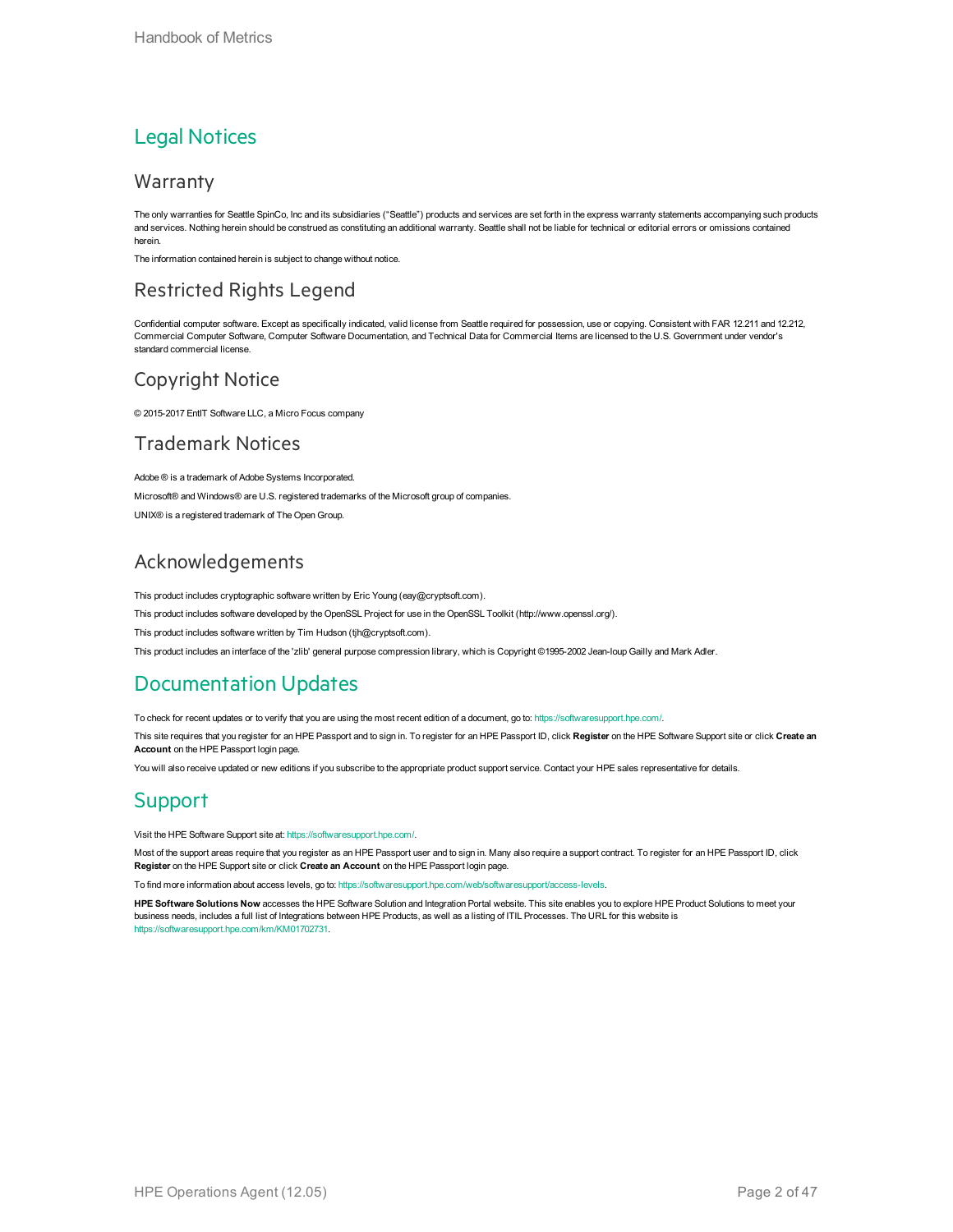### **Contents**

| Configuration Metrics Supported with Operations Agent 12.00  5 |  |
|----------------------------------------------------------------|--|
|                                                                |  |
|                                                                |  |
|                                                                |  |
|                                                                |  |
|                                                                |  |
|                                                                |  |
|                                                                |  |
|                                                                |  |
|                                                                |  |
|                                                                |  |
|                                                                |  |
| Metrics not Supported with Operations Agent 12.00 37           |  |
|                                                                |  |
|                                                                |  |
|                                                                |  |
|                                                                |  |
|                                                                |  |
|                                                                |  |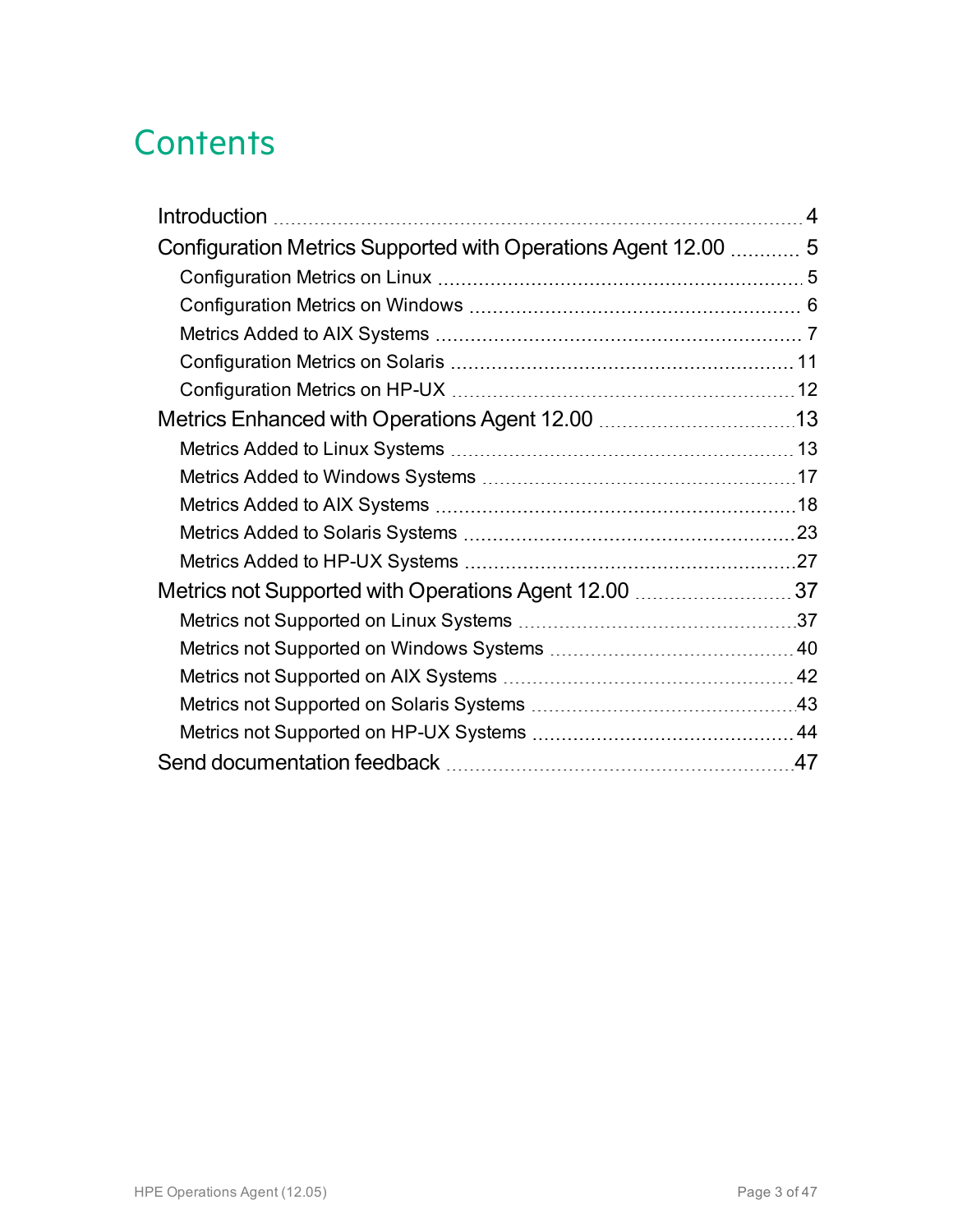### <span id="page-3-0"></span>Introduction

Operations Agent helps you to monitor a system by collecting metrics that indicate the health, performance, resource utilization and availability of essential elements of the system. With its embedded data collector, Operations Agent continuously collects performance and health data across your system and stores the collected data in the Metrics Datastore.

This document provides the information about the configuration metrics, metrics introduced and the metrics obsoleted in the Operations Agent 12.00.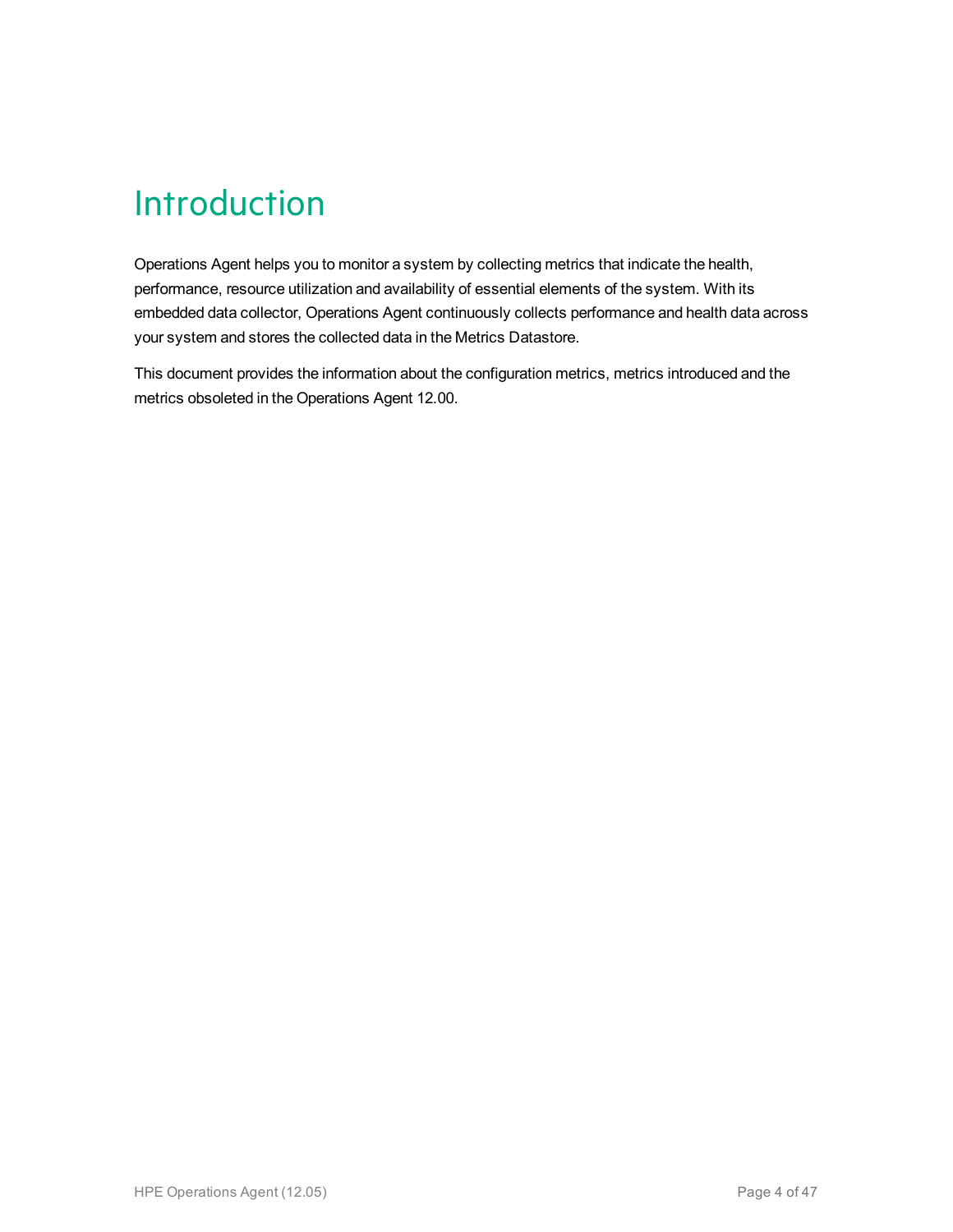# <span id="page-4-0"></span>Configuration Metrics Supported with Operations Agent 12.00

<span id="page-4-1"></span>The following configuration metrics are logged with Operations Agent 12.00:

#### Configuration Metrics on Linux

| <b>Global Metric Class</b> |                             |
|----------------------------|-----------------------------|
| <b>GBL_MACHINE</b>         | <b>GBL OSRELEASE</b>        |
| <b>GBL OSNAME</b>          | <b>GBL OSVERSION</b>        |
| GBL_NUM_CPU                | <b>GBL_NUM_DISK</b>         |
| GBL_NUM_NETWORK            | GBL_MACHINE_MODEL           |
| <b>GBL_NUM_APP</b>         | <b>GBL OSKERNELTYPE INT</b> |
| <b>GBL_COLLECTOR</b>       | <b>GBL_BOOT_TIME</b>        |
| <b>GBL_GMTOFFSET</b>       | GBL_MACHINE_VENDOR          |
| <b>GBL MACHINE UUID</b>    | <b>GBL DISTRIBUTION</b>     |
| GBL_CPU_CLOCK              | GBL_MEM_SHARES_PRIO         |
| GBL_CPU_CYCLE_ENTL_MIN     | GBL_CPU_CYCLE_ENTL_MAX      |
| <b>GBL MEM ENTL MIN</b>    | GBL_MEM_ENTL_MAX            |
| <b>GBL_MEM_PHYS</b>        | <b>GBL MEM AVAIL</b>        |
| GBL_SWAP_SPACE_AVAIL       | GBL_SWAP_SPACE_AVAIL_KB     |
| GBL_LS_MODE                | GBL_LS_TYPE                 |
| <b>GBL_LS_SHARED</b>       | GBL_CPU_ENTL_MIN            |
| GBL_CPU_ENTL_MAX           | GBL_LS_ROLE                 |
| <b>GBL NUM LS</b>          | GBL_NUM_ACTIVE_LS           |
| GBL_NUM_CPU_CORE           | GBL_ACTIVE_CPU_CORE         |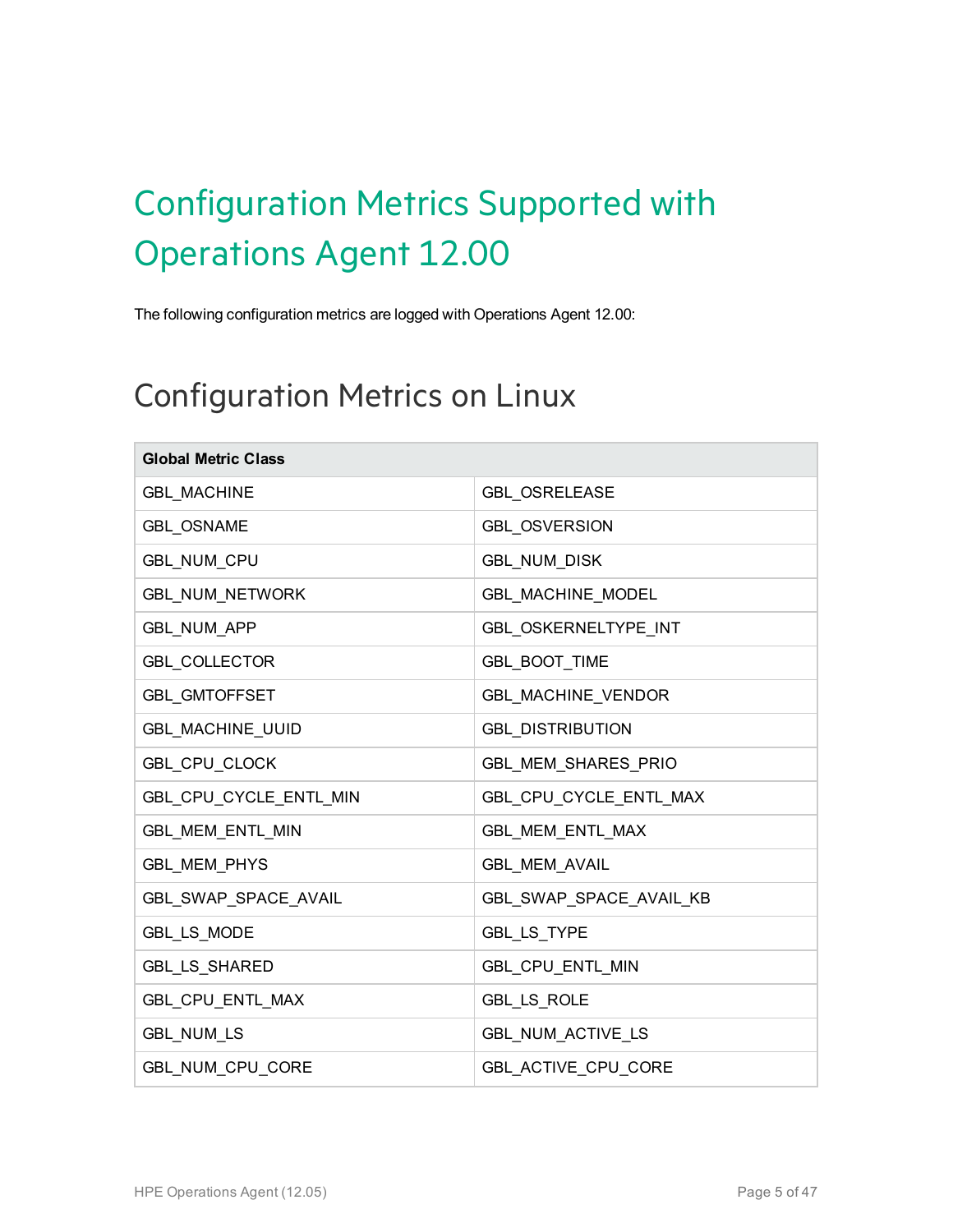| GBL_CPU_SHARES_PRIO   | <b>GBL NUM SOCKET</b> |
|-----------------------|-----------------------|
| <b>GBL JAVAARG</b>    | <b>GBL IGNORE MT</b>  |
| GBL_THRESHOLD_PROCMEM | TBL_FILE_TABLE_AVAIL  |
| TBL_SHMEM_TABLE_AVAIL | TBL MSG TABLE AVAIL   |
| TBL SEM TABLE AVAIL   | TBL FILE LOCK AVAIL   |
| TBL INODE CACHE AVAIL |                       |

#### <span id="page-5-0"></span>Configuration Metrics on Windows

| <b>Global Metric Class</b> |                              |
|----------------------------|------------------------------|
| <b>GBL MACHINE</b>         | <b>GBL OSRELEASE</b>         |
| <b>GBL OSNAME</b>          | <b>GBL OSVERSION</b>         |
| GBL_NUM_CPU                | <b>GBL_NUM_DISK</b>          |
| <b>GBL_NUM_NETWORK</b>     | <b>GBL MACHINE MODEL</b>     |
| <b>GBL COLLECTOR</b>       | <b>GBL BOOT TIME</b>         |
| <b>GBL GMTOFFSET</b>       | <b>GBL MACHINE VENDOR</b>    |
| <b>GBL MACHINE UUID</b>    | GBL_CPU_CLOCK                |
| <b>GBL MEM SHARES PRIO</b> | GBL_CPU_CYCLE_ENTL_MIN       |
| GBL_CPU_CYCLE_ENTL_MAX     | GBL_MEM_ENTL_MIN             |
| GBL MEM ENTL MAX           | GBL_MEM_PHYS                 |
| <b>GBL_MEM_AVAIL</b>       | GBL_SWAP_SPACE_AVAIL         |
| GBL_SWAP_SPACE_AVAIL_KB    | GBL_LS_MODE                  |
| GBL_LS_TYPE                | GBL_LS_SHARED                |
| GBL CPU ENTL MIN           | GBL_CPU_ENTL_MAX             |
| <b>GBL_LS_ROLE</b>         | <b>GBL_NUM_LS</b>            |
| <b>GBL NUM ACTIVE LS</b>   | GBL_NUM_CPU_CORE             |
| GBL_ACTIVE_CPU_CORE        | GBL CPU SHARES PRIO          |
| <b>GBL NUM SOCKET</b>      | <b>GBL JAVAARG</b>           |
| <b>GBL IGNORE MT</b>       | <b>GBL THRESHOLD PROCMEM</b> |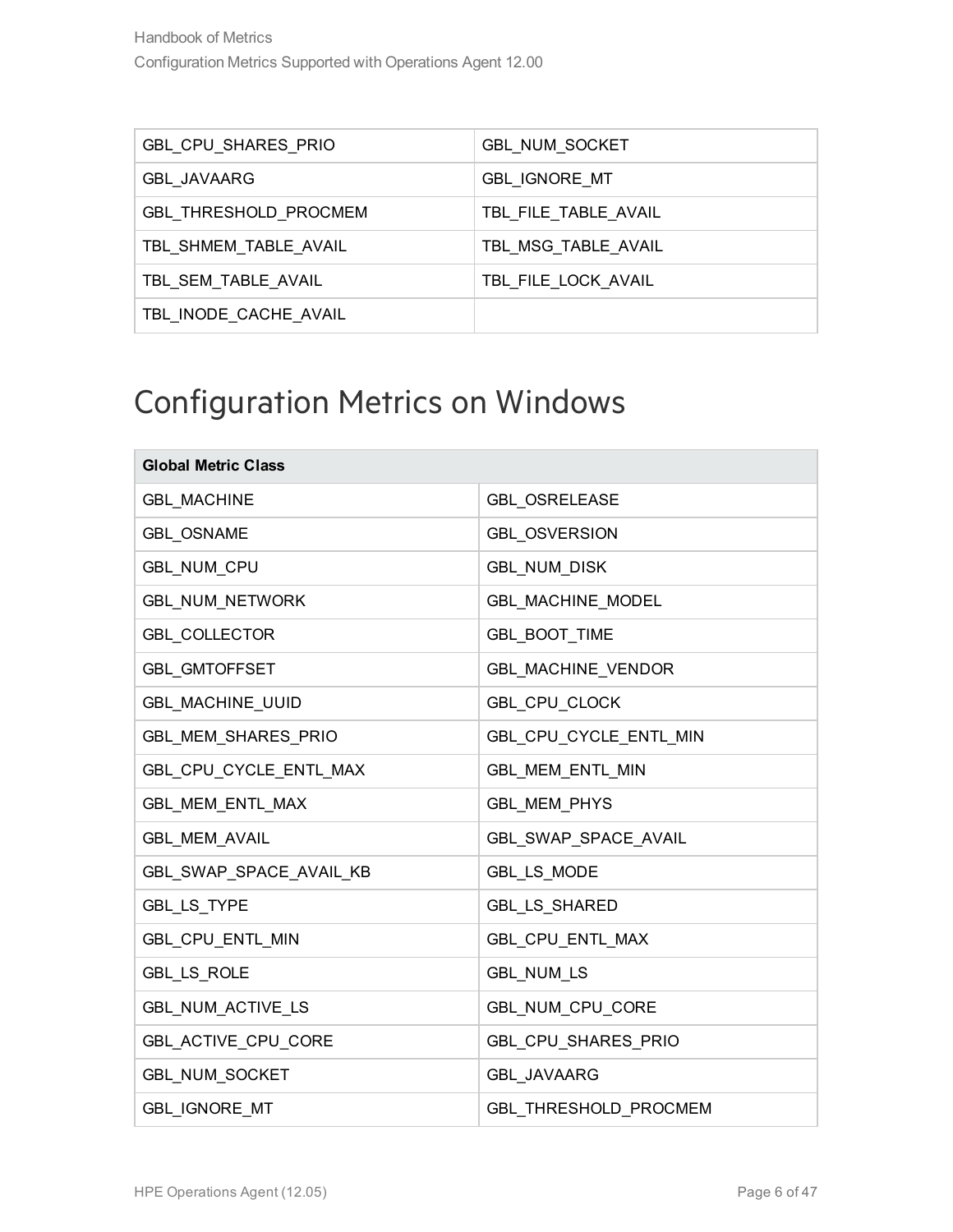#### <span id="page-6-0"></span>Metrics Added to AIX Systems

| <b>Global Metric Class</b>     |                                |
|--------------------------------|--------------------------------|
| TBL_AUTO_START_ENABLE          | TBL_BUFFER_CACHE_USED          |
| TBL_BUFFER_HEADER_AVAIL        | TBL_BUFFER_HEADER_USED         |
| TBL_BUFFER_HEADER_UTIL         | TBL_CBLOCK_TABLE_AVAIL         |
| TBL_CLK_TICK_LENGTH            | TBL_DISKIO_HIST_ENABLE         |
| TBL_ELAPSED_RESUSPEN_PROCESS   | TBL_FILE_TABLE_AVAIL           |
| TBL_FILE_TABLE_USED            | TBL_FILE_TABLE_UTIL            |
| TBL_FORK_RETRY_CLK_TICK        | TBL_LEAST_PRIV_ENABLE          |
| TBL_MEM_SCRUB_ENABLE           | TBL_MIN_MULTI_PROGRAM          |
| TBL_MSG_BUFFER_ACTIVE          | TBL_MSG_BUFFER_AVAIL           |
| TBL_MSG_BUFFER_USED            | TBL_MSG_TABLE_ACTIVE           |
| TBL_MSG_TABLE_AVAIL            | TBL_MSG_TABLE_UTIL             |
| TBL_PROC_MEM_THRESHOLD         | TBL_PROC_TABLE_USED            |
| TBL_SEM_TABLE_ACTIVE           | TBL_SEM_TABLE_AVAIL            |
| TBL_SEM_TABLE_UTIL             | TBL_SHMEM_AVAIL                |
| TBL_SHMEM_REQUESTED            | TBL_SHMEM_TABLE_ACTIVE         |
| TBL_SHMEM_TABLE_AVAIL          | TBL_SHMEM_TABLE_UTIL           |
| TBL_THREAD_TABLE_AVAIL         | TBL_WAIT_REACTIVATE_PROCESS    |
| <b>GBL_BLANK</b>               | GBL_COLLECTION_MODE            |
| GBL_CPU_PHYS_IDLE_UTIL         | GBL_CPU_PHYS_WAIT_UTIL         |
| GBL_DISK_BLOCK_IO_PCT          | GBL_DISK_PHYS_READ_BYTE        |
| GBL_DISK_PHYS_WRITE_BYTE       | GBL DISK PHYS WRITE PCT        |
| GBL_DISK_RAW_IO_PCT            | GBL_DISK_SPACE_UTIL            |
| <b>GBL_DISK_UTIL</b>           | GBL_DISK_VM_IO_PCT             |
| GBL_FREE_FRAME_CURR            | GBL_FREE_FRAME_LOWER_THRESHOLD |
| GBL_FREE_FRAME_UPPER_THRESHOLD | GBL_LS_CPU_DEDICATED_CONSUMED  |
| GBL_LS_CPU_SHARED_CONSUMED     | GBL_MAC_ADDR_LIST              |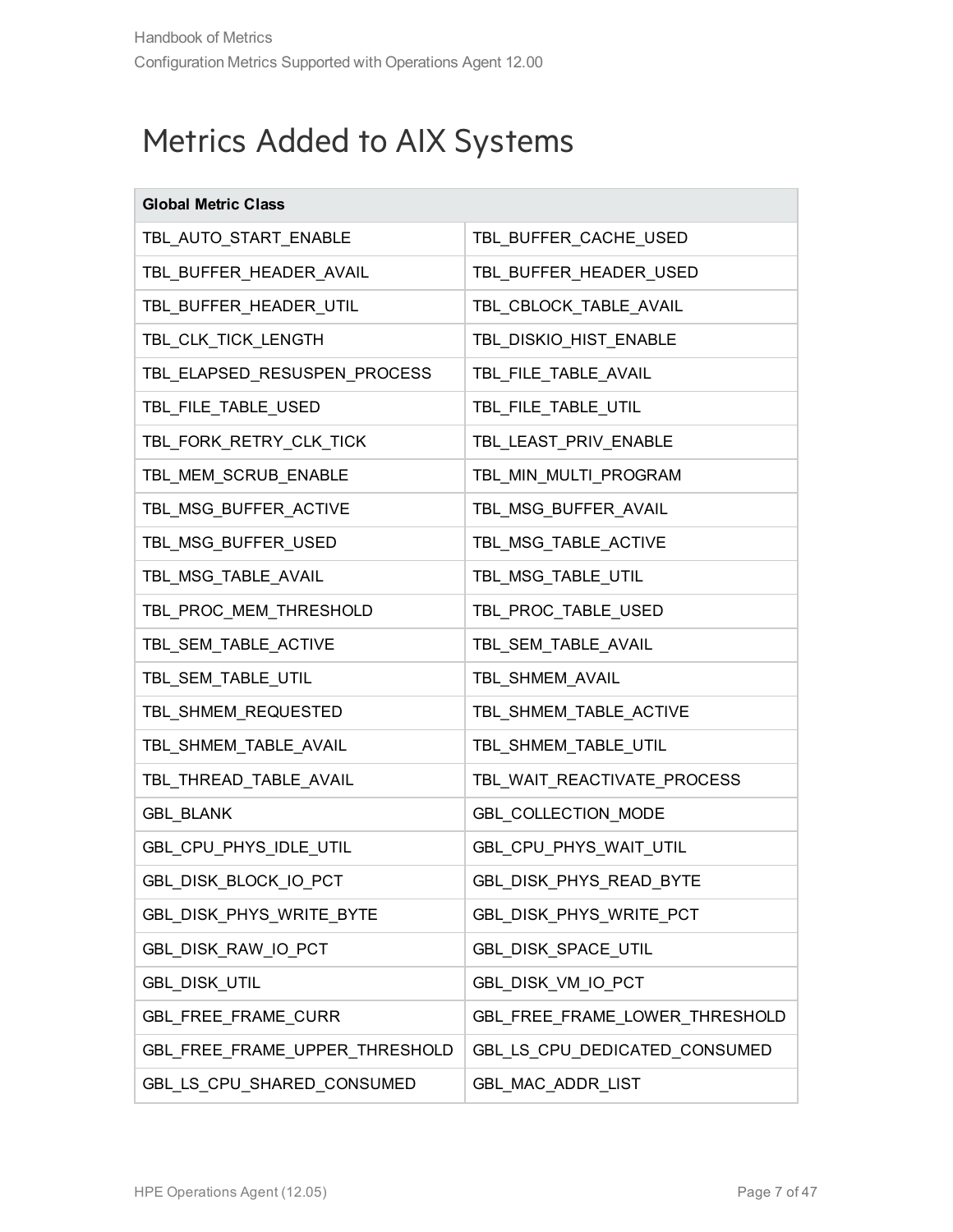| GBL_MACHINE_VENDOR          | GBL_MEM_CACHE              |
|-----------------------------|----------------------------|
| GBL MEM CACHE HIT           | GBL_MEM_CLK_HAND_CYCLE     |
| GBL_MEM_CLK_HAND_CYCLE_RATE | <b>GBL MEM EXECFILL PG</b> |
| GBL_MEM_EXECFILL_PG_RATE    | GBL_MEM_FRAME_WAIT_QUEUE   |
| GBL_MEM_IO_DONE             | GBL_MEM_IO_DONE_RATE       |
| GBL_MEM_IOPEND_QUEUE        | GBL_MEM_IO_START           |
| GBL_MEM_IO_START_RATE       | GBL_MEM_LCK_MISS           |
| GBL_MEM_LCK_MISS_RATE       | GBL_MEM_OVER_COMMIT        |
| GBL_MEM_PAGE_RECLAIM        | GBL_MEM_PAGE_RECLAIM_RATE  |
| GBL_MEM_PG_STEAL            | GBL_MEM_SWAP               |
| GBL_MEM_SWAPIN              | GBL_MEM_SWAPOUT            |
| <b>GBL MEM SWAP RATE</b>    | GBL_MEM_SYS                |
| GBL_MEM_USER                | GBL_MEM_VM_BACKTRACK       |
| GBL_MEM_VM_BACKTRACK_RATE   | GBL_MEM_ZEROFILL_PG        |
| GBL_MEM_ZEROFILL_PG_RATE    | GBL_NET_COLLISION          |
| GBL_NET_DEFERRED            | GBL_NET_DEFERRED_RATE      |
| GBL_NET_ERROR               | GBL_NET_IN_ERROR           |
| GBL_NET_OUT_ERROR           | GBL_NET_PACKET             |
| GBL_NFS_CLIENT_BAD_CALL     | GBL_NFS_CLIENT_CALL        |
| GBL_NFS_CLIENT_CALL_RATE    | GBL_NFS_CLIENT_IO          |
| GBL_NFS_CLIENT_IO_PCT       | GBL_NFS_CLIENT_IO_RATE     |
| GBL_NFS_CLIENT_READ_RATE    | GBL_NFS_CLIENT_WRITE_RATE  |
| GBL_NFS_SERVER_BAD_CALL     | GBL_NFS_SERVER_CALL        |
| GBL_NFS_SERVER_CALL_RATE    | GBL_NFS_SERVER_IO          |
| GBL_NFS_SERVER_IO_PCT       | GBL NFS SERVER IO RATE     |
| GBL_NFS_SERVER_READ_RATE    | GBL_NFS_SERVER_WRITE_RATE  |
| GBL NODENAME GBL NUM APP    | GBL_NUM_SWAP               |
| GBL_NUM_TT                  | GBL_NUM_VG                 |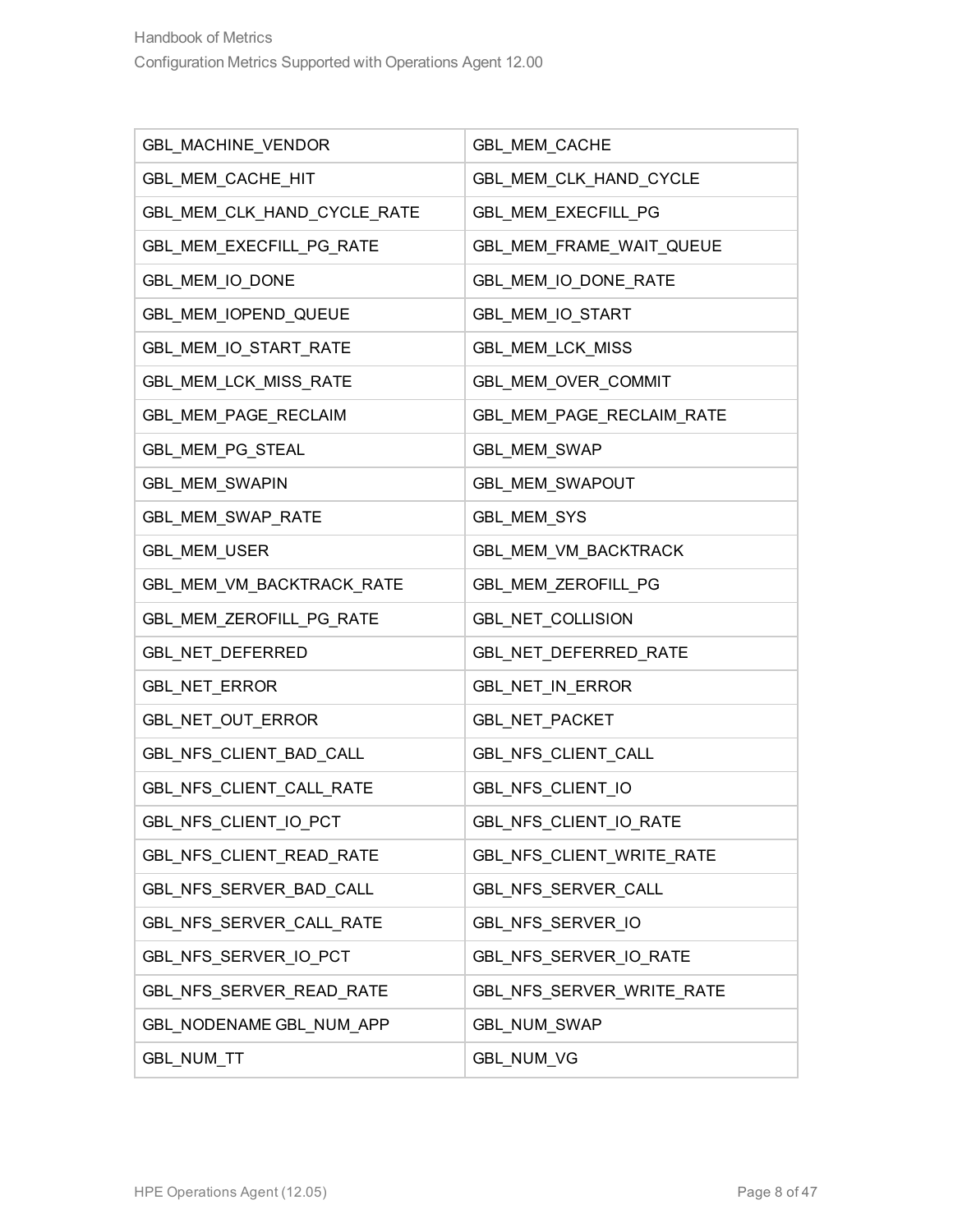| GBL_OSKERNELTYPE                | GBL_OSKERNELTYPE_INT     |
|---------------------------------|--------------------------|
| GBL POOL IDLE TIME              | <b>GBL SAMPLE</b>        |
| <b>GBL_SERIALNO</b>             | <b>GBL_STARTDATE</b>     |
| GBL_STARTTIME                   | <b>GBL_STATDATE</b>      |
| GBL_SYSCALL_BYTE_RATE           | GBL_SYSCALL_READ         |
| <b>GBL SYSCALL READ BYTE</b>    | GBL_SYSCALL_READ_PCT     |
| GBL_SYSCALL_READ_RATE           | <b>GBL_SYSCALL_WRITE</b> |
| GBL_SYSCALL_WRITE_BYTE          | GBL_SYSCALL_WRITE_PCT    |
| GBL_SYSCALL_WRITE_RATE          | GBL_SYSTEM_TYPE          |
| GBL_THRESHOLD_PROCCPU           | GBL_THRESHOLD_PROCDISK   |
| GBL_THRESHOLD_PROCIO            | GBL_ZOMBIE_PROC          |
| <b>Application Metric Class</b> |                          |
| APP_ACTIVE_APP                  | APP_INTERVAL             |
| APP_MAJOR_FAULT                 | APP_MINOR_FAULT          |
|                                 |                          |
| APP_TIME                        |                          |
| <b>CPU Metric Class</b>         |                          |
| BYCPU_ACTIVE                    | BYCPU_CPU_TYPE           |
| BYCPU_CSWITCH                   | BYCPU_EXEC_RATE          |
| <b>BYCPU_FORK</b>               | BYCPU_FORK_RATE          |
| BYCPU_READ_RATE                 | BYCPU_WRITE_RATE         |
| <b>Disk Metric Class</b>        |                          |
| BYDSK_CURR_QUEUE_LENGTH         | <b>BYDSK_DEVNO</b>       |
| <b>BYDSK INTERVAL</b>           | BYDSK_QUEUE_0_UTIL       |
| BYDSK_QUEUE_2_UTIL              | BYDSK_QUEUE_4_UTIL       |
| BYDSK QUEUE 8 UTIL              | BYDSK_QUEUE_X_UTIL       |
| <b>BYDSK_TIME</b>               |                          |
| <b>File System Metric Class</b> |                          |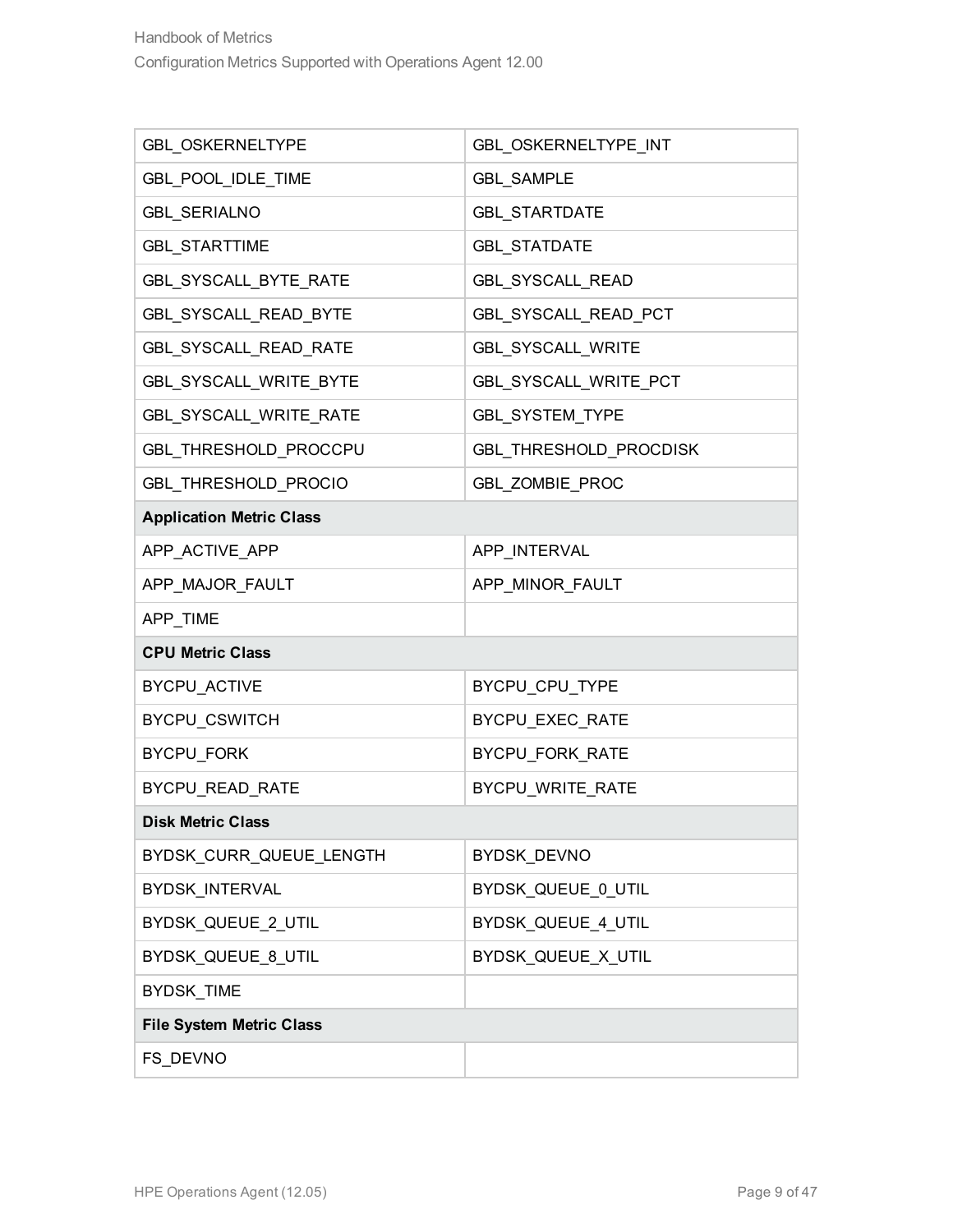| <b>Network Interface Metric Class</b> |                               |  |
|---------------------------------------|-------------------------------|--|
| BYNETIF_COLLISION_1_MIN_RATE          | BYNETIF_DEFERRED              |  |
| BYNETIF_DEFERRED_RATE                 | BYNETIF_ERROR_1_MIN_RATE      |  |
| BYNETIF MAC ADDR                      |                               |  |
| <b>Process Metric Class</b>           |                               |  |
| PROC_APP_NAME                         | PROC_CHILD_CPU_SYS_MODE_UTIL  |  |
| PROC_CHILD_CPU_TOTAL_UTIL             | PROC_CHILD_CPU_USER_MODE_UTIL |  |
| PROC_EUID                             | PROC_GROUP_NAME               |  |
| PROC_INTERVAL                         | PROC_MEM_DATA_RES             |  |
| PROC_MEM_DATA_VIRT                    | PROC_MEM_PRIVATE_RES          |  |
| PROC MEM SHARED RES                   | PROC_MEM_STACK_VIRT           |  |
| PROC_MEM_TEXT_RES                     | PROC_MEM_TEXT_VIRT            |  |
| PROC_NICE_PRI                         | PROC_SIGNAL                   |  |
| PROC_STATE                            | PROC_STATE_FLAG               |  |
| PROC_STOP_REASON_FLAG                 | PROC_THREAD_ACTIVE            |  |
| PROC_THREAD_SUSPENDED                 | PROC_THREAD_TERMINATED        |  |
| PROC_TIME                             | PROC_TOP_CPU_INDEX            |  |
| PROC_TOP_DISK_INDEX                   | PROC_TTY_DEV                  |  |
| PROC_UID                              |                               |  |
| <b>Transaction Metric Class</b>       |                               |  |
| TT_ABORT_WALL_TIME                    | TT_APPNO                      |  |
| TT_FAILED_WALL_TIME                   | TT_INPROGRESS_COUNT           |  |
| TT_INTERVAL                           | TT_MEASUREMENT_COUNT          |  |
| <b>TT UPDATE</b>                      | TT_WALL_TIME                  |  |
| <b>Logical Volume Metric Class</b>    |                               |  |
| LV DIRNAME                            | LV_GROUP_NAME                 |  |
| LV_INTERVAL                           | LV_LOGLP_LV                   |  |
| LV_MIRRORCONSIST_LV                   | LV_MIRRORP_LV                 |  |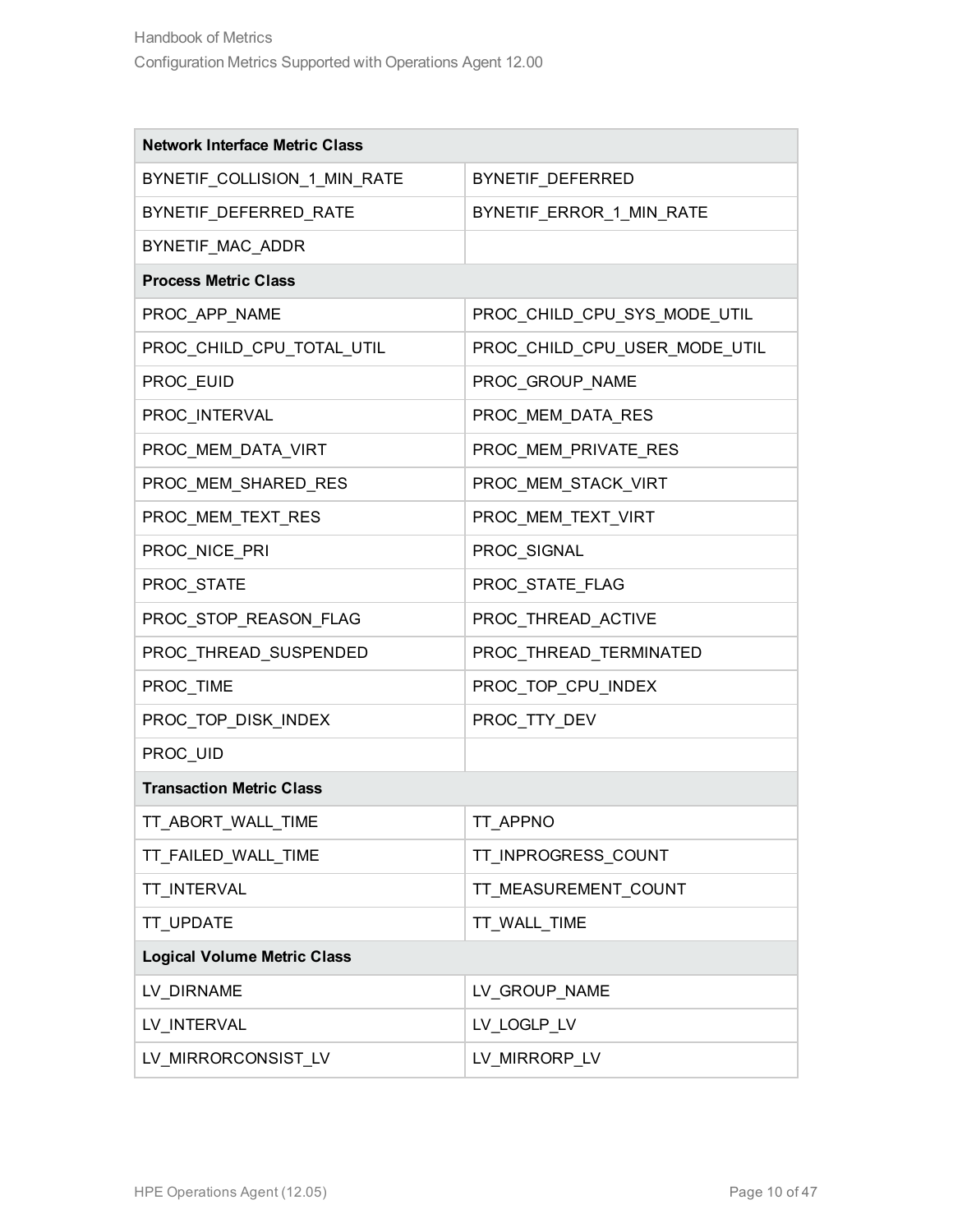| LV OPEN LV       | LV OPEN PV   |
|------------------|--------------|
| I LV PHYSLV SIZE | LV STATE LV  |
| I LV TYPE        | LV WRITEV LV |

### <span id="page-10-0"></span>Configuration Metrics on Solaris

| <b>Global Metric Class</b> |                             |
|----------------------------|-----------------------------|
| <b>GBL MACHINE</b>         | <b>GBL OSRELEASE</b>        |
| <b>GBL OSNAME</b>          | <b>GBL OSVERSION</b>        |
| GBL_NUM_CPU                | GBL_NUM_DISK                |
| <b>GBL_NUM_NETWORK</b>     | <b>GBL MACHINE MODEL</b>    |
| <b>GBL_NUM_APP</b>         | <b>GBL OSKERNELTYPE INT</b> |
| <b>GBL_COLLECTOR</b>       | <b>GBL_BOOT_TIME</b>        |
| <b>GBL GMTOFFSET</b>       | <b>GBL MACHINE VENDOR</b>   |
| GBL_CPU_CLOCK              | GBL MEM ENTL MAX            |
| <b>GBL_MEM_PHYS</b>        | <b>GBL_MEM_AVAIL</b>        |
| GBL_SWAP_SPACE_AVAIL       | GBL_SWAP_SPACE_AVAIL_KB     |
| GBL_LS_TYPE                | GBL_LS_ROLE                 |
| <b>GBL_NUM_LS</b>          | GBL_NUM_ACTIVE_LS           |
| GBL_NUM_CPU_CORE           | GBL_ACTIVE_CPU_CORE         |
| <b>GBL NUM SOCKET</b>      | <b>GBL JAVAARG</b>          |
| GBL_IGNORE_MT              | GBL_THRESHOLD_PROCMEM       |
| TBL_FILE_TABLE_AVAIL       | TBL_SHMEM_TABLE_AVAIL       |
| TBL MSG TABLE AVAIL        | TBL_SEM_TABLE_AVAIL         |
| TBL INODE CACHE AVAIL      |                             |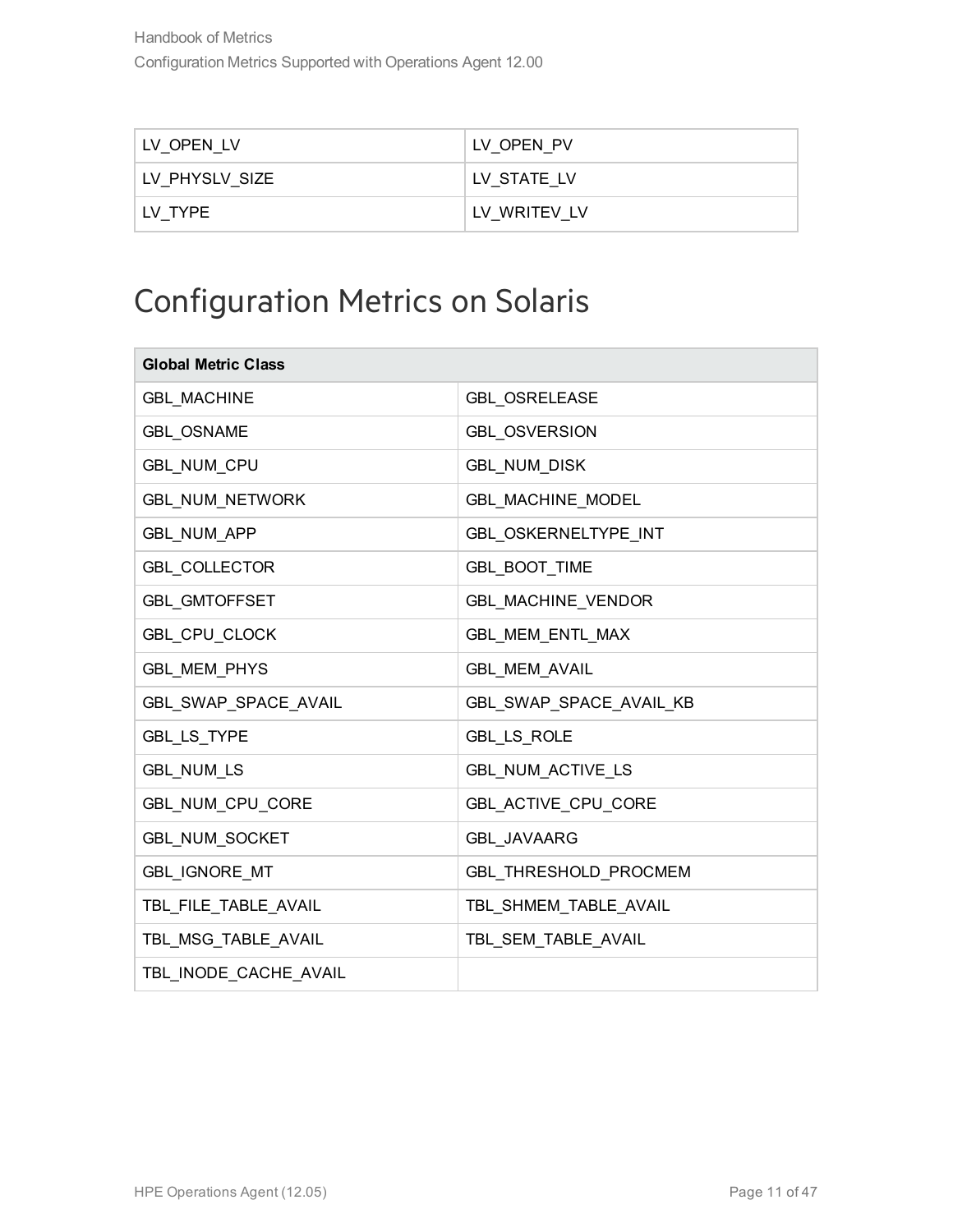#### <span id="page-11-0"></span>Configuration Metrics on HP-UX

| <b>Global Metric Class</b> |                          |
|----------------------------|--------------------------|
| <b>GBL_MACHINE</b>         | <b>GBL_OSRELEASE</b>     |
| <b>GBL_OSNAME</b>          | <b>GBL_OSVERSION</b>     |
| GBL_NUM_CPU                | <b>GBL_NUM_DISK</b>      |
| <b>GBL_NUM_NETWORK</b>     | <b>GBL MACHINE MODEL</b> |
| <b>GBL_NUM_APP</b>         | GBL_OSKERNELTYPE_INT     |
| <b>GBL_COLLECTOR</b>       | GBL_BOOT_TIME            |
| <b>GBL GMTOFFSET</b>       | GBL_MACHINE_VENDOR       |
| GBL_CPU_CLOCK              | <b>GBL_MEM_PHYS</b>      |
| GBL_MEM_AVAIL              | GBL_SWAP_SPACE_AVAIL     |
| GBL_SWAP_SPACE_AVAIL_KB    | GBL_LS_TYPE              |
| <b>GBL_LS_ROLE</b>         | <b>GBL_NUM_LS</b>        |
| GBL_NUM_ACTIVE_LS          | GBL_NUM_CPU_CORE         |
| GBL_ACTIVE_CPU_CORE        | <b>GBL NUM SOCKET</b>    |
| <b>GBL JAVAARG</b>         | GBL_IGNORE_MT            |
| GBL_THRESHOLD_PROCMEM      | TBL_FILE_TABLE_AVAIL     |
| TBL_SHMEM_TABLE_AVAIL      | TBL_MSG_TABLE_AVAIL      |
| TBL_SEM_TABLE_AVAIL        | TBL_FILE_LOCK_AVAIL      |
| TBL_INODE_CACHE_AVAIL      |                          |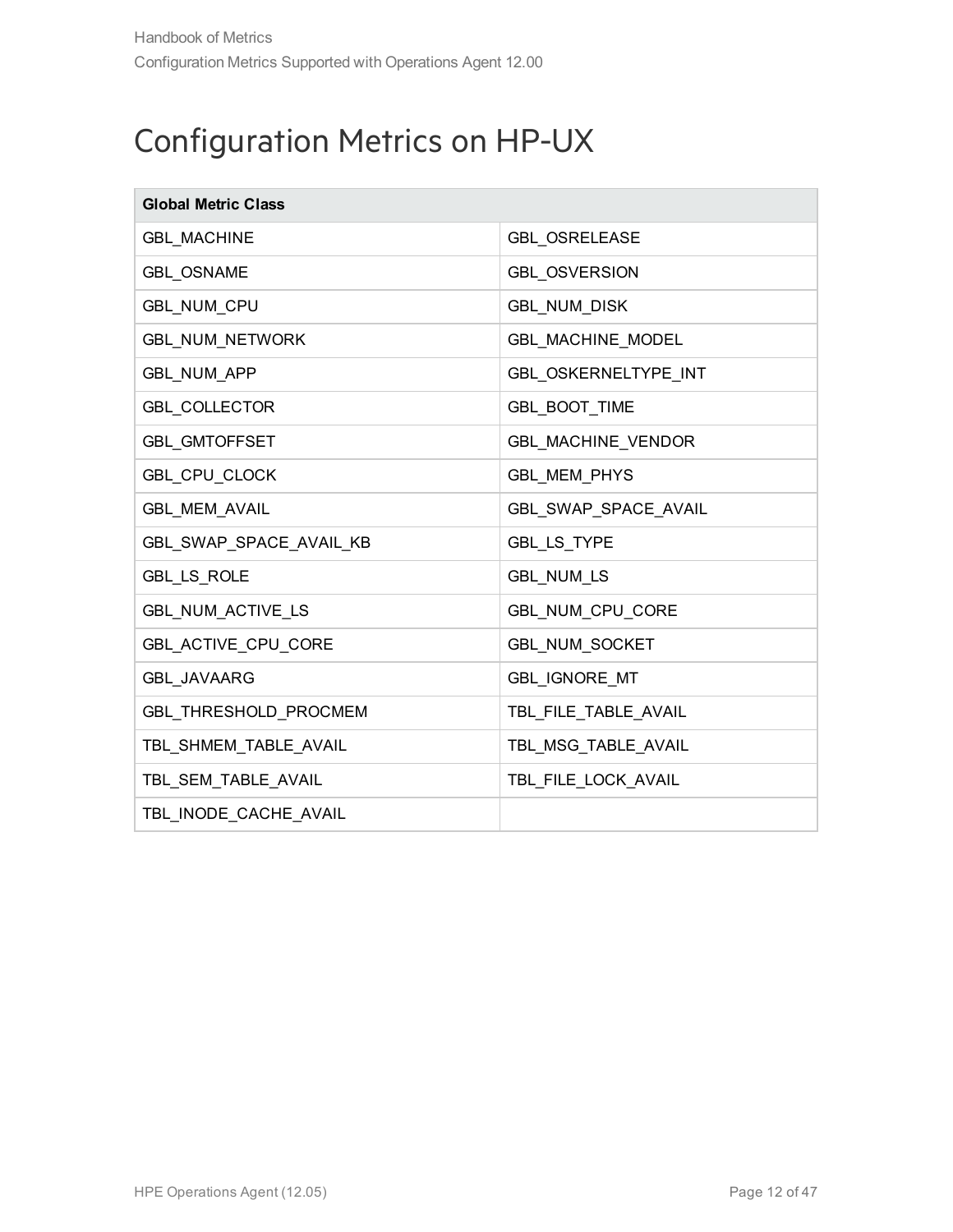## <span id="page-12-0"></span>Metrics Enhanced with Operations Agent 12.00

<span id="page-12-1"></span>The following new metrics are added to the Operations Agent 12.00:

#### Metrics Added to Linux Systems

| <b>Global Metric Class</b>   |                             |
|------------------------------|-----------------------------|
| GBL_ACTIVE_CPU_CORE          | <b>GBL BLANK</b>            |
| GBL_COLLECTION_MODE          | GBL_COMPLETED_PROC          |
| GBL_CPU_GUEST_TIME           | GBL_CPU_GUEST_UTIL          |
| GBL_CPU_INTERRUPT_TIME       | GBL_CPU_INTERRUPT_UTIL      |
| GBL_CPU_STOLEN_TIME          | GBL_CPU_STOLEN_UTIL         |
| GBL_CPU_SYSCALL_TIME         | GBL_CPU_SYSCALL_UTIL        |
| GBL_CPU_WAIT_TIME            | GBL DISK PHYS READ BYTE     |
| GBL_DISK_PHYS_WRITE_BYTE     | GBL_DISK_PHYS_WRITE_PCT     |
| GBL_DISK_SUBSYSTEM_QUEUE     | GBL_DISK_SUBSYSTEM_WAIT_PCT |
| GBL_DISK_SUBSYSTEM_WAIT_TIME | GBL_LOST_MI_FTRACE_BUFFERS  |
| GBL_MAC_ADDR_LIST            | <b>GBL MACHINE UUID</b>     |
| GBL_MACHINE_VENDOR           | GBL_NET_IN_ERROR            |
| GBL_NET_OUT_ERROR            | GBL_NET_PACKET              |
| GBL_NET_UTIL_PEAK            | GBL_NFS_CLIENT_BAD_CALL     |
| GBL_NFS_CLIENT_CALL          | GBL_NFS_CLIENT_CALL_RATE    |
| GBL_NFS_CLIENT_IO            | GBL_NFS_CLIENT_IO_PCT       |
| GBL_NFS_CLIENT_IO_RATE       | GBL_NFS_CLIENT_READ_RATE    |
| GBL NFS CLIENT WRITE RATE    | GBL_NFS_SERVER_BAD_CALL     |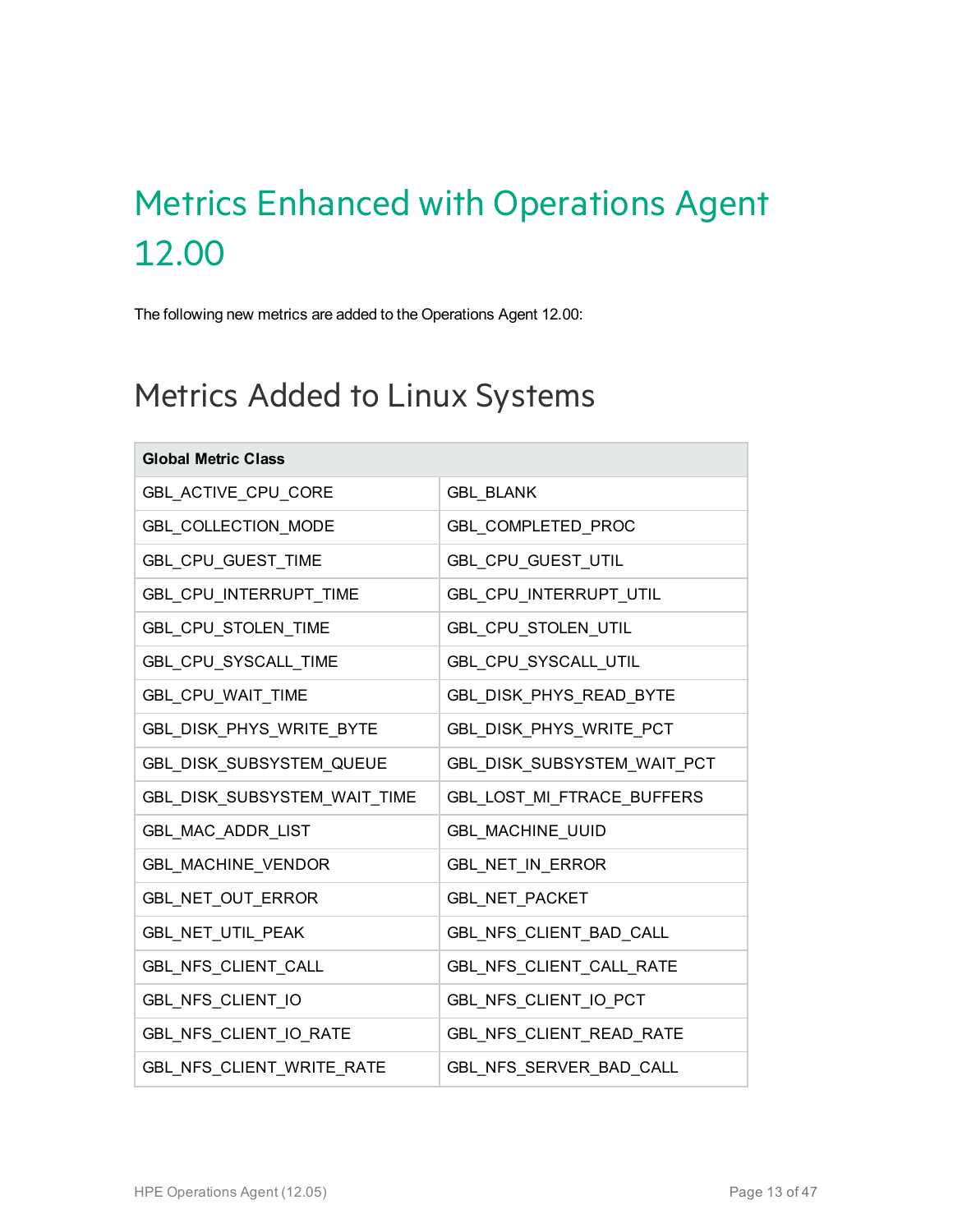| GBL NFS SERVER CALL             | GBL NFS SERVER CALL RATE   |
|---------------------------------|----------------------------|
| GBL_NFS_SERVER_IO               | GBL_NFS_SERVER_IO_PCT      |
| GBL_NFS_SERVER_IO_RATE          | GBL_NFS_SERVER_READ_RATE   |
| GBL_NFS_SERVER_WRITE_RATE       | <b>GBL_NODENAME</b>        |
| GBL_NUM_LV                      | GBL_NUM_SWAP               |
| GBL_NUM_TT                      | GBL_NUM_VG                 |
| <b>GBL OSKERNELTYPE</b>         | GBL_PRI_QUEUE              |
| GBL_PRI_WAIT_PCT                | GBL_PRI_WAIT_TIME          |
| <b>GBL_SAMPLE</b>               | <b>GBL_SERIALNO</b>        |
| <b>GBL STARTDATE</b>            | <b>GBL_STARTTIME</b>       |
| <b>GBL STATDATE</b>             | GBL_SWAP_SPACE_DEVICE_UTIL |
| GBL_SYSTEM_TYPE                 | GBL_THRESHOLD_PROCCPU      |
| GBL_THRESHOLD_PROCDISK          | GBL_THRESHOLD_PROCIO       |
| GBL_ZOMBIE_PROC                 | TBL_BUFFER_HEADER_AVAIL    |
| TBL_BUFFER_HEADER_USED          | TBL_BUFFER_HEADER_UTIL     |
| TBL_MSG_BUFFER_ACTIVE           | TBL_MSG_BUFFER_AVAIL       |
| TBL_MSG_BUFFER_USED             | TBL_MSG_TABLE_ACTIVE       |
| TBL_NUM_NFSDS                   | TBL_SEM_TABLE_ACTIVE       |
| TBL_SHMEM_AVAIL                 | TBL_SHMEM_TABLE_ACTIVE     |
| <b>Application Metric Class</b> |                            |
| APP_ACTIVE_APP                  | APP DISK PHYS IO           |
| APP_DISK_PHYS_IO_RATE           | APP DISK PHYS READ         |
| APP_DISK_PHYS_READ_RATE         | APP_DISK_PHYS_WRITE        |
| APP_DISK_PHYS_WRITE_RATE        | APP_DISK_SUBSYSTEM_QUEUE   |
| APP_DISK_SUBSYSTEM_WAIT_PCT     | APP INTERVAL               |
| APP_IO_BYTE                     | APP_IO_BYTE_RATE           |
| APP_PRI_WAIT_PCT                | APP_TIME                   |
| <b>Core Metric Class</b>        |                            |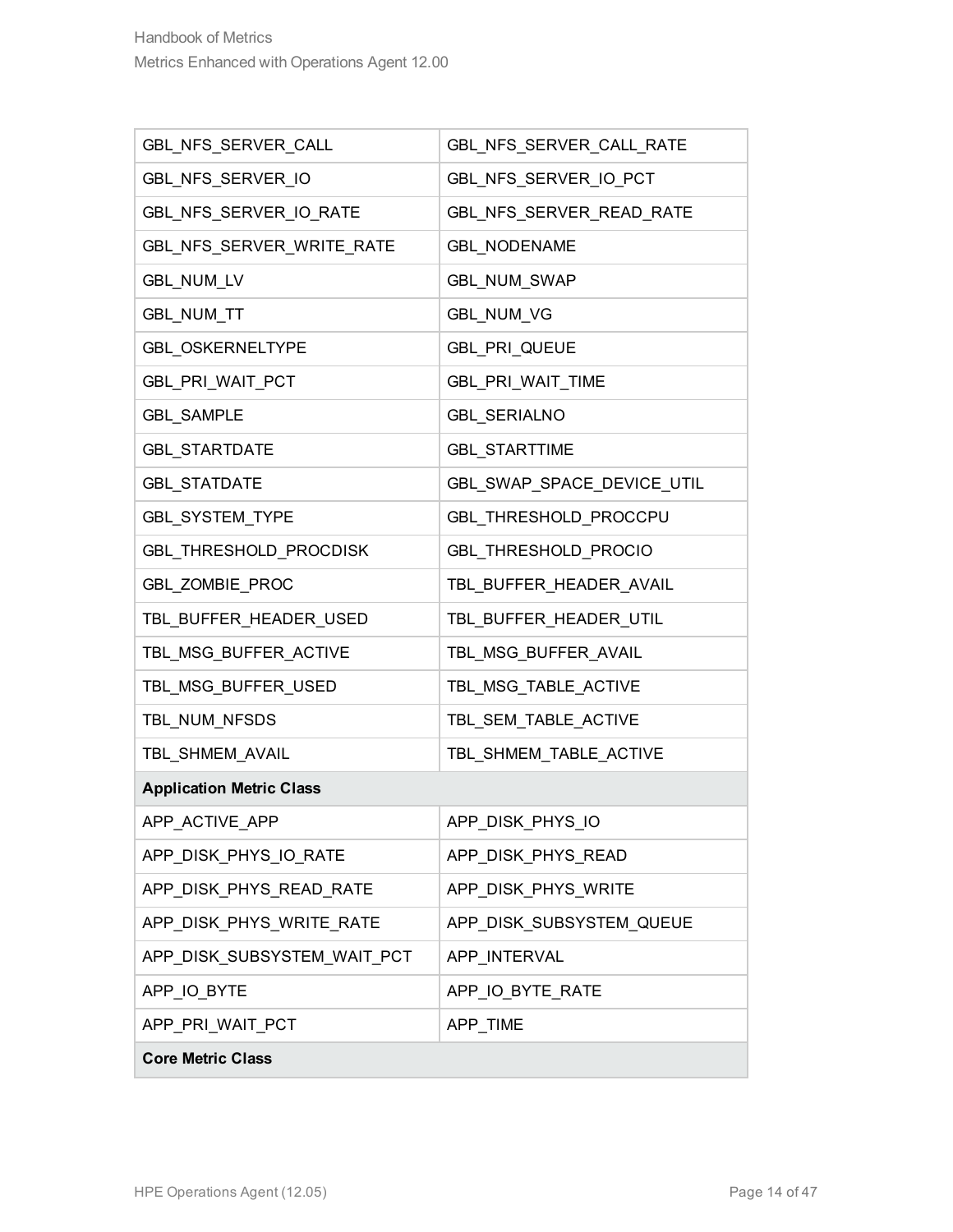| BYCORE_CORE_ID                        | BYCORE_IDLE_TIME         |  |
|---------------------------------------|--------------------------|--|
| BYCORE_IDLE_UTIL                      | BYCORE_INTERRUPT_TIME    |  |
| BYCORE_INTERRUPT_UTIL                 | BYCORE_NICE_TIME         |  |
| BYCORE_NICE_UTIL                      | BYCORE_SOCKET_ID         |  |
| BYCORE_SYS_MODE_TIME                  | BYCORE_SYS_MODE_UTIL     |  |
| BYCORE_TOTAL_TIME                     | BYCORE_TOTAL_UTIL        |  |
| BYCORE_USER_MODE_TIME                 | BYCORE_USER_MODE_UTIL    |  |
| BYCORE_WAIT_TIME                      | BYCORE_WAIT_UTIL         |  |
| <b>CPU Metric Class</b>               |                          |  |
| BYCPU_ACTIVE                          | BYCPU_CORE_ID            |  |
| BYCPU_CPU_GUEST_TIME                  | BYCPU_CPU_GUEST_UTIL     |  |
| BYCPU_CPU_INTERRUPT_TIME              | BYCPU_CPU_INTERRUPT_UTIL |  |
| BYCPU_CPU_NICE_TIME                   | BYCPU_CPU_NICE_UTIL      |  |
| BYCPU_CPU_STOLEN_TIME                 | BYCPU_CPU_STOLEN_UTIL    |  |
| BYCPU_CPU_SYSCALL_TIME                | BYCPU_CPU_SYSCALL_UTIL   |  |
| BYCPU_CPU_TYPE                        |                          |  |
| <b>Disk Metric Class</b>              |                          |  |
| BYDSK_AVG_WAIT_TIME                   | BYDSK_DEVNO              |  |
| BYDSK_INTERVAL                        | BYDSK_QUEUE_0_UTIL       |  |
| BYDSK_QUEUE_2_UTIL                    | BYDSK_QUEUE_4_UTIL       |  |
| BYDSK_QUEUE_8_UTIL                    | BYDSK_QUEUE_X_UTIL       |  |
| <b>BYDSK TIME</b>                     |                          |  |
| <b>File System Metric Class</b>       |                          |  |
| FS_IS_LVM                             | FS_PHYS_IO_RATE          |  |
| FS_PHYS_READ_BYTE_RATE                | FS_PHYS_READ_RATE        |  |
| FS_PHYS_WRITE_BYTE_RATE               | FS_PHYS_WRITE_RATE       |  |
| <b>Network Interface Metric Class</b> |                          |  |
| BYNETIF_MAC_ADDR                      | BYNETIF_NET_SPEED        |  |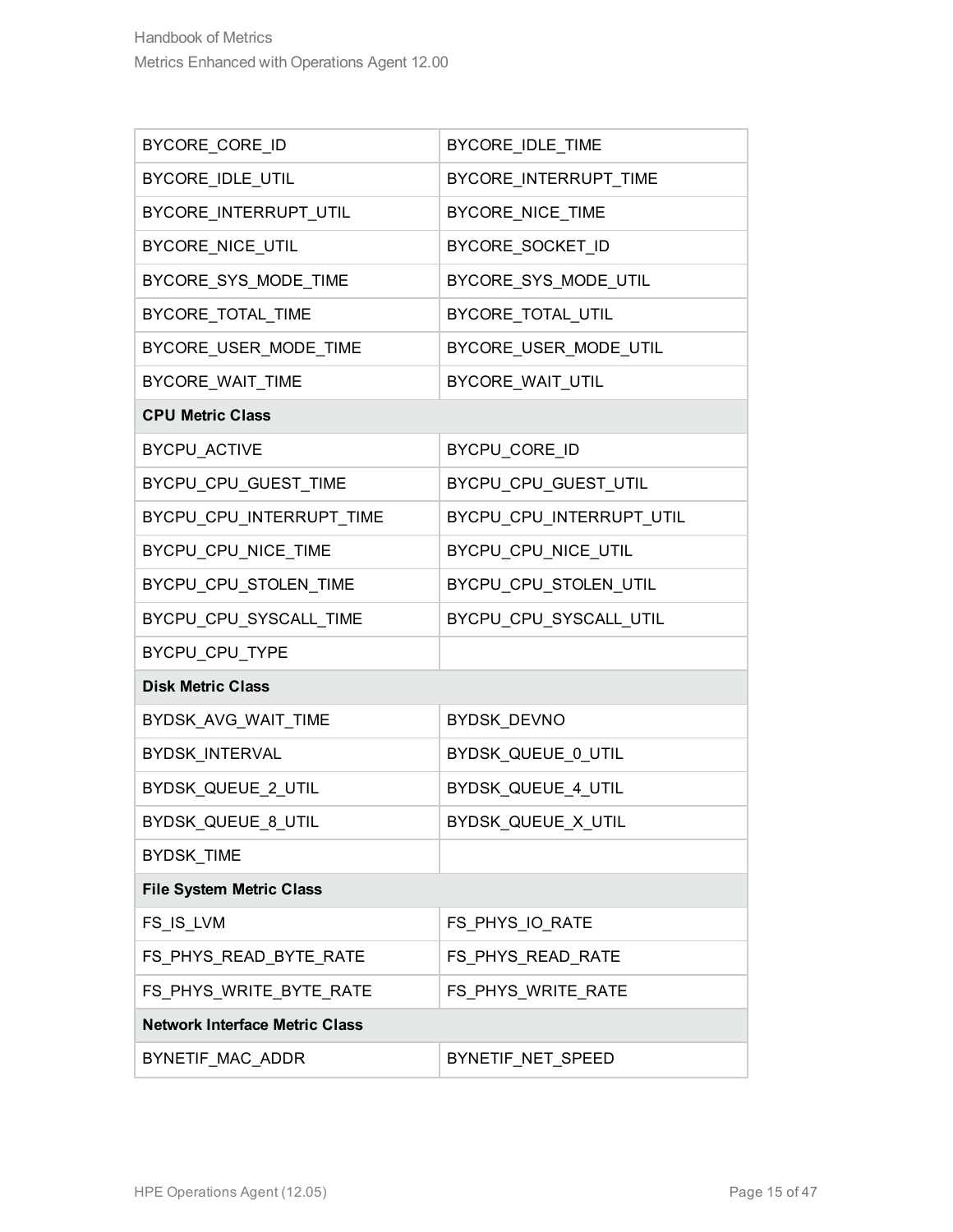| BYNETIF_UTIL                       |                               |  |
|------------------------------------|-------------------------------|--|
| <b>Process Metric Class</b>        |                               |  |
| PROC_APP_NAME                      | PROC_CHILD_CPU_SYS_MODE_UTIL  |  |
| PROC_CHILD_CPU_TOTAL_UTIL          | PROC_CHILD_CPU_USER_MODE_UTIL |  |
| PROC_CPU_LAST_USED                 | PROC_CPU_SWITCHES             |  |
| PROC_CPU_SYSCALL_TIME              | PROC_CPU_SYSCALL_UTIL         |  |
| PROC_DISK_PHYS_IO_RATE             | PROC_DISK_PHYS_READ           |  |
| PROC_DISK_PHYS_READ_RATE           | PROC_DISK_PHYS_WRITE          |  |
| PROC_DISK_PHYS_WRITE_RATE          | PROC_DISK_SUBSYSTEM_WAIT_PCT  |  |
| PROC_DISK_SUBSYSTEM_WAIT_TIME      | PROC_FORCED_CSWITCH           |  |
| PROC_GROUP_NAME                    | PROC_INTERVAL                 |  |
| PROC_IO_BYTE                       | PROC_IO_BYTE_RATE             |  |
| PROC_MEM_DATA_VIRT                 | PROC_MEM_LOCKED               |  |
| PROC_MEM_SHARED_RES                | PROC_MEM_STACK_VIRT           |  |
| PROC_MEM_TEXT_VIRT                 | PROC_NICE_PRI                 |  |
| PROC_PRI_WAIT_PCT                  | PROC_PRI_WAIT_TIME            |  |
| PROC_SCHEDULER                     | PROC_STATE                    |  |
| PROC_STATE_FLAG                    | PROC_STOP_REASON_FLAG         |  |
| PROC_THREAD_ID                     | PROC_TIME                     |  |
| PROC_TOP_CPU_INDEX                 | PROC_TOP_DISK_INDEX           |  |
| PROC_TTY_DEV                       | PROC_UID                      |  |
| PROC_VOLUNTARY_CSWITCH             |                               |  |
| <b>Transaction Metric Class</b>    |                               |  |
| TT_ABORT_WALL_TIME                 | TT_APPNO TT_FAILED_WALL_TIME  |  |
| TT_INPROGRESS_COUNT                | TT_INTERVAL                   |  |
| TT_MEASUREMENT_COUNT               | TT_UID                        |  |
| TT_UPDATE                          | TT_WALL_TIME                  |  |
| <b>Logical Volume Metric Class</b> |                               |  |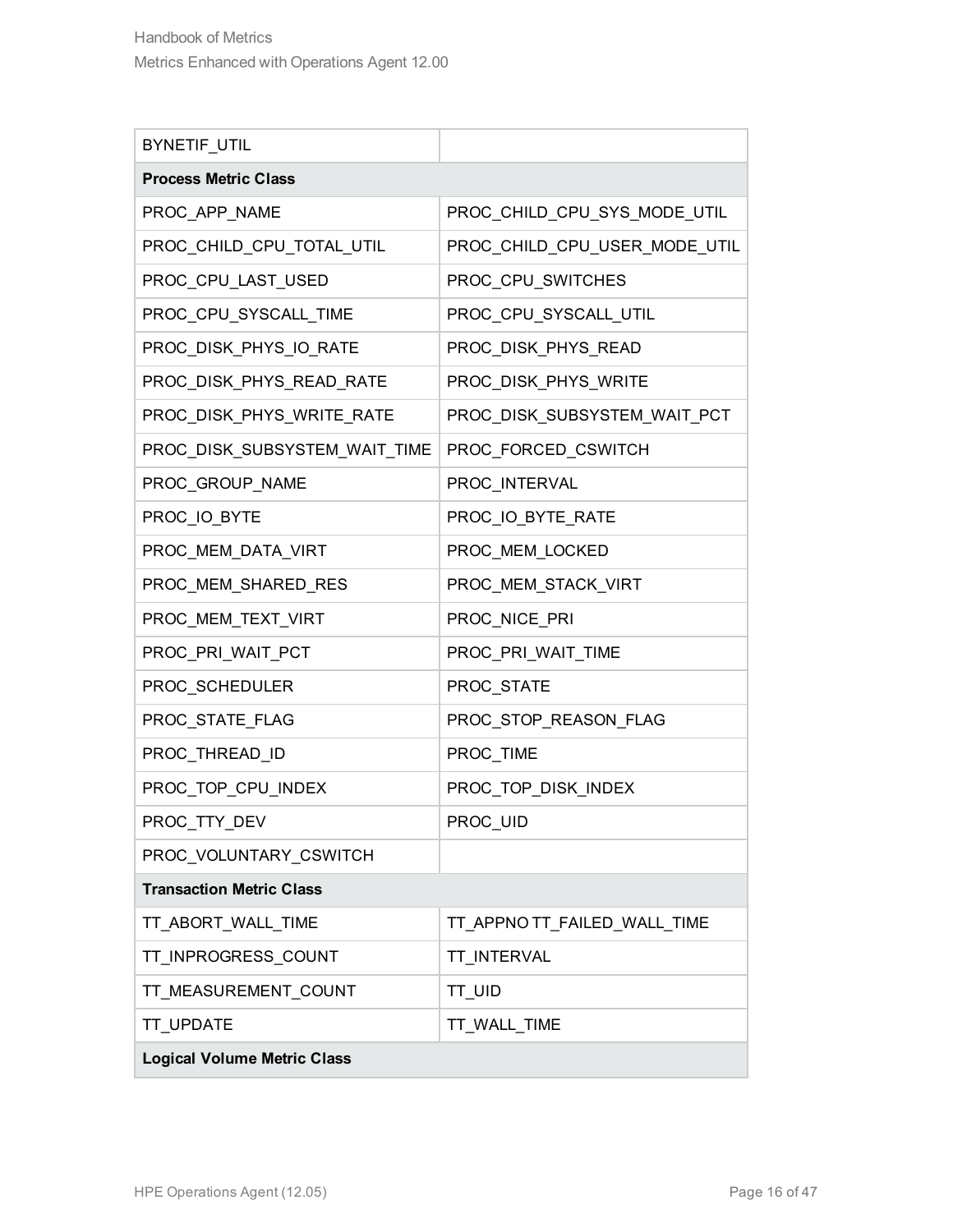| LV DEVNO           | LV DIRNAME     |
|--------------------|----------------|
| LV GROUP NAME      | LV_PHYSLV_SIZE |
| LV_READ_BYTE_RATE  | LV READ RATE   |
| LV SPACE UTIL      | LV TYPE        |
| LV WRITE BYTE RATE | LV WRITE RATE  |

### <span id="page-16-0"></span>Metrics Added to Windows Systems

| <b>Global Metric Class</b>      |                            |
|---------------------------------|----------------------------|
| <b>GBL COLLECTION MODE</b>      | GBL_DISK_PHYS_READ_BYTE    |
| GBL_DISK_PHYS_WRITE_BYTE        | <b>GBL JAVAARG</b>         |
| GBL_MAC_ADDR_LIST               | GBL_MACHINE_MODEL          |
| GBL_MACHINE_UUID                | GBL_MACHINE_VENDOR         |
| GBL_NET_PACKET                  | <b>GBL NODENAME</b>        |
| <b>GBL_STARTDATE</b>            | <b>GBL_STARTTIME</b>       |
| <b>GBL_STATDATE</b>             | GBL_SYSTEM_TYPE            |
| GBL_THRESHOLD_PROCCPU           | GBL THRESHOLD PROCIO       |
| GBL_WEB_ALLOWED_ASYNC_IO        | GBL_WEB_ANONYMOUS_USERS    |
| GBL_WEB_BLOCKED_ASYNC_IO        | GBL_WEB_FILES_RECEIVED     |
| GBL_WEB_FILES_SENT              | GBL_WEB_LOGON_ATTEMPTS     |
| GBL_WEB_MAX_CONNECTIONS         | GBL_WEB_NONANONYMOUS_USERS |
| <b>Application Metric Class</b> |                            |
| APP_INTERVAL                    | APP_MINOR_FAULT            |
| <b>Core Metric Class</b>        |                            |
| BYCORE_CORE_ID                  | BYCORE_IDLE_TIME           |
| BYCORE_IDLE_UTIL                | BYCORE_INTERRUPT_TIME      |
| BYCORE_INTERRUPT_UTIL           | BYCORE_SOCKET_ID           |
| BYCORE SYS MODE TIME            | BYCORE SYS MODE UTIL       |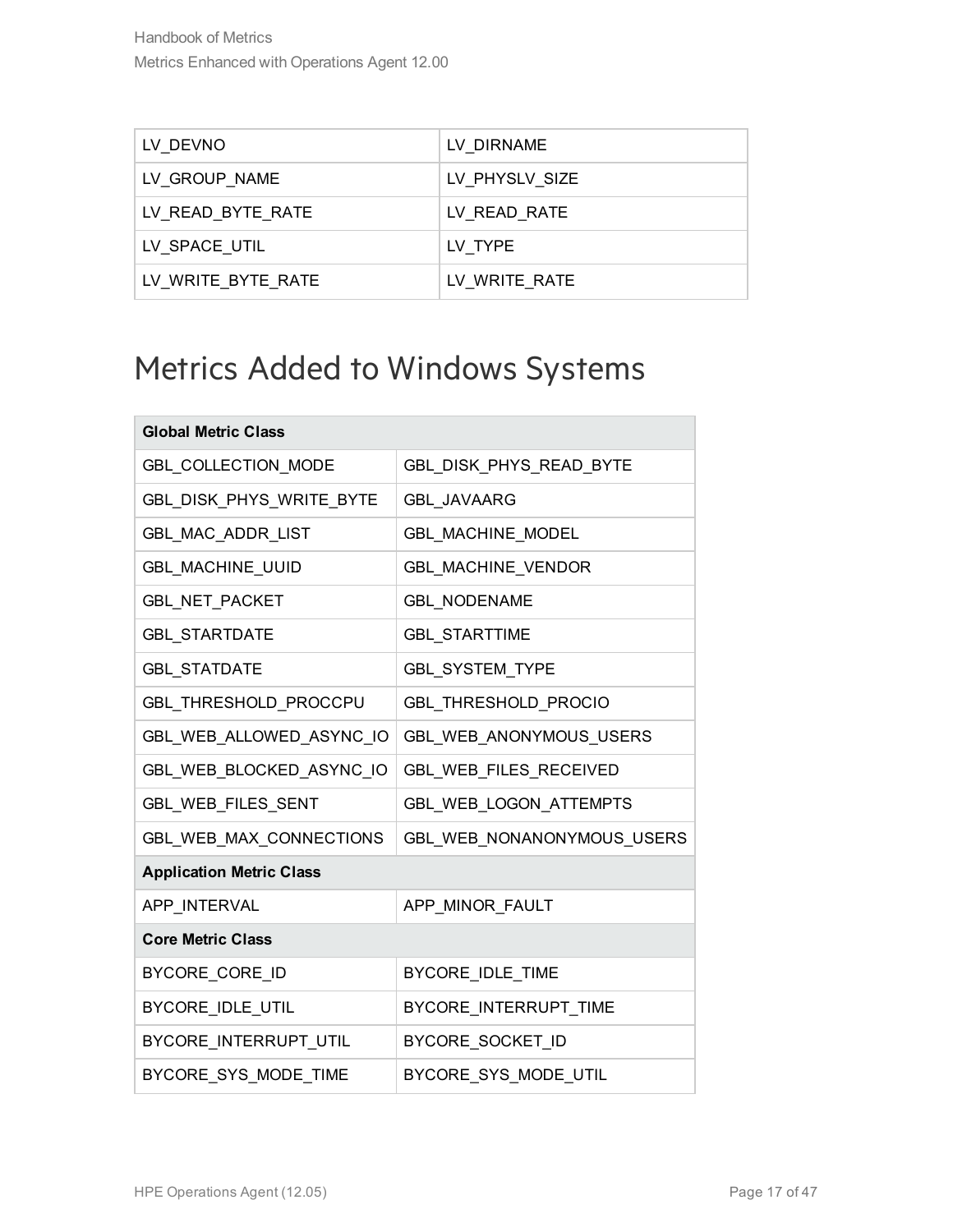| BYCORE_TOTAL_TIME                     | BYCORE_TOTAL_UTIL     |
|---------------------------------------|-----------------------|
| BYCORE_USER_MODE_TIME                 | BYCORE_USER_MODE_UTIL |
| <b>CPU Metric Class</b>               |                       |
| BYCPU_CORE_ID                         |                       |
| <b>Disk Metric Class</b>              |                       |
| <b>BYDSK INTERVAL</b>                 |                       |
| <b>File System Metric Class</b>       |                       |
| FS DEVNO                              | FS_FRAG_SIZE          |
| FS_PHYS_READ_BYTE_RATE                | FS_PHYS_READ_RATE     |
| FS_PHYS_WRITE_BYTE_RATE               | FS_PHYS_WRITE_RATE    |
| <b>Network Interface Metric Class</b> |                       |
| BYNETIF MAC ADDR                      |                       |
| <b>Process Metric Class</b>           |                       |
| PROC_APP_NAME                         | PROC_HANDLE_COUNT     |
| PROC INTERVAL                         | PROC PROC ARGV1       |
| PROC_PROC_CMD                         | PROC_STATE            |
| <b>Transaction Metric Class</b>       |                       |
| TT_ABORT_WALL_TIME                    | TT APPNO              |
| TT_FAILED_WALL_TIME                   | TT_INPROGRESS_COUNT   |
| <b>TT INTERVAL</b>                    | TT_MEASUREMENT_COUNT  |
| <b>TT UPDATE</b>                      | TT WALL TIME          |

### <span id="page-17-0"></span>Metrics Added to AIX Systems

| <b>Global Metric Class</b> |                        |
|----------------------------|------------------------|
| TBL AUTO START ENABLE      | TBL BUFFER CACHE USED  |
| TBL BUFFER HEADER AVAIL    | TBL BUFFER HEADER USED |
| TBL BUFFER HEADER UTIL     | TBL_CBLOCK_TABLE_AVAIL |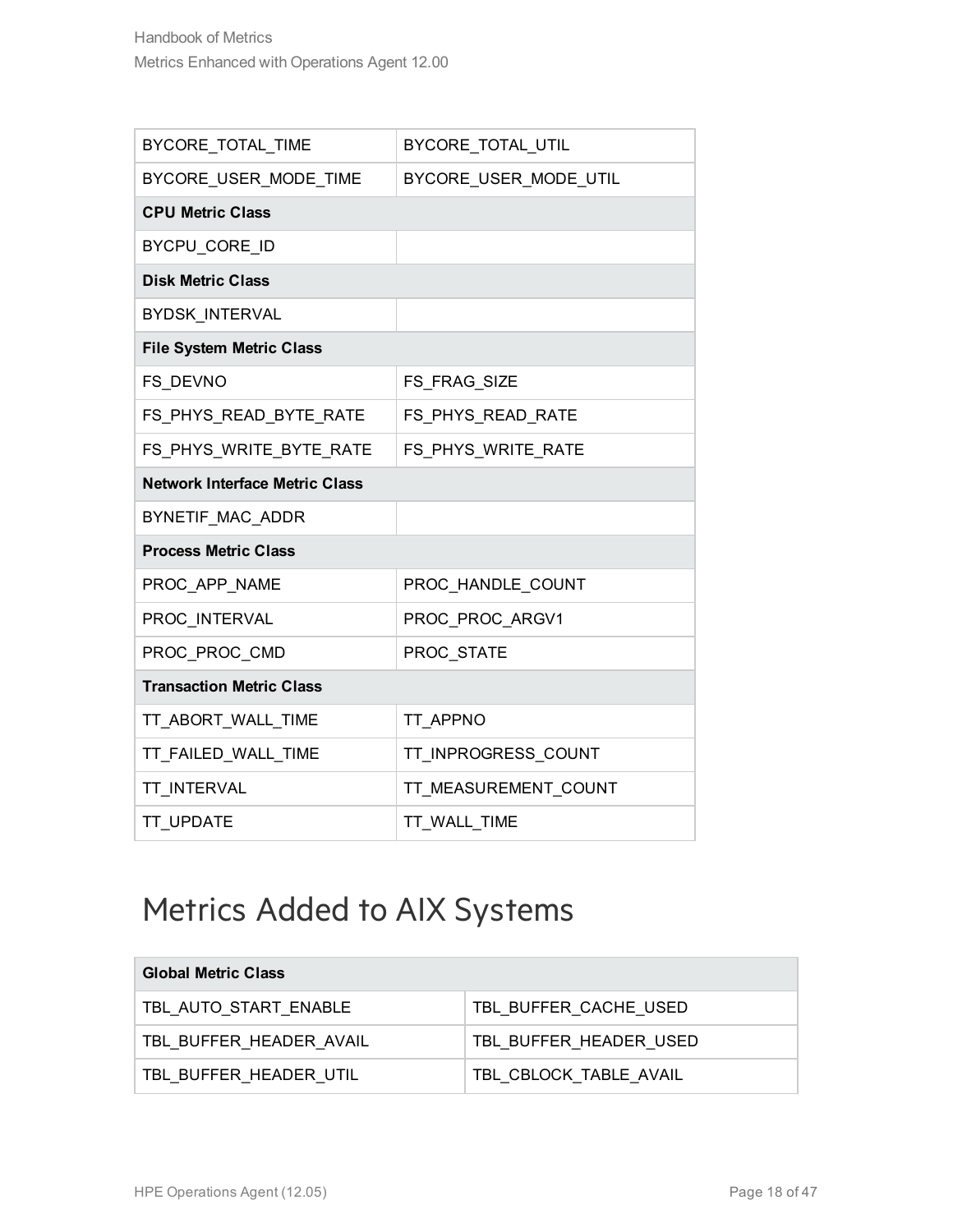| TBL_CLK_TICK_LENGTH            | TBL_DISKIO_HIST_ENABLE         |
|--------------------------------|--------------------------------|
| TBL_ELAPSED_RESUSPEN_PROCESS   | TBL_FILE_TABLE_AVAIL           |
| TBL_FILE_TABLE_USED            | TBL_FILE_TABLE_UTIL            |
| TBL_FORK_RETRY_CLK_TICK        | TBL_LEAST_PRIV_ENABLE          |
| TBL_MEM_SCRUB_ENABLE           | TBL_MIN_MULTI_PROGRAM          |
| TBL_MSG_BUFFER_ACTIVE          | TBL MSG BUFFER AVAIL           |
| TBL_MSG_BUFFER_USED            | TBL_MSG_TABLE_ACTIVE           |
| TBL_MSG_TABLE_AVAIL            | TBL_MSG_TABLE_UTIL             |
| TBL_PROC_MEM_THRESHOLD         | TBL_PROC_TABLE_USED            |
| TBL_SEM_TABLE_ACTIVE           | TBL_SEM_TABLE_AVAIL            |
| TBL_SEM_TABLE_UTIL             | TBL_SHMEM_AVAIL                |
| TBL_SHMEM_REQUESTED            | TBL_SHMEM_TABLE_ACTIVE         |
| TBL_SHMEM_TABLE_AVAIL          | TBL_SHMEM_TABLE_UTIL           |
| TBL_THREAD_TABLE_AVAIL         | TBL_WAIT_REACTIVATE_PROCESS    |
| <b>GBL_BLANK</b>               | GBL_COLLECTION_MODE            |
| GBL_CPU_PHYS_IDLE_UTIL         | GBL_CPU_PHYS_WAIT_UTIL         |
| GBL_DISK_BLOCK_IO_PCT          | GBL_DISK_PHYS_READ_BYTE        |
| GBL_DISK_PHYS_WRITE_BYTE       | GBL_DISK_PHYS_WRITE_PCT        |
| GBL_DISK_RAW_IO_PCT            | GBL_DISK_SPACE_UTIL            |
| <b>GBL_DISK_UTIL</b>           | GBL_DISK_VM_IO_PCT             |
| GBL_FREE_FRAME_CURR            | GBL_FREE_FRAME_LOWER_THRESHOLD |
| GBL_FREE_FRAME_UPPER_THRESHOLD | GBL_LS_CPU_DEDICATED_CONSUMED  |
| GBL_LS_CPU_SHARED_CONSUMED     | GBL_MAC_ADDR_LIST              |
| GBL_MACHINE_VENDOR             | GBL_MEM_CACHE                  |
| GBL_MEM_CACHE_HIT              | GBL_MEM_CLK_HAND_CYCLE         |
| GBL_MEM_CLK_HAND_CYCLE_RATE    | <b>GBL MEM EXECFILL PG</b>     |
| GBL_MEM_EXECFILL_PG_RATE       | GBL_MEM_FRAME_WAIT_QUEUE       |
| GBL_MEM_IO_DONE                | GBL_MEM_IO_DONE_RATE           |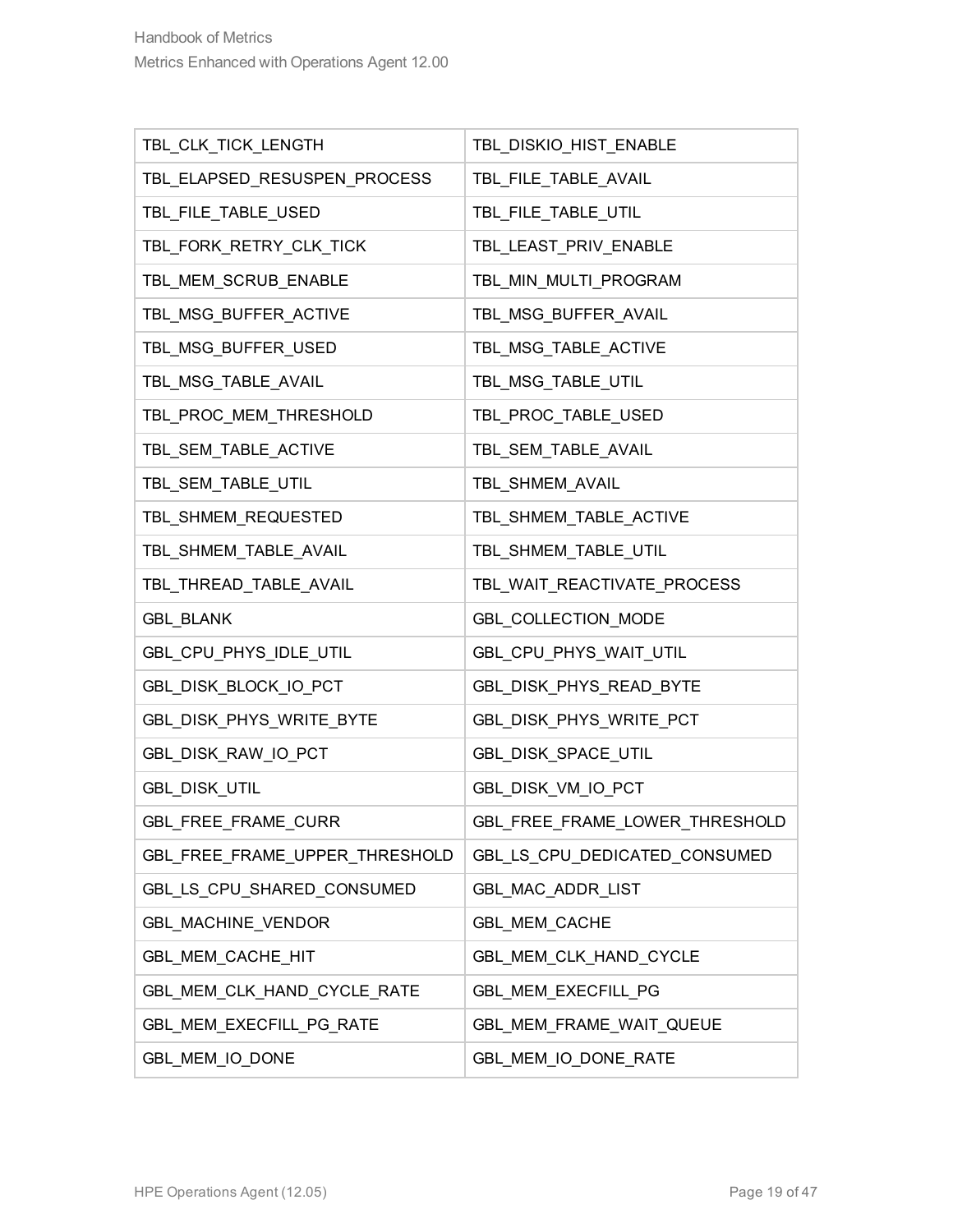| GBL_MEM_IOPEND_QUEUE      | GBL_MEM_IO_START          |
|---------------------------|---------------------------|
| GBL_MEM_IO_START_RATE     | GBL_MEM_LCK_MISS          |
| GBL_MEM_LCK_MISS_RATE     | GBL_MEM_OVER_COMMIT       |
| GBL_MEM_PAGE_RECLAIM      | GBL_MEM_PAGE_RECLAIM_RATE |
| GBL_MEM_PG_STEAL          | GBL_MEM_SWAP              |
| GBL_MEM_SWAPIN            | GBL_MEM_SWAPOUT           |
| GBL_MEM_SWAP_RATE         | GBL_MEM_SYS               |
| GBL_MEM_USER              | GBL_MEM_VM_BACKTRACK      |
| GBL_MEM_VM_BACKTRACK_RATE | GBL_MEM_ZEROFILL_PG       |
| GBL_MEM_ZEROFILL_PG_RATE  | GBL_NET_COLLISION         |
| GBL_NET_DEFERRED          | GBL_NET_DEFERRED_RATE     |
| GBL_NET_ERROR             | GBL_NET_IN_ERROR          |
| GBL_NET_OUT_ERROR         | <b>GBL_NET_PACKET</b>     |
| GBL_NFS_CLIENT_BAD_CALL   | GBL_NFS_CLIENT_CALL       |
| GBL_NFS_CLIENT_CALL_RATE  | GBL_NFS_CLIENT_IO         |
| GBL_NFS_CLIENT_IO_PCT     | GBL_NFS_CLIENT_IO_RATE    |
| GBL_NFS_CLIENT_READ_RATE  | GBL_NFS_CLIENT_WRITE_RATE |
| GBL_NFS_SERVER_BAD_CALL   | GBL_NFS_SERVER_CALL       |
| GBL_NFS_SERVER_CALL_RATE  | GBL_NFS_SERVER_IO         |
| GBL_NFS_SERVER_IO_PCT     | GBL_NFS_SERVER_IO_RATE    |
| GBL NFS SERVER READ RATE  | GBL NFS SERVER WRITE RATE |
| GBL NODENAME GBL NUM APP  | GBL_NUM_SWAP              |
| GBL_NUM_TT                | <b>GBL_NUM_VG</b>         |
| GBL_OSKERNELTYPE          | GBL_OSKERNELTYPE_INT      |
| GBL_POOL_IDLE_TIME        | <b>GBL_SAMPLE</b>         |
| <b>GBL_SERIALNO</b>       | <b>GBL_STARTDATE</b>      |
| <b>GBL_STARTTIME</b>      | <b>GBL_STATDATE</b>       |
| GBL_SYSCALL_BYTE_RATE     | GBL_SYSCALL_READ          |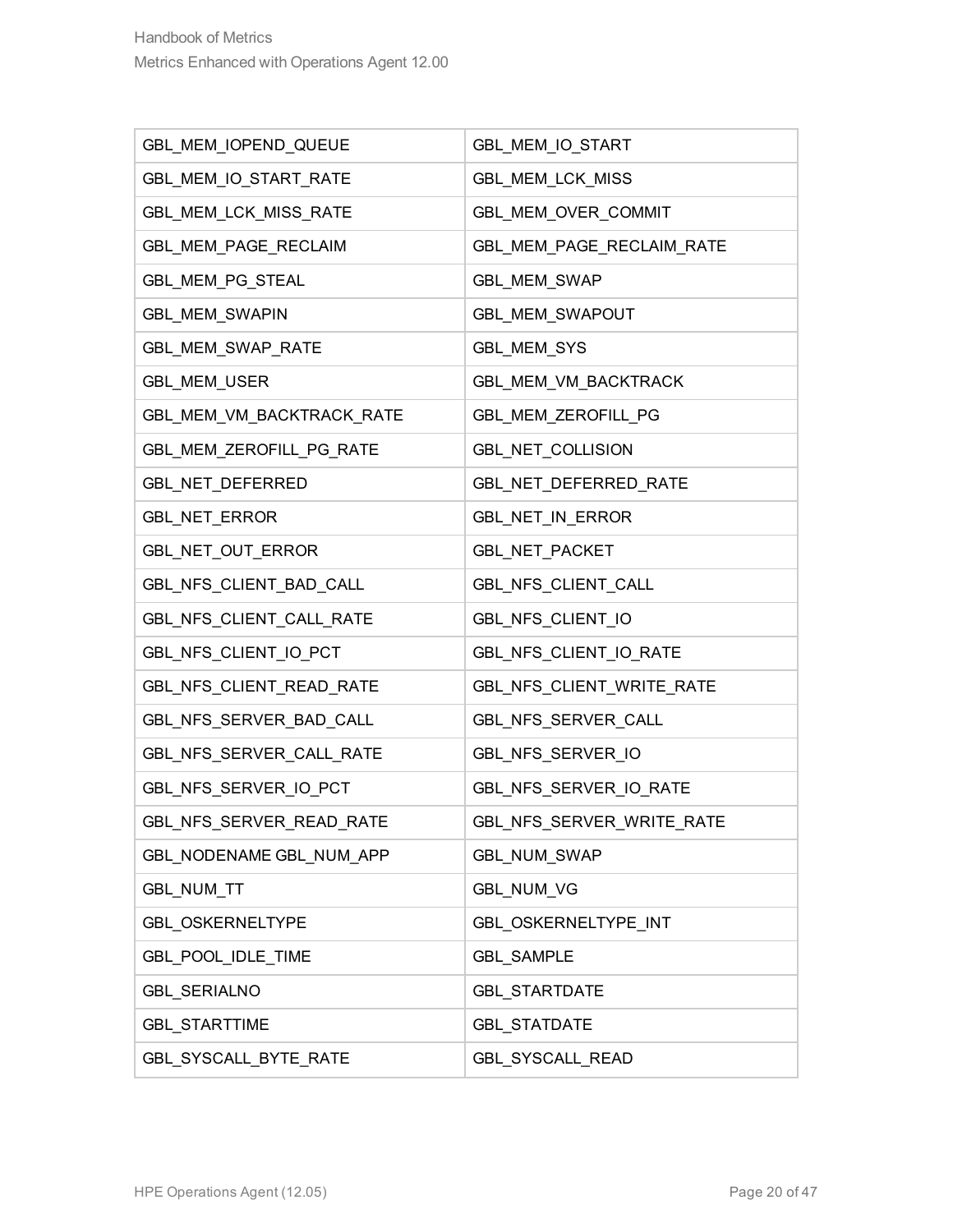| GBL_SYSCALL_READ_BYTE                 | GBL_SYSCALL_READ_PCT     |  |
|---------------------------------------|--------------------------|--|
| GBL_SYSCALL_READ_RATE                 | GBL_SYSCALL_WRITE        |  |
| GBL_SYSCALL_WRITE_BYTE                | GBL_SYSCALL_WRITE_PCT    |  |
| GBL_SYSCALL_WRITE_RATE                | GBL_SYSTEM_TYPE          |  |
| GBL_THRESHOLD_PROCCPU                 | GBL_THRESHOLD_PROCDISK   |  |
| GBL_THRESHOLD_PROCIO                  | GBL_ZOMBIE_PROC          |  |
| <b>Application Metric Class</b>       |                          |  |
| APP_ACTIVE_APP                        | APP_INTERVAL             |  |
| APP_MAJOR_FAULT                       | APP_MINOR_FAULT          |  |
| APP_TIME                              |                          |  |
| <b>CPU Metric Class</b>               |                          |  |
| <b>BYCPU ACTIVE</b>                   | BYCPU_CPU_TYPE           |  |
| BYCPU_CSWITCH                         | BYCPU_EXEC_RATE          |  |
| BYCPU_FORK                            | BYCPU_FORK_RATE          |  |
| BYCPU_READ_RATE                       | BYCPU_WRITE_RATE         |  |
| <b>Disk Metric Class</b>              |                          |  |
| BYDSK_CURR_QUEUE_LENGTH               | BYDSK_DEVNO              |  |
| BYDSK_INTERVAL                        | BYDSK_QUEUE_0_UTIL       |  |
| BYDSK_QUEUE_2_UTIL                    | BYDSK_QUEUE_4_UTIL       |  |
| BYDSK_QUEUE_8_UTIL                    | BYDSK_QUEUE_X_UTIL       |  |
| BYDSK_TIME                            |                          |  |
| <b>File System Metric Class</b>       |                          |  |
| FS_DEVNO                              |                          |  |
| <b>Network Interface Metric Class</b> |                          |  |
| BYNETIF_COLLISION_1_MIN_RATE          | BYNETIF_DEFERRED         |  |
| BYNETIF_DEFERRED_RATE                 | BYNETIF_ERROR_1_MIN_RATE |  |
| BYNETIF_MAC_ADDR                      |                          |  |
| <b>Process Metric Class</b>           |                          |  |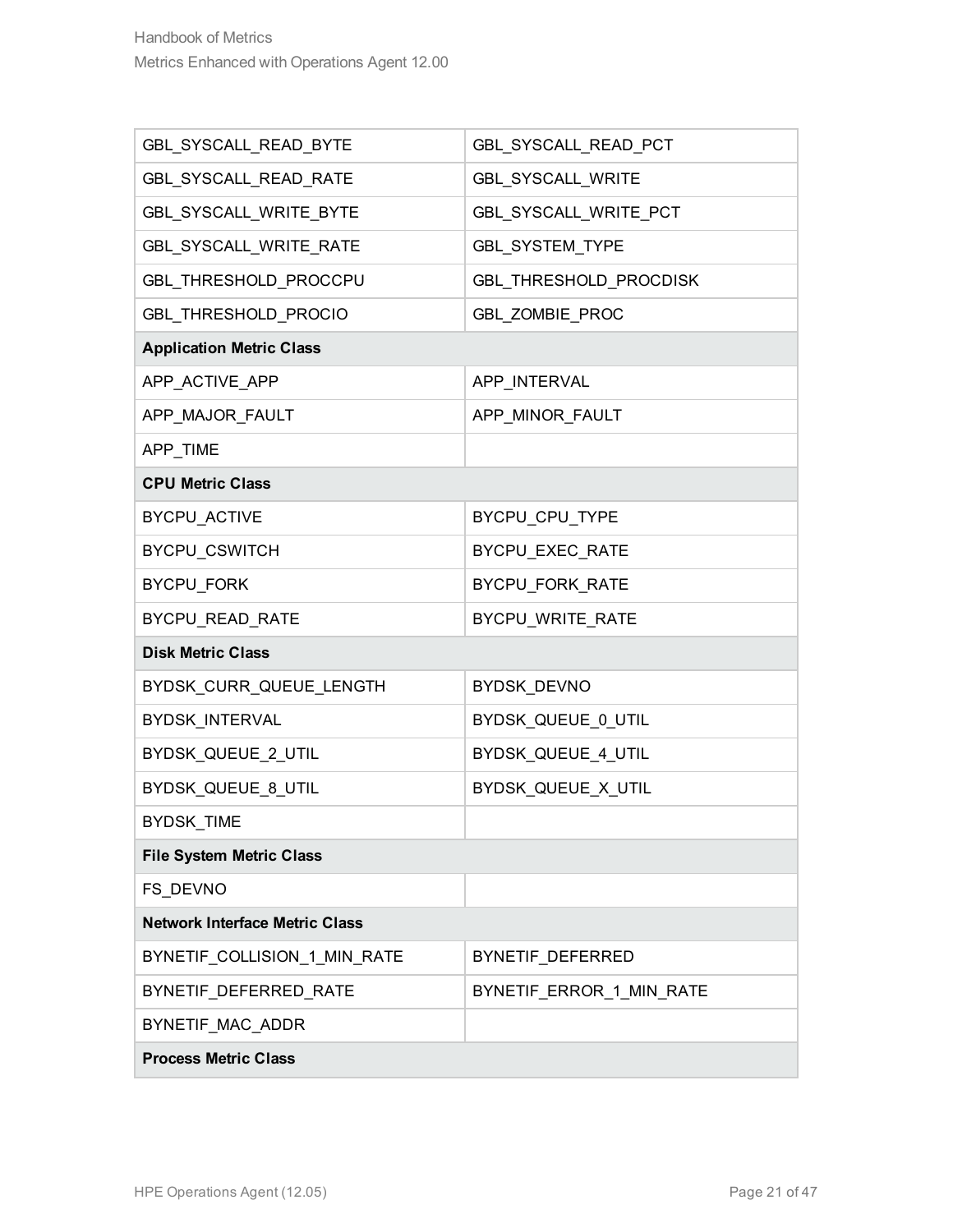| PROC_APP_NAME                      | PROC_CHILD_CPU_SYS_MODE_UTIL  |
|------------------------------------|-------------------------------|
| PROC_CHILD_CPU_TOTAL_UTIL          | PROC_CHILD_CPU_USER_MODE_UTIL |
| PROC_EUID                          | PROC_GROUP_NAME               |
| PROC_INTERVAL                      | PROC_MEM_DATA_RES             |
| PROC_MEM_DATA_VIRT                 | PROC_MEM_PRIVATE_RES          |
| PROC_MEM_SHARED_RES                | PROC_MEM_STACK_VIRT           |
| PROC_MEM_TEXT_RES                  | PROC_MEM_TEXT_VIRT            |
| PROC_NICE_PRI                      | PROC_SIGNAL                   |
| PROC_STATE                         | PROC_STATE_FLAG               |
| PROC_STOP_REASON_FLAG              | PROC_THREAD_ACTIVE            |
| PROC_THREAD_SUSPENDED              | PROC_THREAD_TERMINATED        |
| PROC TIME                          | PROC_TOP_CPU_INDEX            |
| PROC_TOP_DISK_INDEX                | PROC_TTY_DEV                  |
| PROC_UID                           |                               |
| <b>Transaction Metric Class</b>    |                               |
| TT_ABORT_WALL_TIME                 | TT_APPNO                      |
| TT_FAILED_WALL_TIME                | TT_INPROGRESS_COUNT           |
| TT_INTERVAL                        | TT_MEASUREMENT_COUNT          |
| <b>TT UPDATE</b>                   | TT_WALL_TIME                  |
| <b>Logical Volume Metric Class</b> |                               |
| LV_DIRNAME                         | LV_GROUP_NAME                 |
| LV INTERVAL                        | LV_LOGLP_LV                   |
| LV_MIRRORCONSIST_LV                | LV_MIRRORP_LV                 |
| LV OPEN LV                         | LV_OPEN_PV                    |
| LV_PHYSLV_SIZE                     | LV_STATE_LV                   |
| LV_TYPE                            | LV WRITEV LV                  |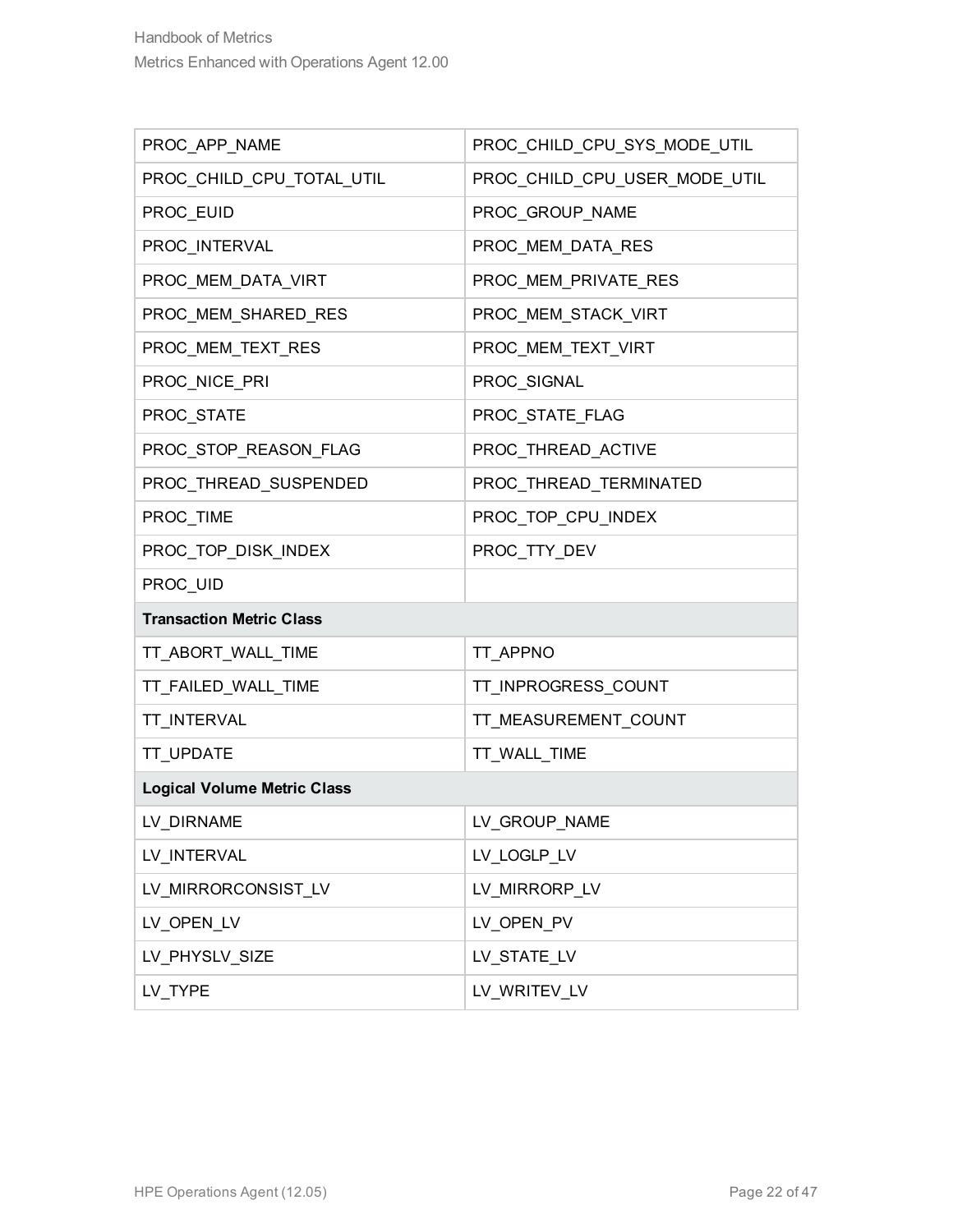### <span id="page-22-0"></span>Metrics Added to Solaris Systems

| <b>Global Metric Class</b> |                          |
|----------------------------|--------------------------|
| TBL_BUFFER_CACHE_HWM       | TBL_BUFFER_HEADER_AVAIL  |
| TBL_BUFFER_HEADER_USED     | TBL_BUFFER_HEADER_UTIL   |
| TBL_FILE_TABLE_USED        | TBL_MAX_USERS            |
| TBL_MSG_BUFFER_ACTIVE      | TBL_MSG_BUFFER_AVAIL     |
| TBL_MSG_BUFFER_USED        | TBL_MSG_TABLE_ACTIVE     |
| TBL_NUM_NFSDS              | TBL_PROC_TABLE_USED      |
| TBL_PTY_AVAIL              | TBL_PTY_USED             |
| TBL_PTY_UTIL               | TBL_SEM_TABLE_ACTIVE     |
| TBL_SHMEM_AVAIL            | TBL_SHMEM_TABLE_ACTIVE   |
| <b>GBL_BLANK</b>           | GBL_COLLECTION_MODE      |
| GBL_CPU_SYSCALL_TIME       | GBL_CPU_SYSCALL_UTIL     |
| GBL DISK BLOCK IO PCT      | GBL_DISK_FILE_IO         |
| GBL_DISK_FILE_IO_PCT       | GBL_DISK_FILE_IO_RATE    |
| GBL_DISK_LOGL_IO           | GBL_DISK_LOGL_IO_RATE    |
| GBL_DISK_LOGL_READ         | GBL_DISK_LOGL_READ_PCT   |
| GBL_DISK_LOGL_WRITE        | GBL_DISK_LOGL_WRITE_PCT  |
| GBL_DISK_PHYS_READ_BYTE    | GBL_DISK_PHYS_WRITE_BYTE |
| GBL_DISK_PHYS_WRITE_PCT    | GBL_DISK_RAW_IO_PCT      |
| GBL_DISK_UTIL              | GBL_DISK_VM_IO_PCT       |
| GBL_MAC_ADDR_LIST          | GBL_MACHINE_VENDOR       |
| <b>GBL MEM ARC</b>         | <b>GBL_MEM_CACHE</b>     |
| GBL_MEM_CACHE_HIT          | GBL_MEM_DNLC_HIT         |
| GBL MEM DNLC LONGS         | GBL MEM DNLC LONGS PCT   |
| <b>GBL_MEM_SWAP</b>        | GBL_MEM_SWAP_1_MIN_RATE  |
| <b>GBL MEM SWAPIN</b>      | GBL_MEM_SWAPOUT          |
| GBL_MEM_SWAP_RATE          | GBL_MEM_SYS              |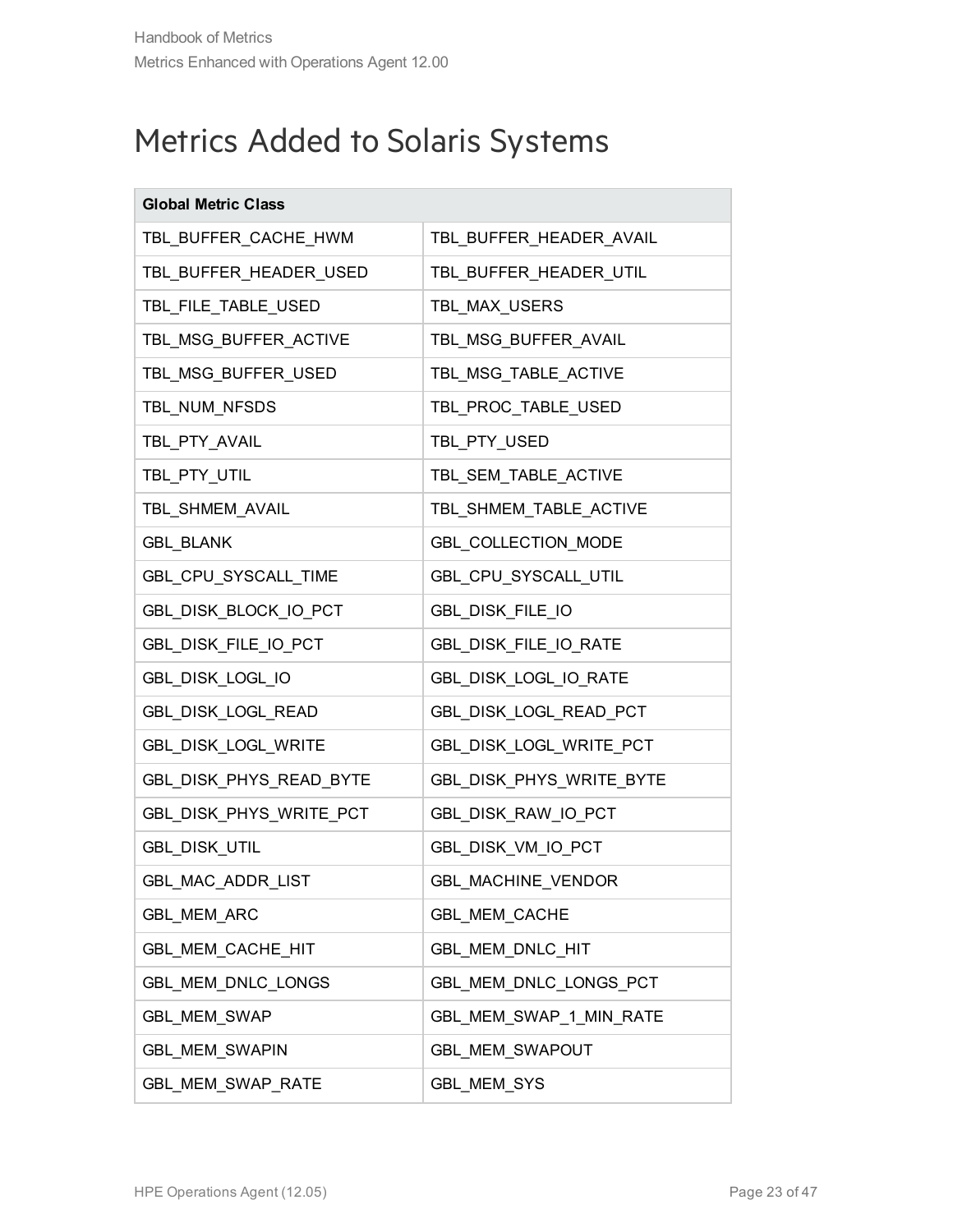| GBL_MEM_USER                  | GBL_NET_COLLISION            |
|-------------------------------|------------------------------|
| GBL_NET_DEFERRED              | GBL_NET_DEFERRED_RATE        |
| GBL_NET_ERROR                 | GBL_NET_IN_ERROR             |
| GBL_NET_OUT_ERROR             | GBL_NET_PACKET               |
| GBL_NFS_CLIENT_BAD_CALL       | GBL_NFS_CLIENT_CALL          |
| GBL_NFS_CLIENT_CALL_RATE      | GBL_NFS_CLIENT_IO            |
| GBL NFS CLIENT IO PCT         | GBL_NFS_CLIENT_IO_RATE       |
| GBL_NFS_CLIENT_READ_RATE      | GBL_NFS_CLIENT_WRITE_RATE    |
| GBL_NFS_SERVER_BAD_CALL       | GBL_NFS_SERVER_CALL          |
| GBL_NFS_SERVER_CALL_RATE      | GBL_NFS_SERVER_IO            |
| GBL_NFS_SERVER_IO_PCT         | GBL_NFS_SERVER_IO_RATE       |
| GBL_NFS_SERVER_READ_RATE      | GBL NFS SERVER WRITE RATE    |
| <b>GBL_NODENAME</b>           | GBL_NUM_APP                  |
| GBL_NUM_LV                    | GBL_NUM_SWAP                 |
| GBL_NUM_TT                    | GBL_NUM_VG                   |
| GBL_OSKERNELTYPE              | GBL_OSKERNELTYPE_INT         |
| GBL_RENICE_PRI_LIMIT          | <b>GBL_SAMPLE</b>            |
| <b>GBL_SERIALNO</b>           | <b>GBL_STARTDATE</b>         |
| <b>GBL STARTTIME</b>          | <b>GBL_STATDATE</b>          |
| GBL_SWAP_RESERVED_ONLY_UTIL   | GBL_SWAP_SPACE_DEVICE_UTIL   |
| GBL_SWAP_SPACE_MEM_UTIL       | GBL_SWAP_SPACE_RESERVED_UTIL |
| GBL_SYSCALL_BYTE_RATE         | <b>GBL_SYSCALL_READ</b>      |
| GBL_SYSCALL_READ_BYTE         | GBL_SYSCALL_READ_PCT         |
| <b>GBL_SYSCALL_READ_RATE</b>  | <b>GBL SYSCALL WRITE</b>     |
| GBL_SYSCALL_WRITE_BYTE        | GBL_SYSCALL_WRITE_PCT        |
| <b>GBL SYSCALL WRITE RATE</b> | <b>GBL SYSTEM TYPE</b>       |
| GBL_THRESHOLD_PROCCPU         | GBL_THRESHOLD_PROCDISK       |
| GBL_THRESHOLD_PROCIO          | GBL_ZOMBIE_PROC              |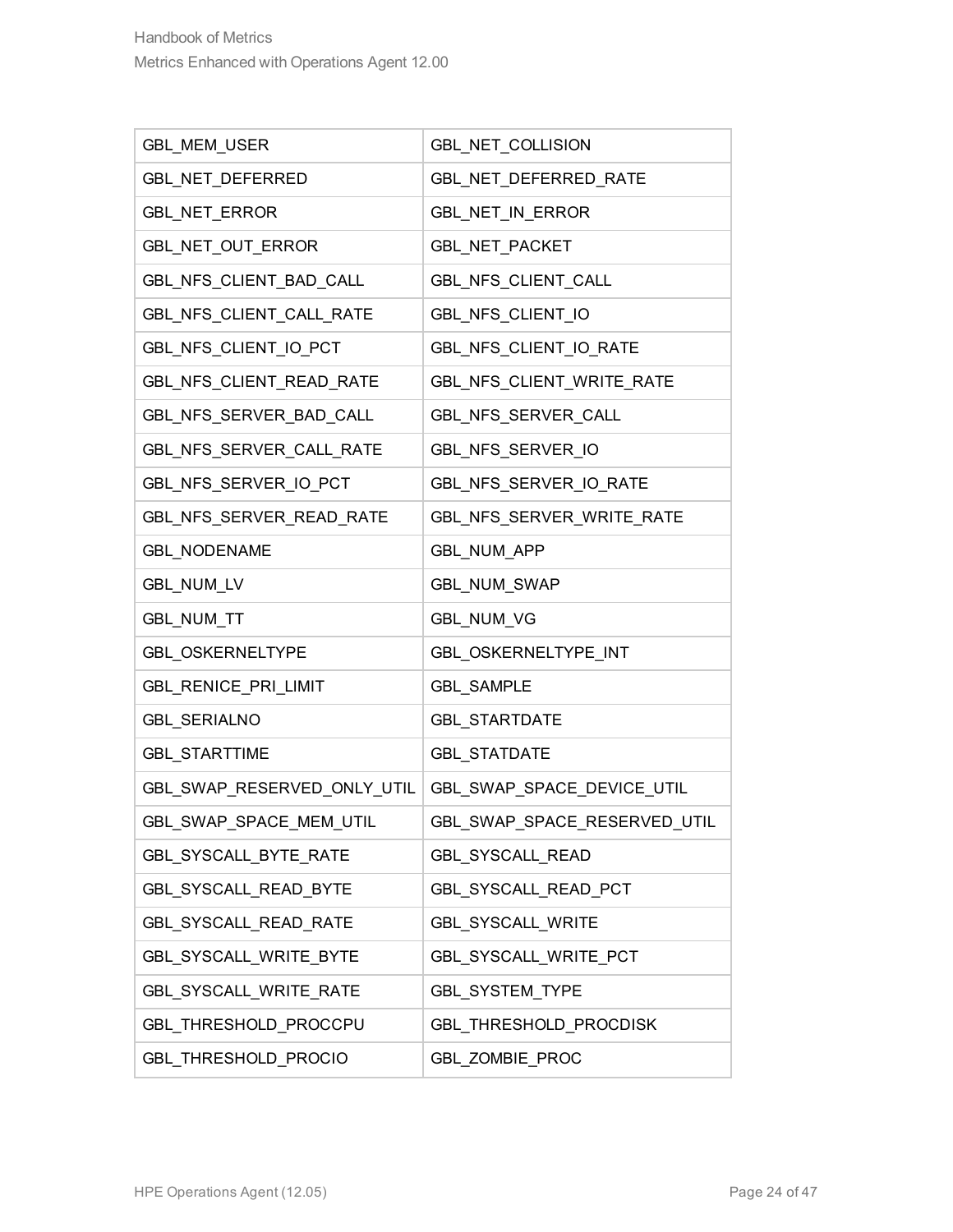| <b>Application Metric Class</b>       |                          |
|---------------------------------------|--------------------------|
| APP_ACTIVE_APP                        | APP_INTERVAL             |
| APP_MAJOR_FAULT                       | APP_MINOR_FAULT          |
| APP_PRI APP_TIME                      |                          |
| <b>Core Metric Class</b>              |                          |
| BYCORE_CORE_ID                        | BYCORE_IDLE_TIME         |
| BYCORE_IDLE_UTIL                      | BYCORE_SOCKET_ID         |
| BYCORE_SYS_MODE_TIME                  | BYCORE_SYS_MODE_UTIL     |
| BYCORE_TOTAL_TIME                     | BYCORE_TOTAL_UTIL        |
| BYCORE_USER_MODE_TIME                 | BYCORE_USER_MODE_UTIL    |
| <b>BYCORE WAIT TIME</b>               | BYCORE_WAIT_UTIL         |
| <b>CPU Metric Class</b>               |                          |
| <b>BYCPU_ACTIVE</b>                   | BYCPU_CORE_ID            |
| BYCPU_CPU_SYSCALL_TIME                | BYCPU_CPU_SYSCALL_UTIL   |
| BYCPU_CPU_TYPE                        | BYCPU_CSWITCH            |
| <b>Disk Metric Class</b>              |                          |
| BYDSK_CURR_QUEUE_LENGTH               | BYDSK_DEVNO              |
| BYDSK_INTERVAL                        | BYDSK_QUEUE_0_UTIL       |
| BYDSK_QUEUE_2_UTIL                    | BYDSK_QUEUE_4_UTIL       |
| BYDSK_QUEUE_8_UTIL                    | BYDSK_QUEUE_X_UTIL       |
| BYDSK_TIME                            |                          |
| <b>File System Metric Class</b>       |                          |
| FS DEVNO                              |                          |
| <b>Network Interface Metric Class</b> |                          |
| BYNETIF COLLISION 1 MIN RATE          | BYNETIF_DEFERRED         |
| BYNETIF_DEFERRED_RATE                 | BYNETIF ERROR 1 MIN RATE |
| BYNETIF MAC ADDR                      |                          |
| <b>Process Metric Class</b>           |                          |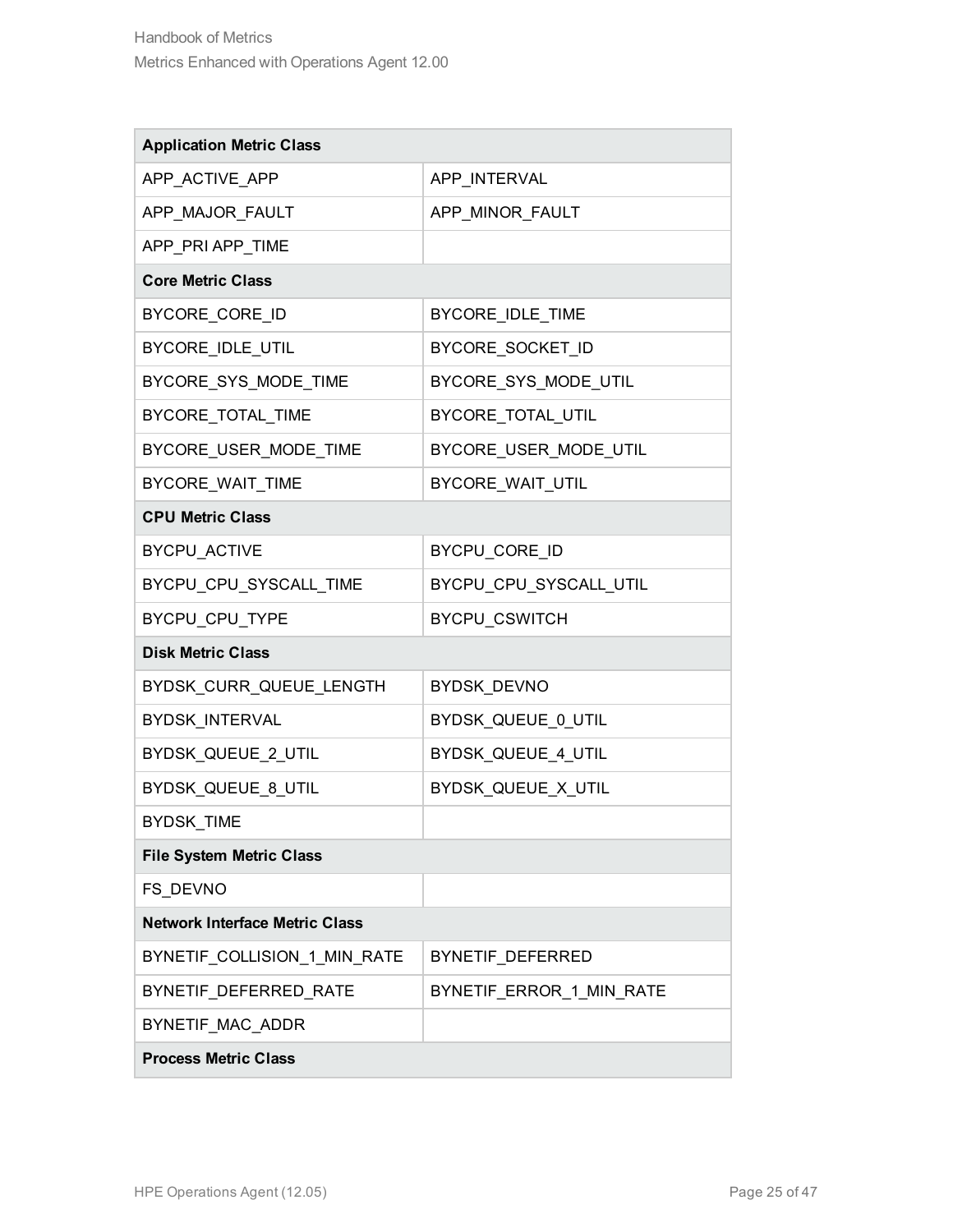| PROC_EUID                          | PROC_FORCED_CSWITCH           |
|------------------------------------|-------------------------------|
| PROC_GROUP_NAME                    | PROC INTERVAL                 |
| PROC_MEM_DATA_VIRT                 | PROC_MEM_STACK_VIRT           |
| PROC_NICE_PRI                      | PROC_PRI                      |
| PROC_SIGNAL                        | PROC_STATE                    |
| PROC_STATE_FLAG                    | PROC_STOP_REASON_FLAG         |
| PROC_SYSCALL                       | PROC_TOP_CPU_INDEX            |
| PROC_TOP_DISK_INDEX                | PROC_TTY_DEV                  |
| PROC_UID                           | PROC_VOLUNTARY_CSWITCH        |
| PROC_APP_NAME                      | PROC_CHILD_CPU_SYS_MODE_UTIL  |
| PROC_CHILD_CPU_TOTAL_UTIL          | PROC_CHILD_CPU_USER_MODE_UTIL |
| <b>Transaction Metric Class</b>    |                               |
| TT_ABORT_WALL_TIME                 | TT_APPNO                      |
| TT_FAILED_WALL_TIME                | TT_INPROGRESS_COUNT           |
| TT_INTERVAL                        | TT_MEASUREMENT_COUNT          |
| TT_UID                             | TT_UPDATE                     |
| TT_WALL_TIME                       |                               |
| <b>Logical System Metric Class</b> |                               |
| BYLS_LS_MODE_MEM                   | BYLS_LS_UUID                  |
| <b>Logical Volume Metric Class</b> |                               |
| LV_AVG_READ_SERVICE_TIME           | LV_AVG_WRITE_SERVICE_TIME     |
| LV_DEVNO                           | LV_INTERVAL                   |
| LV_LOGLP_LV                        | LV_OPEN_LV                    |
| LV_PHYSLV_SIZE                     | LV_STATE_LV                   |
| LV_TYPE                            | LV_TYPE_LV                    |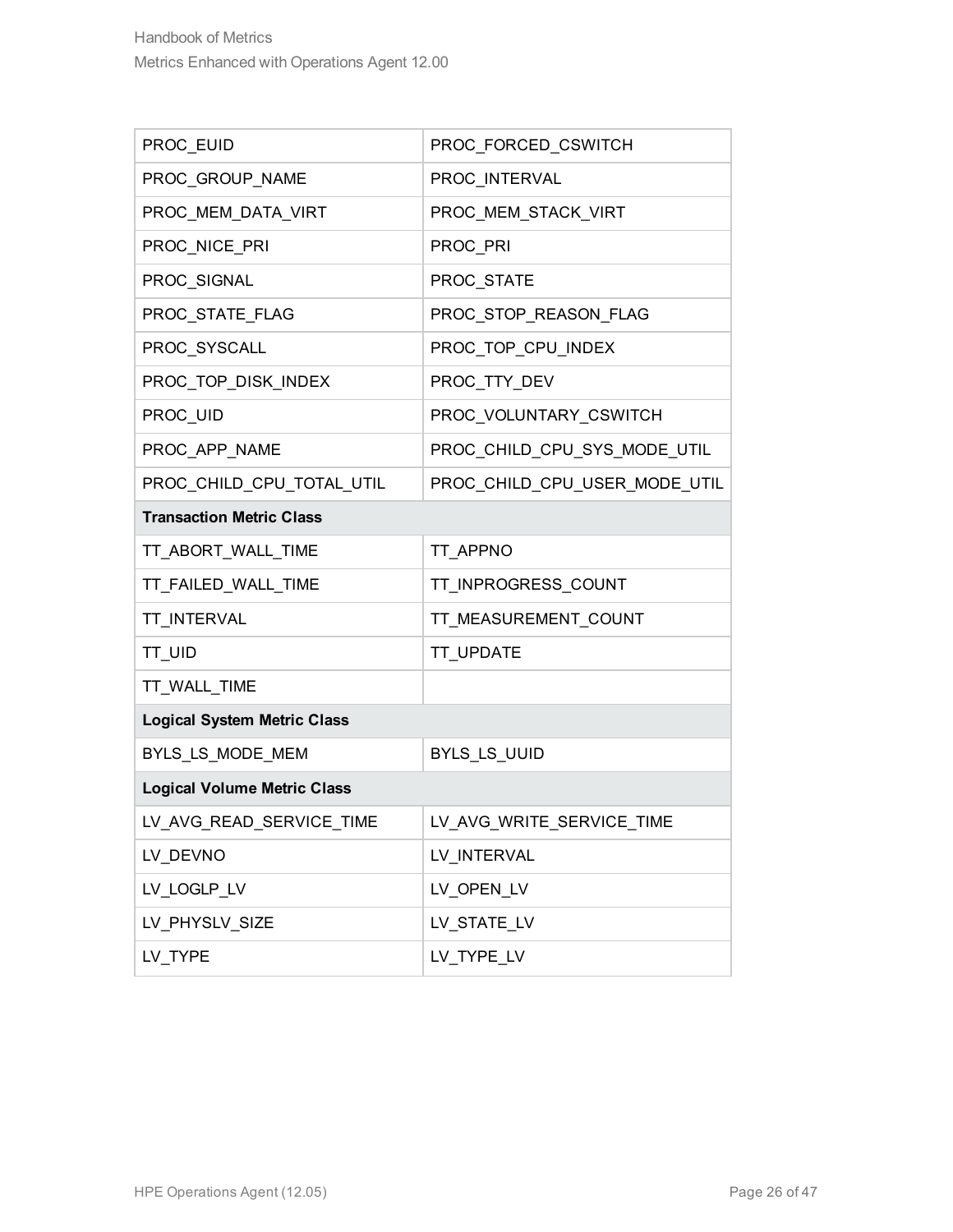### <span id="page-26-0"></span>Metrics Added to HP-UX Systems

| <b>Global Metric Class</b>   |                             |
|------------------------------|-----------------------------|
| TBL_BUFFER_CACHE_MAX         | TBL_BUFFER_CACHE_MIN        |
| TBL_BUFFER_HEADER_AVAIL      | TBL_BUFFER_HEADER_USED      |
| TBL_BUFFER_HEADER_UTIL       | TBL_DNLC_CACHE_AVAIL        |
| TBL_FILE_TABLE_USED          | TBL_MSG_BUFFER_AVAIL        |
| TBL_MSG_BUFFER_USED          | TBL_PROC_TABLE_USED         |
| TBL_PTY_AVAIL                | TBL_PTY_USED                |
| TBL_PTY_UTIL                 | TBL_SHMEM_AVAIL             |
| TBL_SHMEM_REQUESTED          | <b>GBL_BLANK</b>            |
| GBL_CACHE_QUEUE              | GBL_CACHE_WAIT_PCT          |
| GBL CACHE WAIT TIME          | GBL_CDFS_QUEUE              |
| GBL_CDFS_WAIT_PCT            | GBL_CDFS_WAIT_TIME          |
| GBL_COLLECTION_MODE          | GBL_CPU_NNICE_TIME          |
| GBL_CPU_NNICE_UTIL           | GBL_CPU_TRAP_TIME           |
| GBL_CPU_TRAP_UTIL            | GBL_CPU_VFAULT_TIME         |
| GBL_CPU_VFAULT_UTIL          | GBL_CPU_WAIT_TIME           |
| GBL_DISK_FS_BYTE             | GBL_DISK_FS_IO_PCT          |
| GBL_DISK_LOGL_BYTE_RATE      | GBL_DISK_LOGL_READ_PCT      |
| GBL_DISK_LOGL_WRITE_PCT      | GBL_DISK_PHYS_READ_BYTE     |
| GBL_DISK_PHYS_WRITE_BYTE     | GBL_DISK_PHYS_WRITE_PCT     |
| GBL_DISK_QUEUE               | GBL_DISK_RAW_BYTE           |
| GBL_DISK_RAW_IO_PCT          | GBL_DISK_REM_FS_BYTE        |
| GBL_DISK_REM_FS_IO           | GBL DISK REM FS IO PCT      |
| GBL_DISK_REM_FS_IO_RATE      | GBL_DISK_REM_LOGL_READ      |
| GBL_DISK_REM_LOGL_READ_BYTE  | GBL DISK REM LOGL READ PCT  |
| GBL_DISK_REM_LOGL_READ_RATE  | GBL_DISK_REM_LOGL_WRITE     |
| GBL DISK REM LOGL WRITE BYTE | GBL_DISK_REM_LOGL_WRITE_PCT |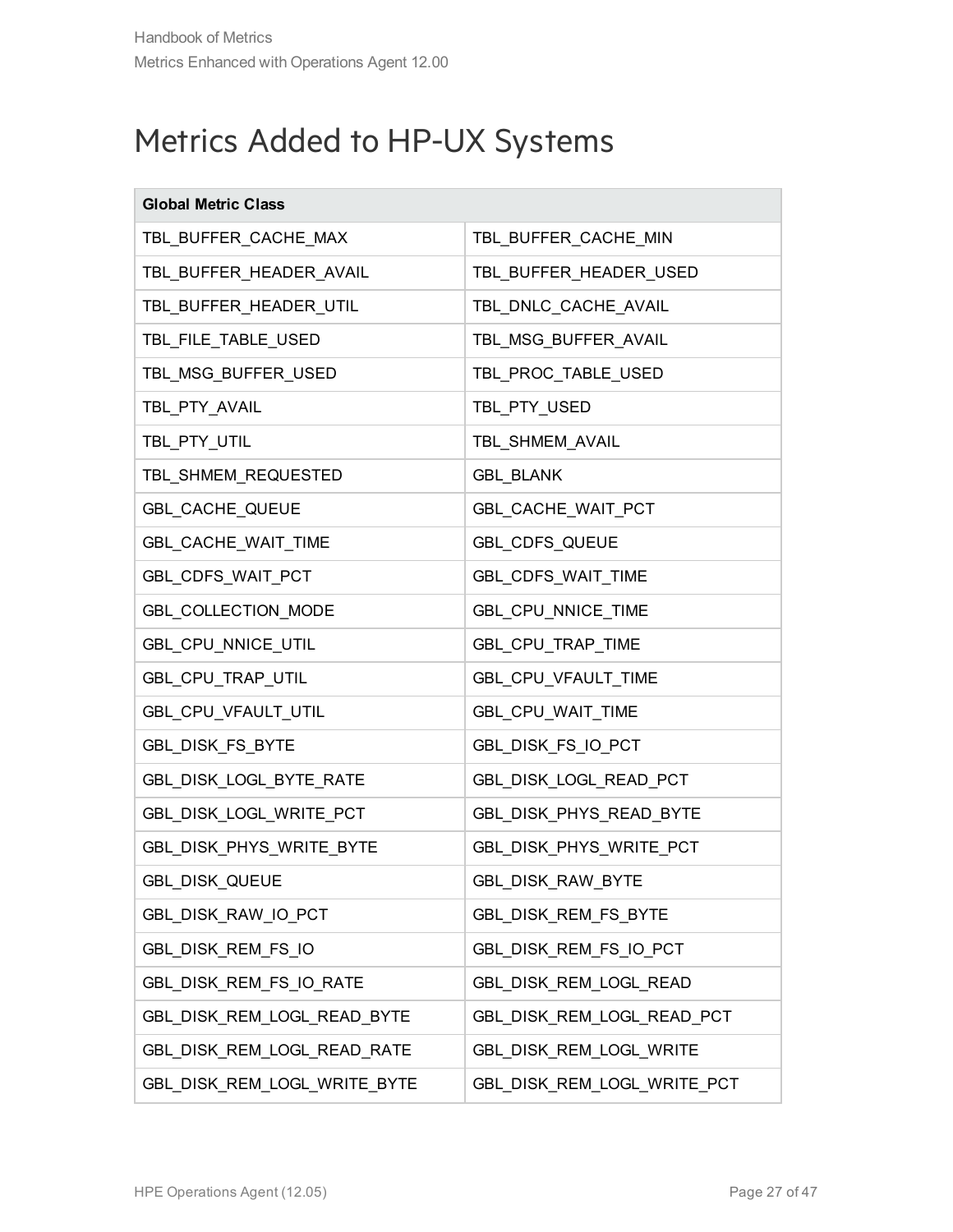| GBL_DISK_REM_LOGL_WRITE_RATE | GBL_DISK_REM_PHYS_READ      |
|------------------------------|-----------------------------|
| GBL_DISK_REM_PHYS_READ_BYTE  | GBL_DISK_REM_PHYS_READ_PCT  |
| GBL_DISK_REM_PHYS_READ_RATE  | GBL_DISK_REM_PHYS_WRITE     |
| GBL_DISK_REM_PHYS_WRITE_BYTE | GBL_DISK_REM_PHYS_WRITE_PCT |
| GBL_DISK_REM_PHYS_WRITE_RATE | GBL_DISK_REM_RAW_BYTE       |
| GBL_DISK_REM_RAW_IO          | GBL_DISK_REM_RAW_IO_PCT     |
| GBL_DISK_REM_RAW_IO_RATE     | GBL_DISK_REM_SYSTEM_BYTE    |
| GBL_DISK_REM_SYSTEM_IO       | GBL_DISK_REM_SYSTEM_IO_PCT  |
| GBL_DISK_REM_SYSTEM_IO_RATE  | GBL_DISK_REM_VM_BYTE        |
| GBL_DISK_REM_VM_IO           | GBL_DISK_REM_VM_IO_PCT      |
| GBL_DISK_REM_VM_IO_RATE      | GBL_DISK_SUBSYSTEM_WAIT_PCT |
| GBL_DISK_SUBSYSTEM_WAIT_TIME | GBL_DISK_SYSTEM_BYTE        |
| GBL_DISK_SYSTEM_IO_PCT       | GBL_DISK_UTIL               |
| GBL_DISK_UTIL_PEAK_OTHERS    | GBL_DISK_UTIL_PEAK_VM       |
| GBL_DISK_VM_BYTE             | GBL_DISK_VM_IO_PCT          |
| GBL_DISK_WAIT_PCT            | GBL_DISK_WAIT_TIME          |
| GBL_GRAPHICS_QUEUE           | GBL_GRAPHICS_WAIT_PCT       |
| GBL_GRAPHICS_WAIT_TIME       | GBL_INODE_QUEUE             |
| GBL_INODE_WAIT_PCT           | GBL_INODE_WAIT_TIME         |
| GBL_IPC_QUEUE                | GBL_IPC_SUBSYSTEM_WAIT_PCT  |
| GBL_IPC_WAIT_PCT             | GBL_IPC_WAIT_TIME           |
| GBL_JOBCTL_QUEUE             | GBL_JOBCTL_WAIT_PCT         |
| GBL_JOBCTL_WAIT_TIME         | GBL_LAN_QUEUE               |
| GBL_LAN_WAIT_PCT             | GBL_LAN_WAIT_TIME           |
| GBL MAC ADDR LIST            | GBL_MACHINE_VENDOR          |
| GBL_MEM_CACHE                | GBL_MEM_CACHE_HIT           |
| GBL_MEM_DNLC_HIT             | GBL_MEM_DNLC_LONGS          |
| GBL_MEM_DNLC_LONGS_PCT       | GBL_MEMFS_BLK_CNT           |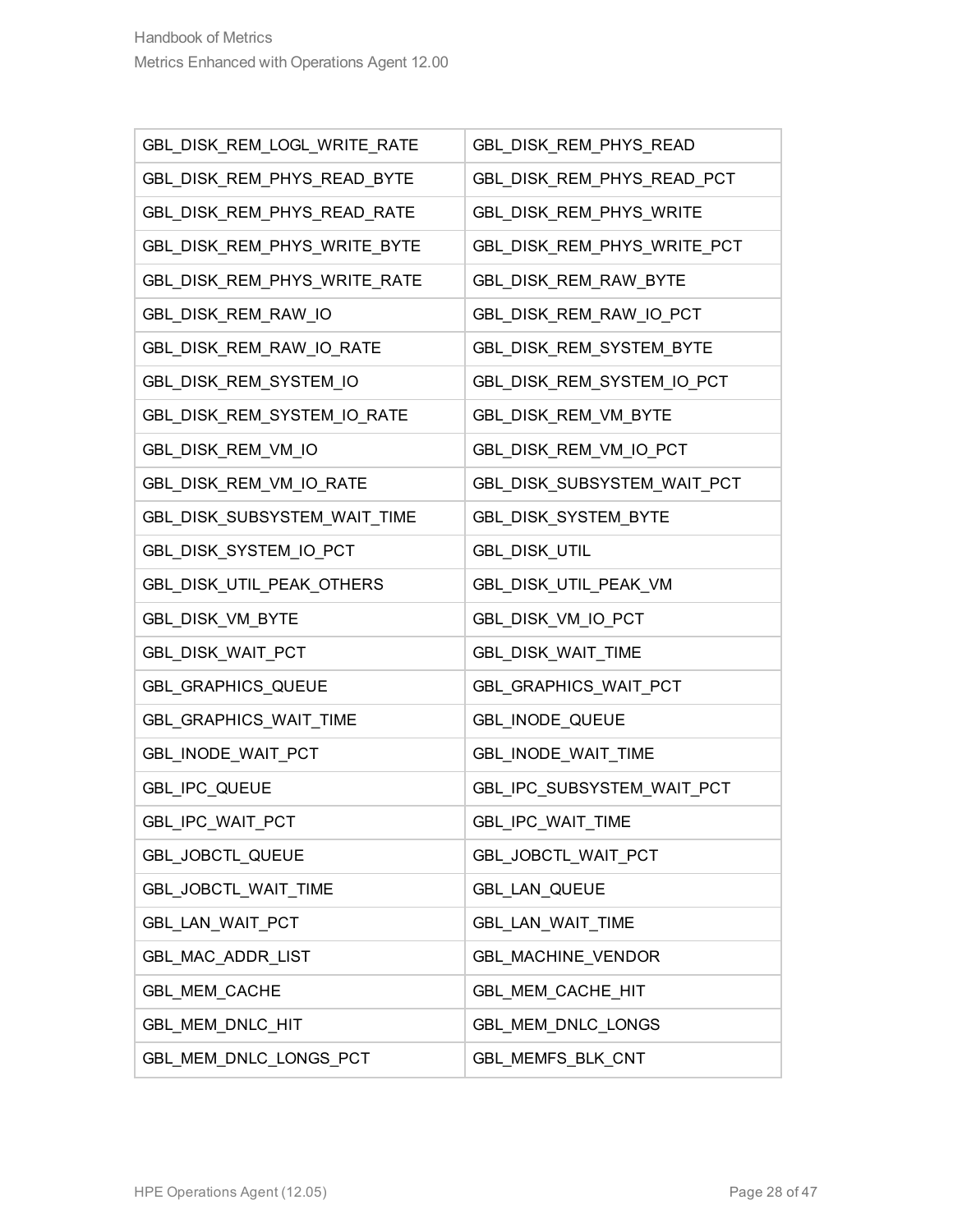| GBL_MEMFS_SWP_CNT              | GBL_MEM_PAGE_SIZE_MAX          |
|--------------------------------|--------------------------------|
| GBL_MEM_SWAP_1_MIN_RATE        | <b>GBL MEM SWAPIN</b>          |
| GBL_MEM_SWAPOUT                | GBL_MEM_SWAP_RATE              |
| GBL_MEM_SYS                    | GBL_MEM_USER                   |
| GBL_MEM_WAIT_PCT               | GBL_MEM_WAIT_TIME              |
| GBL_MI_LOST_PROC               | GBL_MI_PROC_ENTRIES            |
| GBL_MI_THREAD_ENTRIES          | GBL_MSG_QUEUE                  |
| GBL_MSG_WAIT_PCT               | GBL_MSG_WAIT_TIME              |
| GBL_NET_COLLISION              | GBL_NET_DEFERRED               |
| GBL_NET_DEFERRED_RATE          | GBL_NET_ERROR                  |
| GBL_NET_IN_ERROR               | GBL_NET_IP_FRAGMENTS_RECEIVED  |
| GBL_NET_IP_FWD_DATAGRAMS       | GBL_NET_IP_REASSEMBLY_REQUIRED |
| GBL_NET_OUT_ERROR              | <b>GBL_NET_PACKET</b>          |
| GBL_NETWORK_SUBSYSTEM_WAIT_PCT | GBL_NFS_CLIENT_BAD_CALL        |
| GBL_NFS_CLIENT_BIOD            | GBL_NFS_CLIENT_BYTE            |
| GBL_NFS_CLIENT_CALL            | GBL_NFS_CLIENT_CALL_RATE       |
| GBL_NFS_CLIENT_IDLE_BIOD       | GBL_NFS_CLIENT_IO              |
| GBL_NFS_CLIENT_IO_PCT          | GBL_NFS_CLIENT_IO_RATE         |
| GBL_NFS_CLIENT_PHYS_TIME       | GBL_NFS_CLIENT_READ_BYTE_RATE  |
| GBL_NFS_CLIENT_READ_RATE       | GBL_NFS_CLIENT_SERVICE_QUEUE   |
| GBL NFS_CLIENT_SERVICE_TIME    | GBL_NFS_CLIENT_WRITE_BYTE_RATE |
| GBL NFS_CLIENT_WRITE_RATE      | GBL_NFS_LOGL_READ              |
| GBL_NFS_LOGL_READ_BYTE         | GBL_NFS_LOGL_READ_PCT          |
| GBL_NFS_LOGL_READ_RATE         | GBL_NFS_LOGL_WRITE             |
| GBL NFS LOGL WRITE BYTE        | GBL_NFS_LOGL_WRITE_PCT         |
| GBL NFS LOGL WRITE RATE        | GBL_NFS_QUEUE                  |
| GBL_NFS_SERVER_BAD_CALL        | GBL_NFS_SERVER_BYTE            |
| GBL_NFS_SERVER_CALL            | GBL_NFS_SERVER_CALL_RATE       |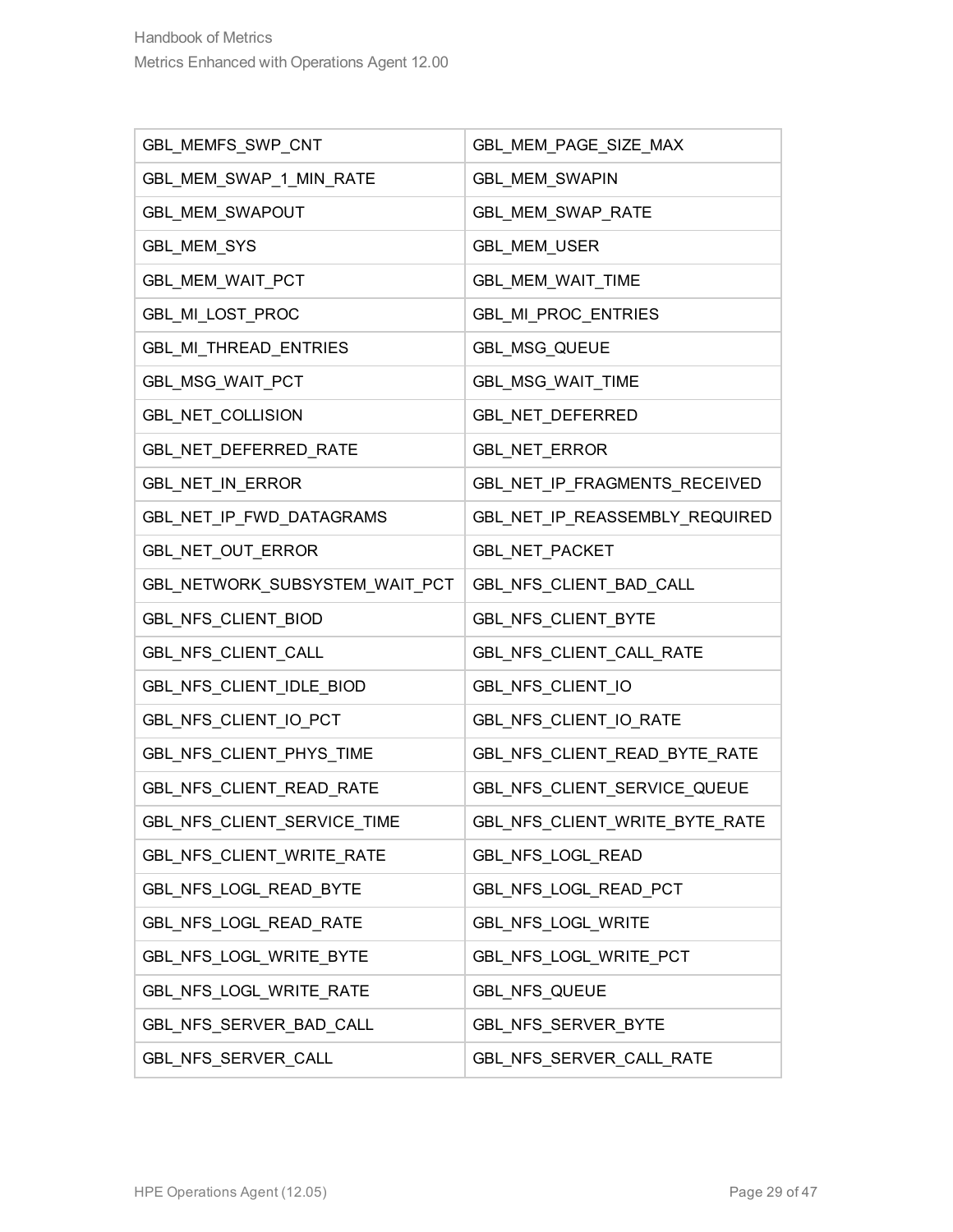| GBL_NFS_SERVER_IO              | GBL_NFS_SERVER_IO_PCT         |
|--------------------------------|-------------------------------|
| GBL_NFS_SERVER_IO_RATE         | GBL_NFS_SERVER_READ_BYTE_RATE |
| GBL_NFS_SERVER_READ_RATE       | GBL_NFS_SERVER_SERVICE_TIME   |
| GBL_NFS_SERVER_WRITE_BYTE_RATE | GBL_NFS_SERVER_WRITE_RATE     |
| GBL NFS WAIT PCT               | GBL_NFS_WAIT_TIME             |
| <b>GBL_NODENAME</b>            | <b>GBL_NUM_APP</b>            |
| GBL NUM APP PRM                | GBL_NUM_HBA                   |
| GBL_NUM_LDOM                   | GBL_NUM_SWAP                  |
| GBL_NUM_TAPE                   | GBL_NUM_TT                    |
| <b>GBL_NUM_VG</b>              | GBL_OSKERNELTYPE              |
| GBL_OTHER_IO_QUEUE             | GBL_OTHER_IO_WAIT_PCT         |
| GBL_OTHER_IO_WAIT_TIME         | GBL_OTHER_WAIT_PCT            |
| GBL_OTHER_WAIT_TIME            | GBL_PIPE_QUEUE                |
| GBL_PIPE_WAIT_PCT              | GBL_PIPE_WAIT_TIME            |
| GBL_PRI_WAIT_PCT               | GBL_PRI_WAIT_TIME             |
| GBL_PRM_MEM_UTIL               | GBL_RPC_QUEUE                 |
| GBL_RPC_WAIT_PCT               | GBL_RPC_WAIT_TIME             |
| <b>GBL_SAMPLE</b>              | GBL_SEM_QUEUE                 |
| GBL_SEM_WAIT_PCT               | GBL_SEM_WAIT_TIME             |
| <b>GBL_SERIALNO</b>            | GBL_SLEEP_WAIT_PCT            |
| GBL_SLEEP_WAIT_TIME            | GBL_SOCKET_QUEUE              |
| GBL_SOCKET_WAIT_PCT            | GBL_SOCKET_WAIT_TIME          |
| <b>GBL_STARTDATE</b>           | GBL_STARTTIME                 |
| <b>GBL_STATDATE</b>            | <b>GBL_STREAM_QUEUE</b>       |
| GBL_STREAM_WAIT_PCT            | GBL_STREAM_WAIT_TIME          |
| GBL_SWAP_RESERVED_ONLY_UTIL    | GBL SWAP_SPACE_DEVICE_UTIL    |
| GBL_SWAP_SPACE_FS_UTIL         | GBL_SWAP_SPACE_RESERVED_UTIL  |
| GBL_SYS_QUEUE                  | GBL_SYSTEM_TYPE               |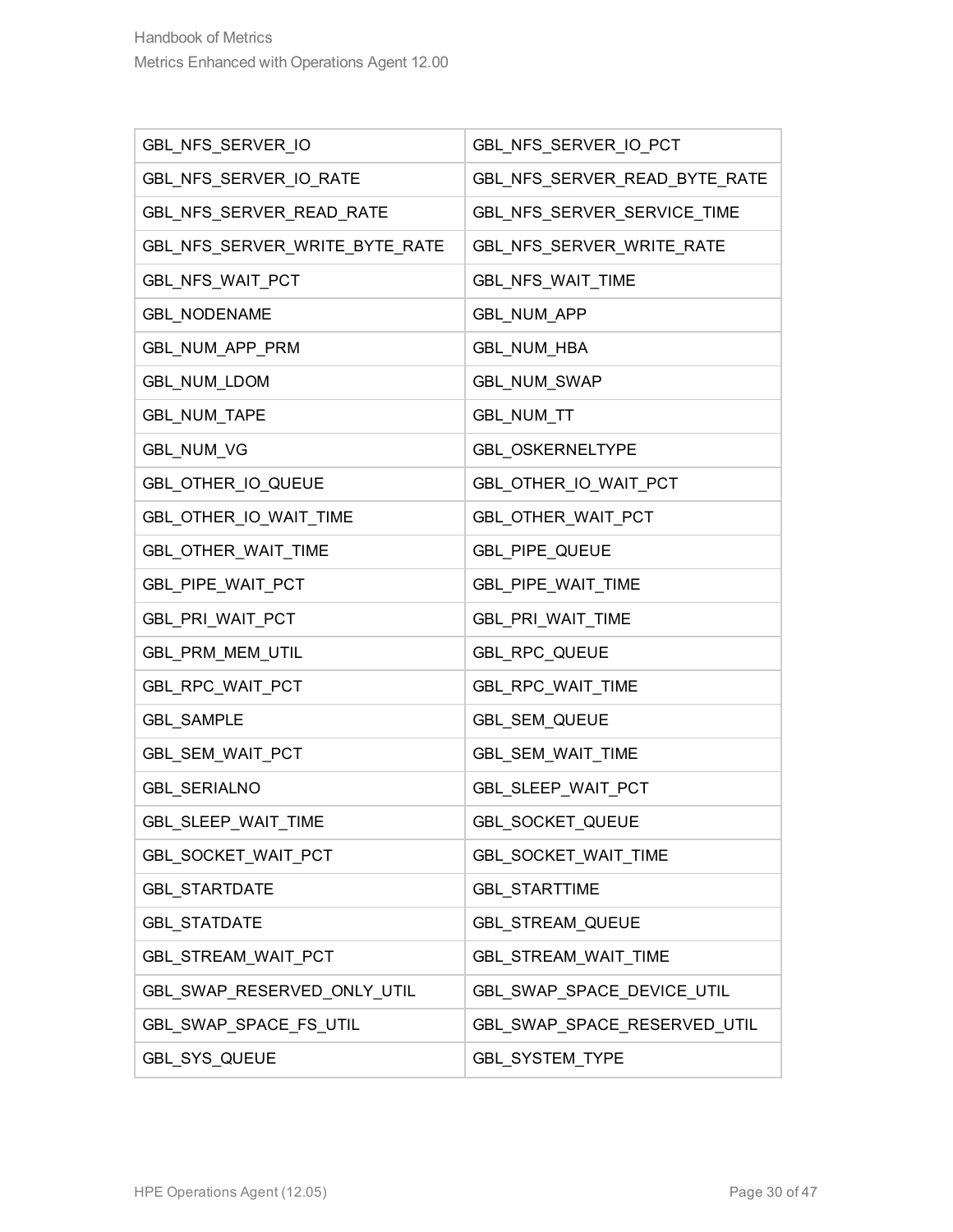| GBL_SYS_WAIT_PCT                | GBL_SYS_WAIT_TIME           |
|---------------------------------|-----------------------------|
| GBL_TERM_IO_WAIT_PCT            | GBL_TERM_IO_WAIT_TIME       |
| GBL_THRESHOLD_PROCCPU           | GBL_THRESHOLD_PROCDISK      |
| GBL_THRESHOLD_PROCIO            | GBL_ZOMBIE_PROC             |
| <b>Application Metric Class</b> |                             |
| APP_ACTIVE_APP                  | APP_ACTIVE_APP_PRM          |
| APP_CPU_NNICE_TIME              | APP_CPU_NNICE_UTIL          |
| APP_CPU_USER_MODE_TIME          | APP_CPU_USER_MODE_UTIL      |
| APP_DISK_SUBSYSTEM_QUEUE        | APP_INTERVAL                |
| APP_IPC_SUBSYSTEM_QUEUE         | APP_MAJOR_FAULT             |
| APP_MAJOR_FAULT_RATE            | APP_MEM_QUEUE               |
| APP_MINOR_FAULT                 | APP_MINOR_FAULT_RATE        |
| APP_NAME_PRM_GROUPNAME          | APP_NETWORK_SUBSYSTEM_QUEUE |
| APP_OTHER_IO_QUEUE              | APP_PRM_DISK_STATE          |
| APP_PRM_GROUPID                 | APP_PRM_SUSPENDED_PROC      |
| APP_SEM_QUEUE                   | APP_SLEEP_QUEUE             |
| APP_TIME                        |                             |
| <b>CPU Metric Class</b>         |                             |
| BYCPU_ACTIVE                    | BYCPU_CPU_CSWITCH_TIME      |
| BYCPU_CPU_CSWITCH_UTIL          | BYCPU_CPU_INTERRUPT_TIME    |
| BYCPU_CPU_INTERRUPT_UTIL        | BYCPU_CPU_NICE_TIME         |
| BYCPU_CPU_NICE_UTIL             | BYCPU_CPU_NNICE_TIME        |
| BYCPU_CPU_NNICE_UTIL            | BYCPU_CPU_NORMAL_TIME       |
| BYCPU CPU NORMAL UTIL           | BYCPU CPU REALTIME TIME     |
| BYCPU_CPU_REALTIME_UTIL         | BYCPU_CPU_SYSCALL_TIME      |
| BYCPU_CPU_SYSCALL_UTIL          | BYCPU_CPU_TRAP_TIME         |
| BYCPU_CPU_TRAP_UTIL             | BYCPU_CPU_VFAULT_TIME       |
| BYCPU_CPU_VFAULT_UTIL           | BYCPU_CSWITCH               |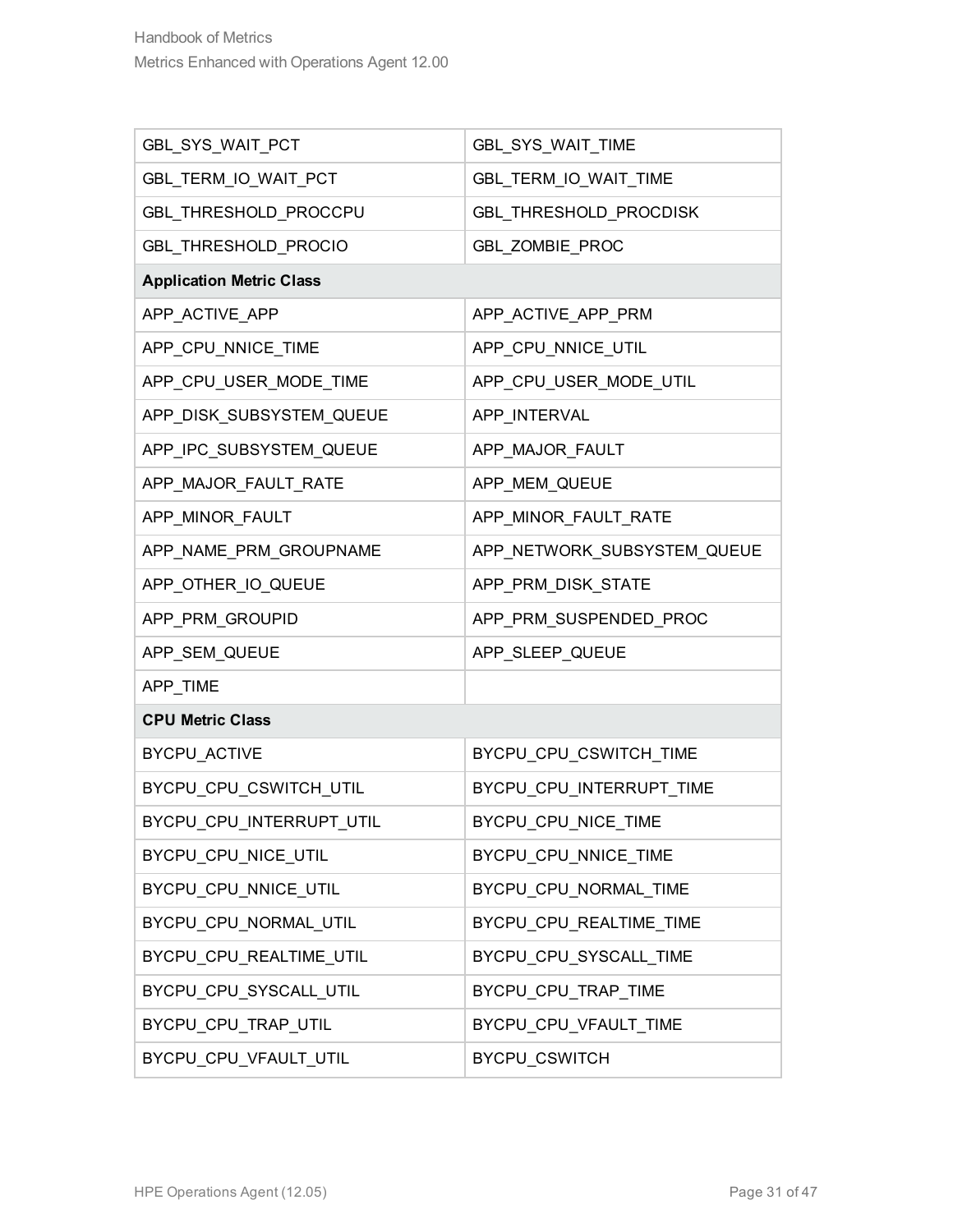| BYCPU_INTERRUPT_STATE                 | BYCPU LAST_PROC_ID        |
|---------------------------------------|---------------------------|
| BYCPU_LAST_THREAD_ID                  | BYCPU_LAST_USER_THREAD_ID |
| BYCPU_RUN_QUEUE_15_MIN                | BYCPU_RUN_QUEUE_1_MIN     |
| BYCPU_RUN_QUEUE_5_MIN                 |                           |
| <b>Disk Metric Class</b>              |                           |
| BYDSK_BUS                             | BYDSK_CONTROLLER          |
| BYDSK_DEVNO                           | BYDSK FS IO RATE          |
| BYDSK_INTERVAL                        | BYDSK_LOGL_BYTE_RATE      |
| BYDSK_LOGL_IO_RATE                    | BYDSK_LOGL_READ_BYTE_RATE |
| BYDSK_LOGL_WRITE_BYTE_RATE            | BYDSK_PRODUCT_ID          |
| BYDSK_QUEUE_0_UTIL                    | BYDSK_QUEUE_2_UTIL        |
| BYDSK_QUEUE_4_UTIL                    | BYDSK_QUEUE_8_UTIL        |
| BYDSK_QUEUE_X_UTIL                    | BYDSK_RAW_IO_RATE         |
| BYDSK_SYSTEM_READ_RATE                | BYDSK_SYSTEM_WRITE_RATE   |
| <b>BYDSK_TIME</b>                     | BYDSK_VENDOR_ID           |
| BYDSK_VM_READ_RATE                    | BYDSK_VM_WRITE_RATE       |
| <b>File System Metric Class</b>       |                           |
| FS_DEVNO                              | FS_FILE_IO_RATE           |
| FS_INTERVAL                           | FS_IS_LVM                 |
| FS_LOGL_IO_RATE                       | FS_LOGL_READ_BYTE_RATE    |
| FS_LOGL_READ_RATE                     | FS_LOGL_WRITE_BYTE_RATE   |
| FS_LOGL_WRITE_RATE                    | FS_PHYS_IO_RATE           |
| FS_PHYS_READ_BYTE_RATE                | FS_PHYS_READ_RATE         |
| FS_PHYS_WRITE_BYTE_RATE               | FS_PHYS_WRITE_RATE        |
| FS_VM_IO_RATE                         |                           |
| <b>Network Interface Metric Class</b> |                           |
| BYNETIF_COLLISION_1_MIN_RATE          | BYNETIF_ERROR_1_MIN_RATE  |
| BYNETIF_INTERVAL                      | BYNETIF_MAC_ADDR          |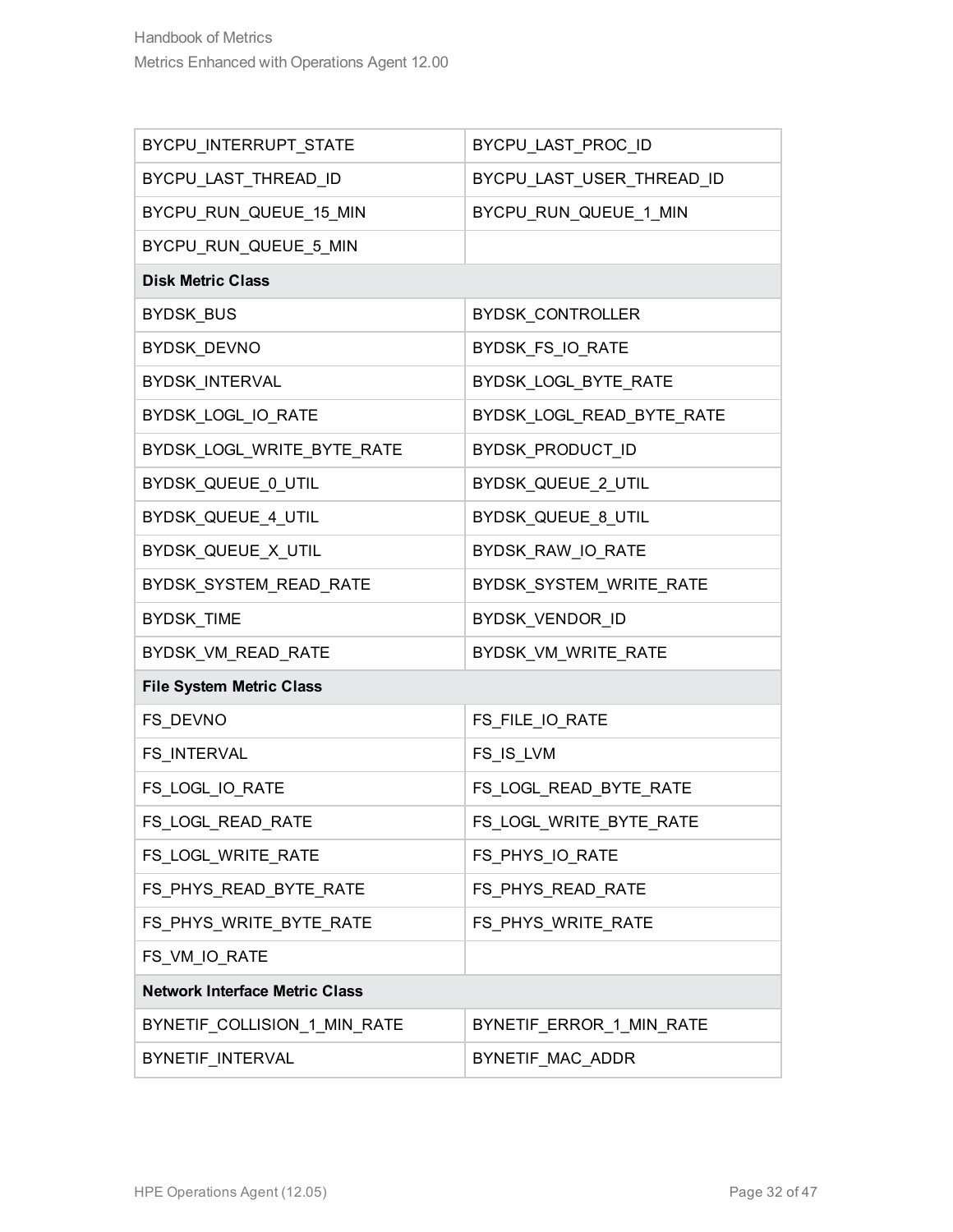| <b>Process Metric Class</b>   |                          |
|-------------------------------|--------------------------|
| PROC_APP_NAME                 | PROC_CACHE_WAIT_PCT      |
| PROC_CACHE_WAIT_TIME          | PROC_CDFS_WAIT_PCT       |
| PROC_CDFS_WAIT_TIME           | PROC_CLOSE               |
| PROC_CPU_LAST_USED            | PROC_CPU_NNICE_TIME      |
| PROC_CPU_NNICE_UTIL           | PROC_CPU_SWITCHES        |
| PROC_CPU_TRAP_COUNT           | PROC_DISK_LOGL_IO        |
| PROC_DISK_LOGL_IO_RATE        | PROC_DISK_PHYS_READ      |
| PROC_DISK_PHYS_READ_RATE      | PROC_DISK_PHYS_WRITE     |
| PROC_DISK_PHYS_WRITE_RATE     | PROC_DISK_RAW_READ       |
| PROC_DISK_RAW_READ_RATE       | PROC_DISK_RAW_WRITE      |
| PROC_DISK_RAW_WRITE_RATE      | PROC_DISK_REM_LOGL_READ  |
| PROC_DISK_REM_LOGL_READ_RATE  | PROC_DISK_REM_LOGL_WRITE |
| PROC_DISK_REM_LOGL_WRITE_RATE | PROC_DISK_REM_PHYS_READ  |
| PROC_DISK_REM_PHYS_READ_RATE  | PROC_DISK_REM_PHYS_WRITE |
| PROC_DISK_REM_PHYS_WRITE_RATE | PROC_DISK_SYSTEM_READ    |
| PROC_DISK_SYSTEM_WRITE        | PROC_DISK_VM_READ        |
| PROC_DISK_VM_WRITE            | PROC_DISK_WAIT_PCT       |
| PROC_DISK_WAIT_TIME           | PROC_DISPATCH            |
| PROC_EUID                     | PROC_FORK                |
| PROC_GRAPHICS_WAIT_PCT        | PROC_GRAPHICS_WAIT_TIME  |
| PROC_GROUP_NAME               | PROC_INODE_WAIT_PCT      |
| PROC_INODE_WAIT_TIME          | PROC INTERRUPTS          |
| PROC_INTERVAL                 | PROC IPC WAIT PCT        |
| PROC IPC WAIT TIME            | PROC JOBCTL WAIT PCT     |
| PROC_JOBCTL_WAIT_TIME         | PROC MEM PRIVATE RES     |
| PROC_MEM_SHARED_RES           | PROC_MEM_VFAULT_COUNT    |
| PROC_MSG_RECEIVED             | PROC_MSG_SENT            |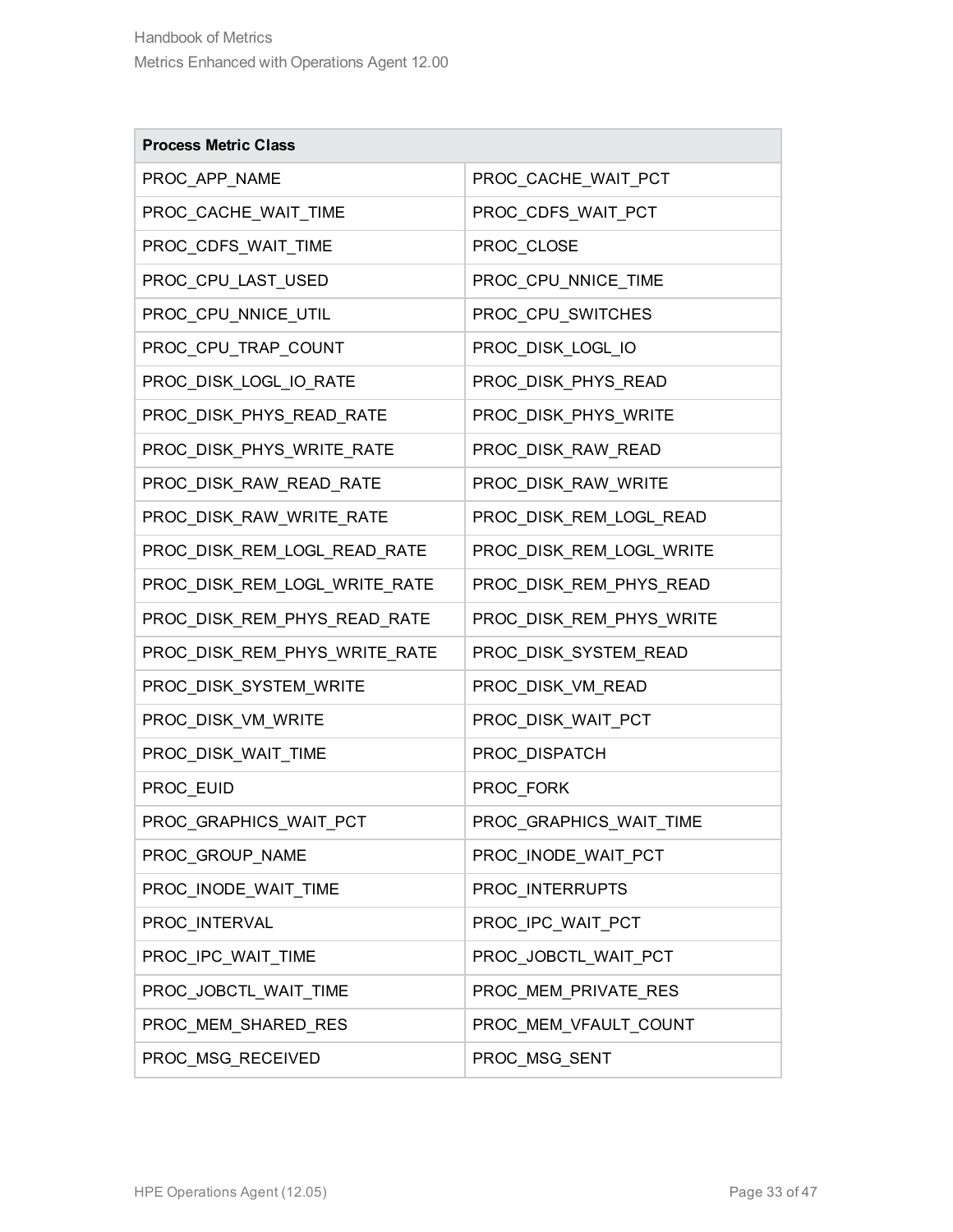| PROC_MSG_WAIT_PCT               | PROC_MSG_WAIT_TIME             |
|---------------------------------|--------------------------------|
| PROC_NICE_PRI                   | PROC_NONDISK_LOGL_READ         |
| PROC_NONDISK_LOGL_WRITE         | PROC_NONDISK_PHYS_READ         |
| PROC_NONDISK_PHYS_WRITE         | PROC_OPEN PROC_PIPE_WAIT_PCT   |
| PROC_PIPE_WAIT_TIME             | PROC_RPC_WAIT_PCT              |
| PROC_RPC_WAIT_TIME              | PROC_SCHEDULER                 |
| PROC_SIGNAL                     | PROC_SOCKET_WAIT_PCT           |
| PROC_SOCKET_WAIT_TIME           | PROC_STATE                     |
| PROC_STOP_REASON_FLAG           | PROC_STREAM_WAIT_PCT           |
| PROC_STREAM_WAIT_TIME           | PROC_SWAP PROC_THREAD_ID       |
| PROC_TIME                       | PROC_TOP_CPU_INDEX             |
| PROC_TOP_DISK_INDEX             | PROC_TOTAL_WAIT_TIME           |
| PROC_TTY_DEV                    | PROC_UID                       |
| PROC_USER_THREAD_ID             | PROC_USRPRI                    |
|                                 |                                |
| <b>Transaction Metric Class</b> |                                |
| TT_ABORT_WALL_TIME              | TT_APPNO                       |
| TT_CACHE_WAIT_TIME_PER_TRAN     | TT_CDFS_WAIT_TIME_PER_TRAN     |
| TT_CPU_CSWITCH_TIME_PER_TRAN    | TT_CPU_INTERRUPT_TIME_PER_TRAN |
| TT_CPU_NICE_TIME_PER_TRAN       | TT_CPU_NNICE_TIME_PER_TRAN     |
| TT_CPU_NORMAL_TIME_PER_TRAN     | TT_CPU_REALTIME_TIME_PER_TRAN  |
| TT_CPU_SYSCALL_TIME_PER_TRAN    | TT CPU SYS MODE TIME PER TRAN  |
| TT_CPU_USER_MODE_TIME_PER_TRAN  | TT_DISK_FS_READ_PER_TRAN       |
| TT_DISK_FS_WRITE_PER_TRAN       | TT_DISK_LOGL_READ_PER_TRAN     |
| TT_DISK_LOGL_WRITE_PER_TRAN     | TT_DISK_PHYS_READ_PER_TRAN     |
| TT_DISK_PHYS_WRITE_PER_TRAN     | TT_DISK_RAW_READ_PER_TRAN      |
| TT_DISK_RAW_WRITE_PER_TRAN      | TT_DISK_SYSTEM_READ_PER_TRAN   |
| TT_DISK_SYSTEM_WRITE_PER_TRAN   | TT_DISK_VM_READ_PER_TRAN       |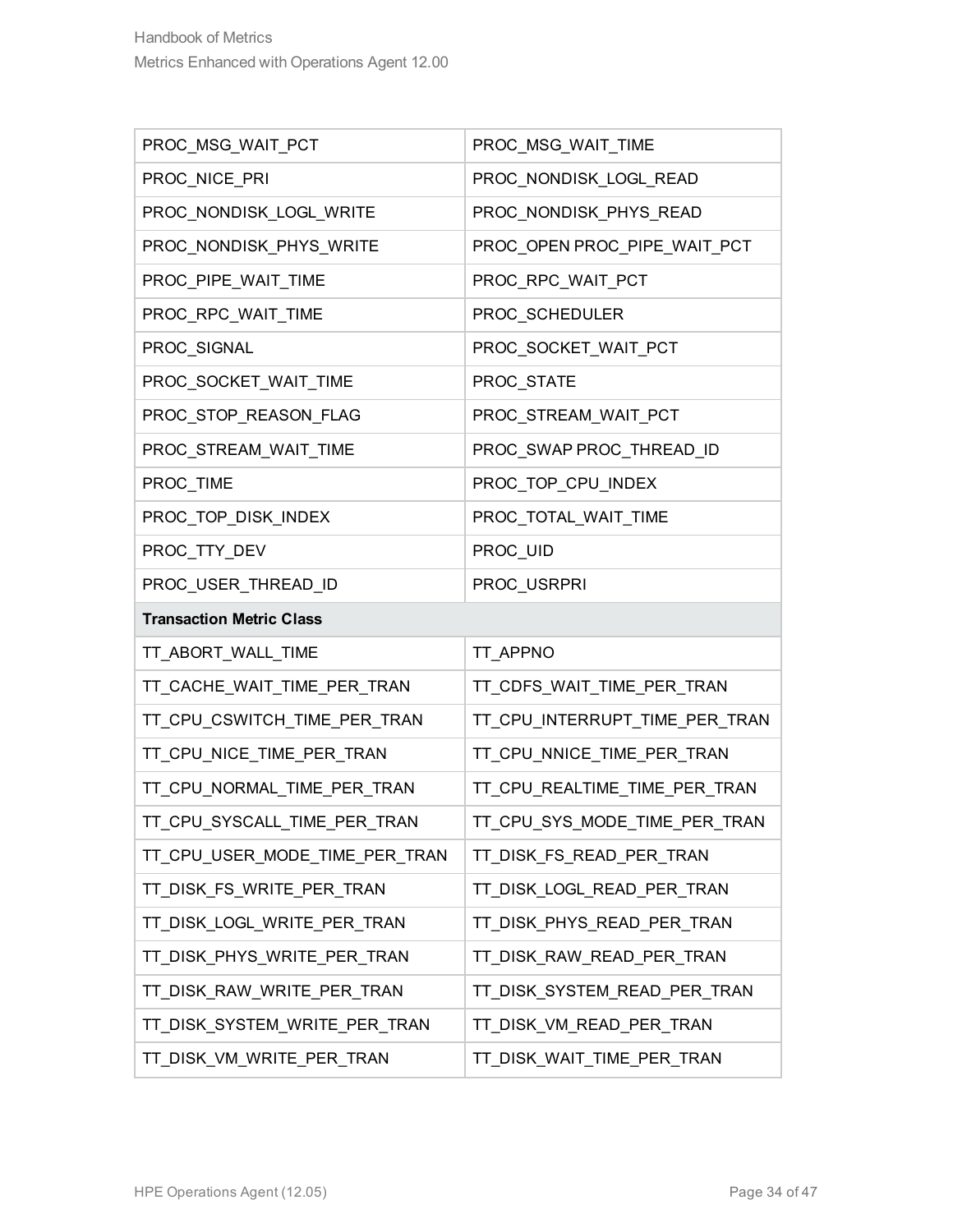| TT_FAILED_WALL_TIME                  | TT_GOLDENRESOURCE_INTERVAL     |
|--------------------------------------|--------------------------------|
| TT_GRAPHICS_WAIT_TIME_PER_TRAN       | TT_INODE_WAIT_TIME_PER_TRAN    |
| TT_INPROGRESS_COUNT                  | TT_INTERVAL                    |
| TT_IPC_WAIT_TIME_PER_TRAN            | TT_JOBCTL_WAIT_TIME_PER_TRAN   |
| TT_LAN_WAIT_TIME_PER_TRAN            | TT_MEASUREMENT_COUNT           |
| TT_MEM_WAIT_TIME_PER_TRAN            | TT_MSG_WAIT_TIME_PER_TRAN      |
| TT_NFS_WAIT_TIME_PER_TRAN            | TT_OTHER_IO_WAIT_TIME_PER_TRAN |
| TT_OTHER_WAIT_TIME_PER_TRAN          | TT_PIPE_WAIT_TIME_PER_TRAN     |
| TT_PRI_WAIT_TIME_PER_TRAN            | TT_RESOURCE_INTERVAL           |
| TT_RPC_WAIT_TIME_PER_TRAN            | TT_SEM_WAIT_TIME_PER_TRAN      |
| TT_SLEEP_WAIT_TIME_PER_TRAN          | TT_SOCKET_WAIT_TIME_PER_TRAN   |
| TT_STREAM_WAIT_TIME_PER_TRAN         | TT_SYS_WAIT_TIME_PER_TRAN      |
| TT_TERM_IO_WAIT_TIME_PER_TRAN        | TT_TOTAL_WAIT_TIME_PER_TRAN    |
| TT_UPDATE                            | TT_WALL_TIME                   |
|                                      |                                |
| <b>Logical System Metric Class</b>   |                                |
| BYLS_MEM_ENTL_MAX                    | BYLS_MEM_ENTL_MIN              |
| BYLS_MEM_ENTL_UTIL                   | BYLS_MEM_FREE                  |
| BYLS_MEM_FREE_UTIL                   | BYLS_MEM_HEALTH                |
| BYLS_MEM_PHYS                        | BYLS_MEM_PHYS_UTIL             |
| BYLS_MEM_USED                        |                                |
| <b>Logical Volume Metric Class</b>   |                                |
| LV_AVG_READ_SERVICE_TIME             | LV_AVG_WRITE_SERVICE_TIME      |
| LV_CACHE_HIT                         | LV_CACHE_MISS                  |
| LV_CACHE_QUEUE                       | LV_CACHE_SIZE                  |
| LV_DEVNO                             | LV_INTERVAL                    |
| LV_OPEN_LV                           | LV_TYPE                        |
| <b>Host Bus Adapter Metric Class</b> |                                |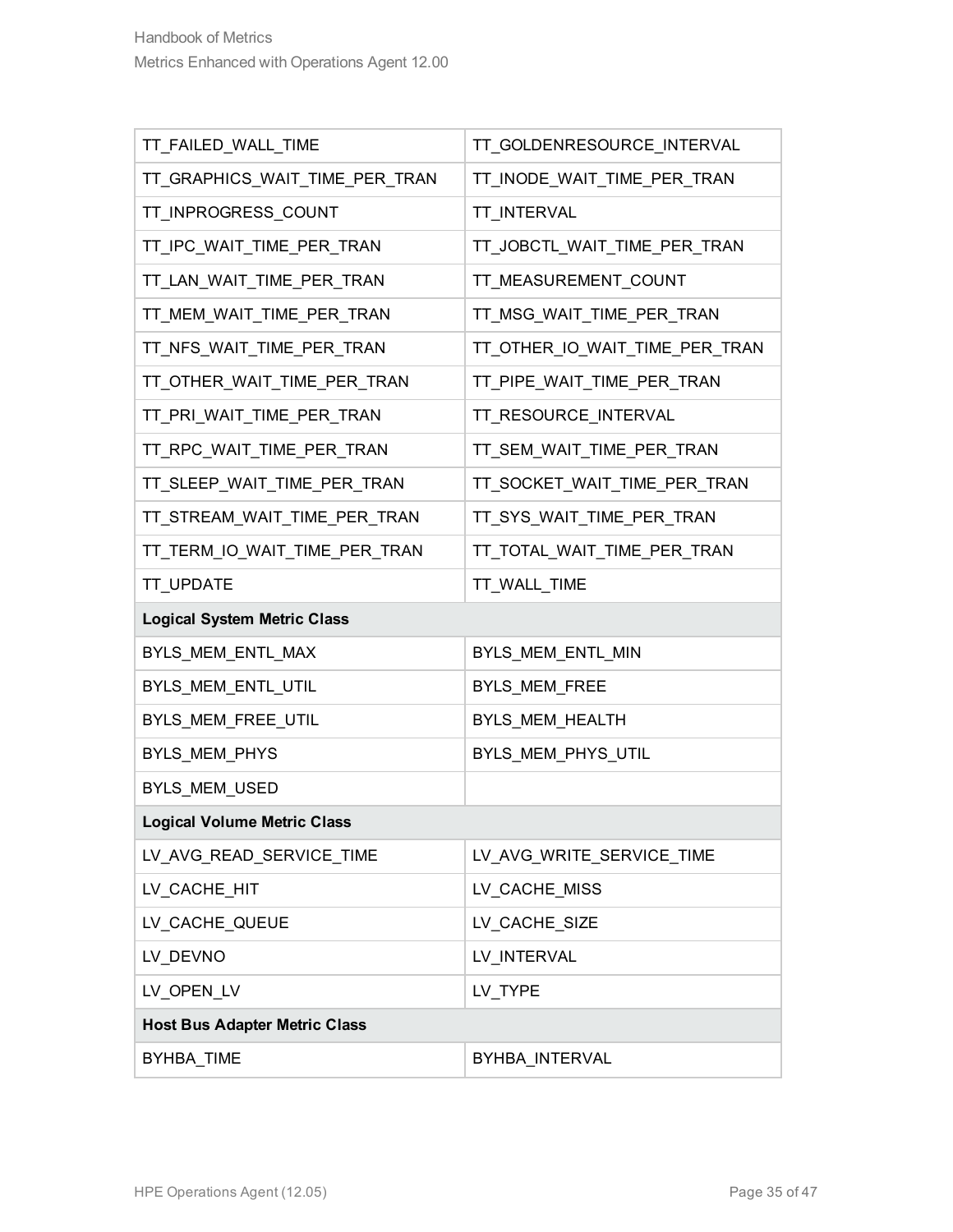| BYHBA ID              | BYHBA NAME             |
|-----------------------|------------------------|
| BYHBA DEVNAME         | BYHBA DEVNO            |
| BYHBA_CLASS           | BYHBA_DRIVER           |
| BYHBA_STATE           | BYHBA_UTIL             |
| BYHBA_THROUGHPUT_UTIL | BYHBA IO               |
| BYHBA READ            | BYHBA WRITE            |
| BYHBA IO RATE         | BYHBA READ RATE        |
| BYHBA WRITE RATE      | BYHBA BYTE RATE        |
| BYHBA READ BYTE RATE  | BYHBA WRITE BYTE RATE  |
| BYHBA REQUEST QUEUE   | BYHBA_BUSY_TIME        |
| BYHBA AVG WAIT TIME   | BYHBA AVG SERVICE TIME |
| BYHBA TYPE            |                        |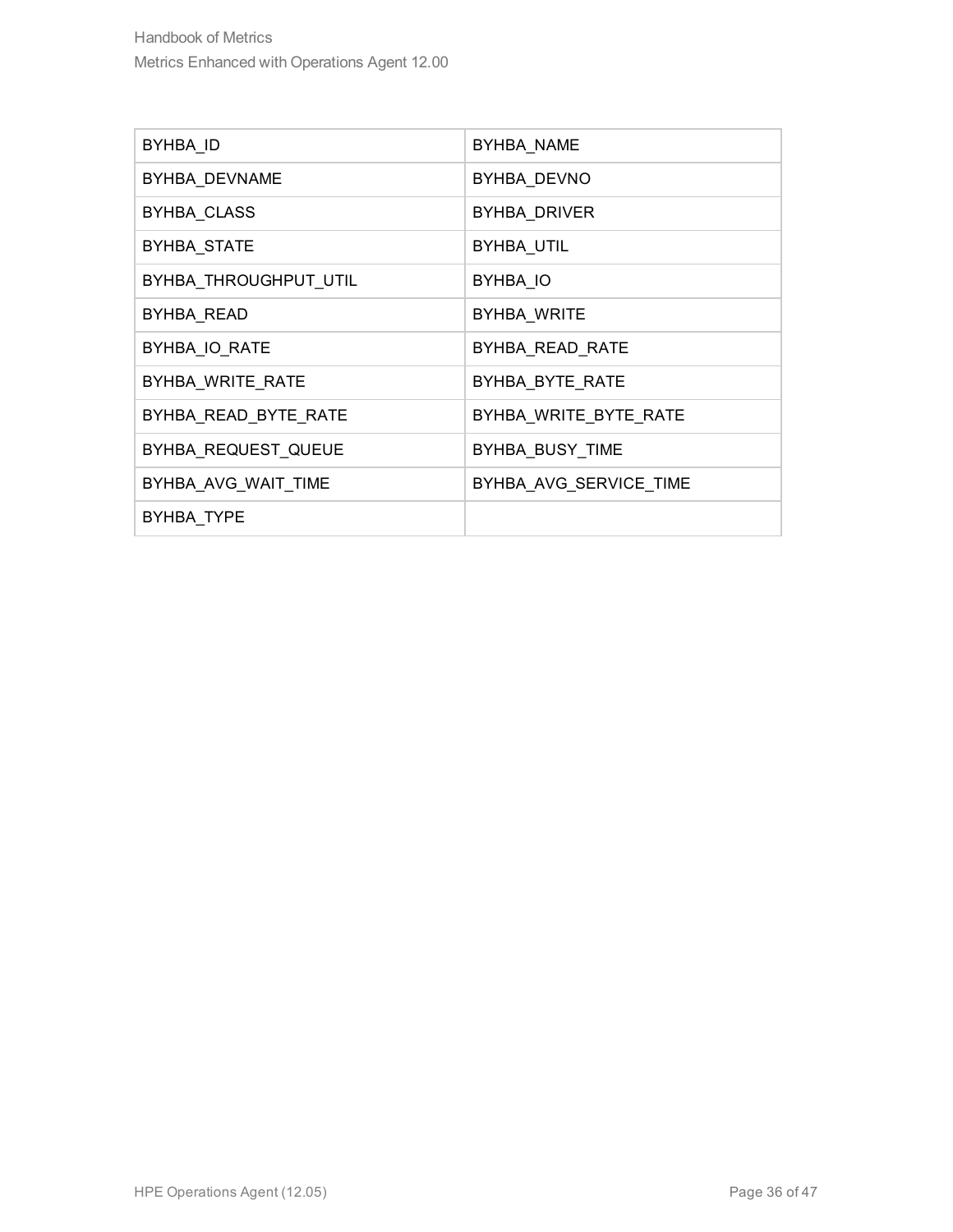# <span id="page-36-0"></span>Metrics not Supported with Operations Agent 12.00

<span id="page-36-1"></span>The following metrics are no longer supported with Operations Agent 12.00:

#### Metrics not Supported on Linux Systems

| <b>Global Metric Class</b>            |                            |  |
|---------------------------------------|----------------------------|--|
| GBL_APP_THRESHOLD                     | GBL_BYCPU_THRESHOLD        |  |
| GBL_BYDSK_THRESHOLD                   | GBL_BYFS_THRESHOLD         |  |
| <b>GBL_BYNETIF_THRESHOLD</b>          | GBL_COLLECT_INTERVAL       |  |
| GBL_COLLECT_INTERVAL_PROC             | <b>GBL FLUSH</b>           |  |
| <b>GBL_LOGFILE_VERSION</b>            | <b>GBL_LOGGING_TYPES</b>   |  |
| GBL SUBPROCSAMPLEINTERVAL             | <b>GBL THRESHOLD CPU</b>   |  |
| GBL_THRESHOLD_NOKILLED                | <b>GBL THRESHOLD NONEW</b> |  |
| <b>Application Metric Class</b>       |                            |  |
| APP_PRI_STD_DEV                       | APP_PRM_LOGGING_MODE       |  |
| APP_TERM_IO_WAIT_PCT                  |                            |  |
| <b>Disk Metric Class</b>              |                            |  |
| <b>BYDSK_HISTOGRAM</b>                |                            |  |
| <b>Network Interface Metric Class</b> |                            |  |
| BYNETIF_IN_BYTE_RATE_CUM              | BYNETIF_OUT_BYTE_RATE_CUM  |  |
| <b>Process Metric Class</b>           |                            |  |
| PROC_CPU_TOTAL_TIME_CUM               | PROC_CPU_TOTAL_UTIL_CUM    |  |
| <b>Transaction Metric Class</b>       |                            |  |
| TT_ABORT_WALL_TIME_PER_TRAN           | TT APP TRAN NAME           |  |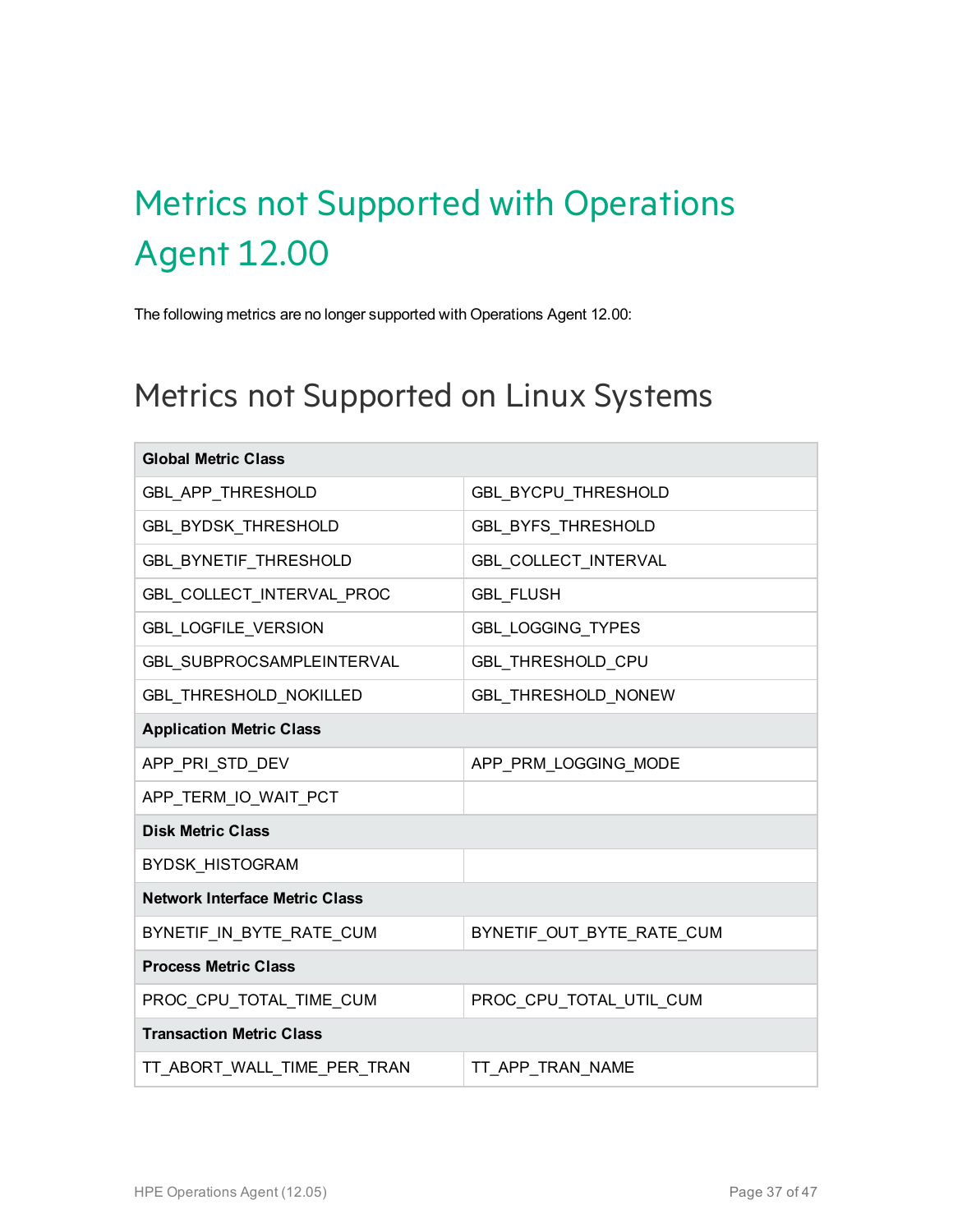| TTBIN_TRANS_COUNT_1                         | TTBIN_TRANS_COUNT_10                       |  |
|---------------------------------------------|--------------------------------------------|--|
| TTBIN_TRANS_COUNT_2                         | TTBIN_TRANS_COUNT_3                        |  |
| TTBIN_TRANS_COUNT_4                         | TTBIN_TRANS_COUNT_5                        |  |
| TTBIN_TRANS_COUNT_6                         | TTBIN_TRANS_COUNT_7                        |  |
| TTBIN_TRANS_COUNT_8                         | TTBIN_TRANS_COUNT_9                        |  |
| TTBIN_UPPER_RANGE_1                         | TTBIN_UPPER_RANGE_10                       |  |
| TTBIN_UPPER_RANGE_2                         | TTBIN_UPPER_RANGE_3                        |  |
| TTBIN_UPPER_RANGE_4                         | TTBIN_UPPER_RANGE_5                        |  |
| TTBIN_UPPER_RANGE_6                         | TTBIN_UPPER_RANGE_7                        |  |
| TTBIN_UPPER_RANGE_8                         | TTBIN_UPPER_RANGE_9                        |  |
| TT_CLIENT_ADDRESS                           | TT_CLIENT_ADDRESS_FORMAT                   |  |
| TT_CLIENT_TRAN_ID                           | TT_NUM_BINS                                |  |
| TT_USER_MEASUREMENT_AVG                     | TT_USER_MEASUREMENT_AVG_2                  |  |
| TT_USER_MEASUREMENT_AVG_3                   | TT_USER_MEASUREMENT_AVG_4                  |  |
| TT_USER_MEASUREMENT_AVG_5                   | TT_USER_MEASUREMENT_AVG_6                  |  |
| TT_USER_MEASUREMENT_MAX                     | TT_USER_MEASUREMENT_MAX_2                  |  |
| TT_USER_MEASUREMENT_MAX_3                   | TT_USER_MEASUREMENT_MAX_4                  |  |
| TT_USER_MEASUREMENT_MAX_5                   | TT_USER_MEASUREMENT_MAX_6                  |  |
| TT_USER_MEASUREMENT_MIN                     | TT_USER_MEASUREMENT_MIN_2                  |  |
| TT_USER_MEASUREMENT_MIN_3                   | TT_USER_MEASUREMENT_MIN_4                  |  |
| TT_USER_MEASUREMENT_MIN_5                   | TT USER MEASUREMENT MIN 6                  |  |
| TT_USER_MEASUREMENT_NAME                    | TT_USER_MEASUREMENT_NAME_2                 |  |
| TT_USER_MEASUREMENT_NAME_3                  | TT USER MEASUREMENT NAME 4                 |  |
| TT USER MEASUREMENT NAME 5                  | TT_USER_MEASUREMENT_NAME_6                 |  |
| <b>Logical System Metric Class</b>          |                                            |  |
| BYLS_BOOT_TIME BYLS_CLUSTER_<br><b>NAME</b> | BYLS CPU CLOCK, BYLS CPU CYCLE<br>ENTL MAX |  |
| BYLS_CPU_ENTL_EMIN, BYLS_CPU_<br>ENTL_MAX   | BYLS_CPU_ENTL_MIN, BYLS_CPU_ENTL_<br>UTIL  |  |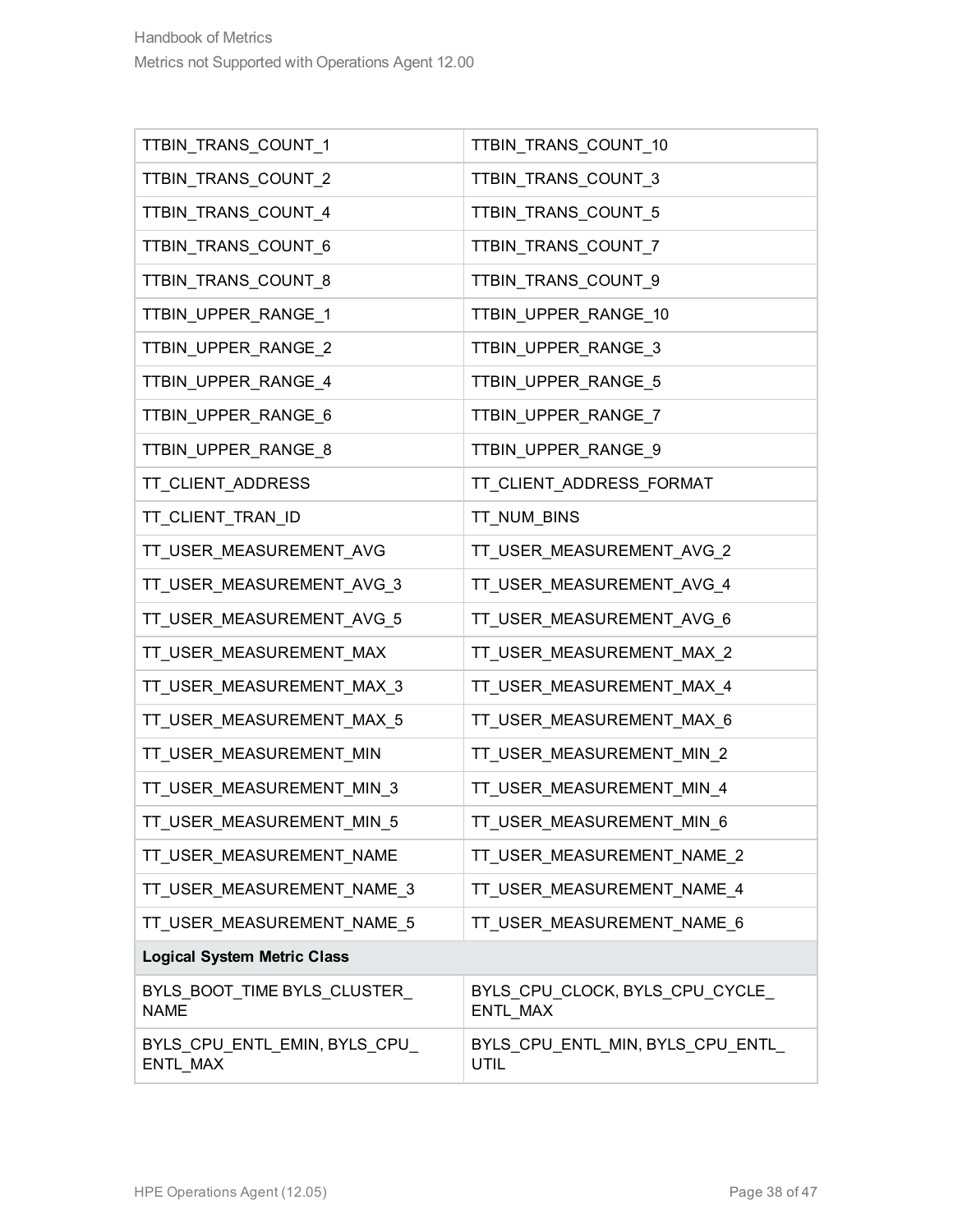| BYLS_CPU_MT_ENABLED, BYLS_CPU_<br><b>PHYSC</b> | BYLS_CPU_PHYS_READY_UTIL       |
|------------------------------------------------|--------------------------------|
| BYLS_CPU_PHYS_SYS_MODE_UTIL                    | BYLS_CPU_PHYS_TOTAL_TIME       |
| BYLS_CPU_PHYS_TOTAL_UTIL                       | BYLS_CPU_PHYS_USER_MODE_UTIL   |
| BYLS_CPU_PHYS_WAIT_UTIL                        | BYLS_CPU_SHARES_PRIO           |
| BYLS_CPU_SYS_MODE_UTIL                         | BYLS_CPU_TOTAL_UTIL            |
| BYLS_CPU_UNRESERVED                            | BYLS_CPU_USER_MODE_UTIL        |
| BYLS_DATACENTER_NAME                           | BYLS_DISK_PHYS_BYTE            |
| BYLS_DISK_PHYS_BYTE_RATE                       | BYLS_DISK_PHYS_READ            |
| BYLS_DISK_PHYS_READ_BYTE_RATE                  | BYLS_DISK_PHYS_READ_RATE       |
| BYLS_DISK_PHYS_WRITE                           | BYLS_DISK_PHYS_WRITE_BYTE_RATE |
| BYLS_DISK_PHYS_WRITE_RATE                      | BYLS_DISK_UTIL                 |
| BYLS_DISK_UTIL_PEAK                            | BYLS_DISPLAY_NAME              |
| BYLS_IP_ADDRESS                                | BYLS_LS_HOST_HOSTNAME          |
| BYLS_LS_HOSTNAME                               | BYLS_LS_ID                     |
| BYLS_LS_MODE                                   | BYLS_LS_NAME                   |
| BYLS_LS_OSTYPE                                 | BYLS_LS_PARENT_TYPE            |
| BYLS_LS_PARENT_UUID                            | BYLS_LS_PATH                   |
| BYLS_LS_ROLE                                   | BYLS_LS_SHARED                 |
| BYLS_LS_STATE                                  | BYLS_LS_TYPE                   |
| BYLS_LS_UUID                                   | BYLS_MACHINE_MODEL             |
| BYLS_MEM_ACTIVE                                | BYLS_MEM_AVAIL                 |
| BYLS_MEM_BALLOON_USED                          | BYLS_MEM_BALLOON_UTIL          |
| BYLS_MEM_ENTL                                  | BYLS_MEM_ENTL_MAX              |
| BYLS_MEM_ENTL_MIN                              | BYLS_MEM_ENTL_UTIL             |
| BYLS_MEM_FREE                                  | BYLS_MEM_FREE_UTIL             |
| BYLS_MEM_HEALTH                                | BYLS_MEM_OVERHEAD              |
| BYLS_MEM_PHYS                                  | BYLS_MEM_PHYS_UTIL             |
| BYLS_MEM_SHARES_PRIO                           | BYLS_MEM_SWAPIN                |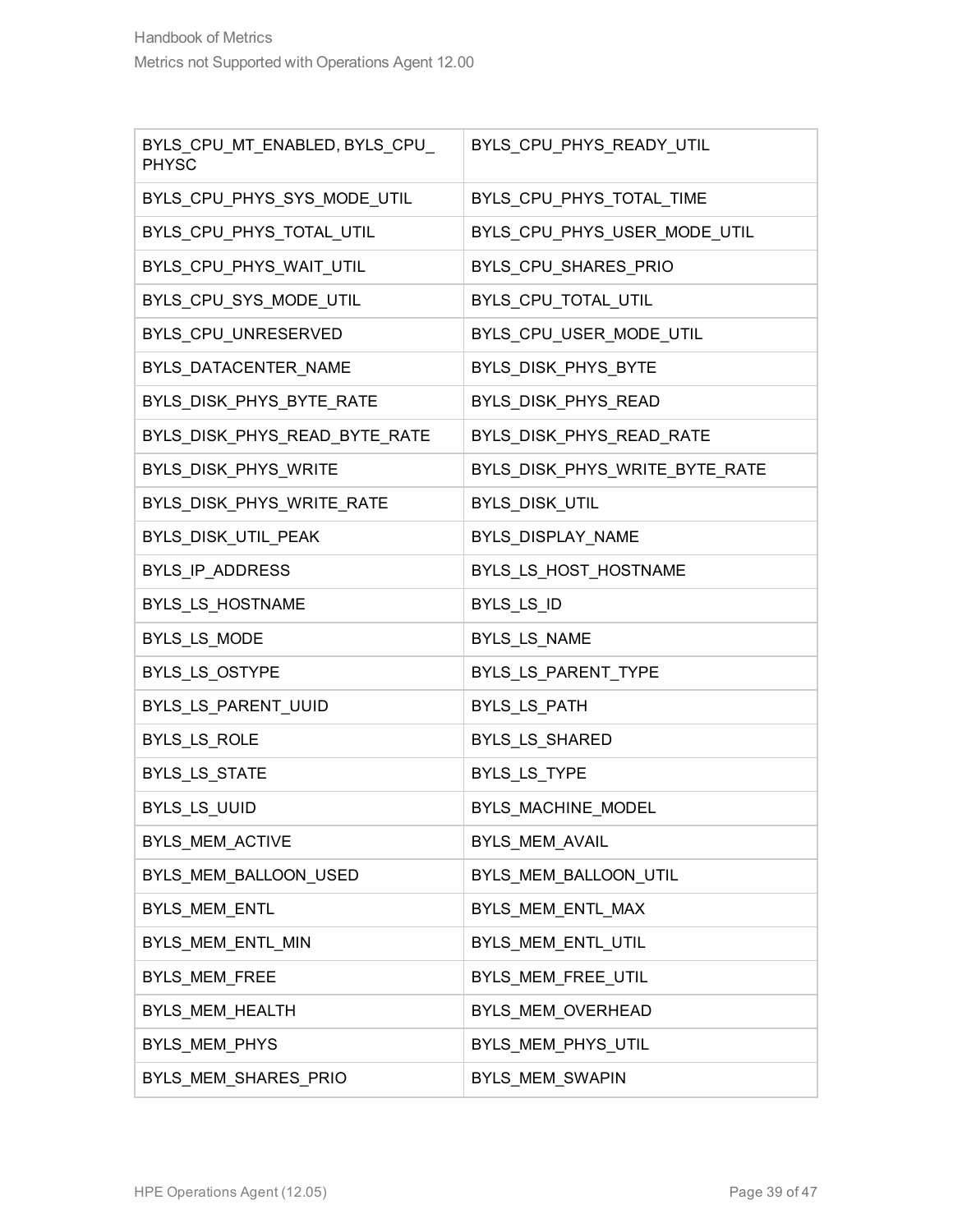| BYLS MEM SWAPOUT          | BYLS_MEM_SWAPPED         |
|---------------------------|--------------------------|
| BYLS MEM SWAPTARGET       | BYLS_MEM_SWAP_UTIL       |
| BYLS_MEM_SYS              | BYLS MEM UNRESERVED      |
| BYLS_MEM_USED             | BYLS_NET_BYTE_RATE       |
| BYLS_NET_IN_BYTE          | BYLS_NET_IN_PACKET       |
| BYLS NET IN PACKET RATE   | BYLS_NET_OUT_BYTE        |
| BYLS NET OUT PACKET       | BYLS_NET_OUT_PACKET_RATE |
| BYLS_NET_PACKET_RATE      | BYLS NUM ACTIVE LS       |
| BYLS_NUM_CPU              | BYLS_NUM_CPU_CORE        |
| BYLS NUM DISK BYLS NUM LS | BYLS NUM NETIF           |
| BYLS_NUM_SOCKET           | BYLS_UPTIME_HOURS        |
| BYLS_UPTIME_SECONDS       | BYLS VC IP ADDRESS       |

#### <span id="page-39-0"></span>Metrics not Supported on Windows Systems

| <b>Global Metric Class</b>   |                            |
|------------------------------|----------------------------|
| <b>GBL APP THRESHOLD</b>     | <b>GBL BYCPU THRESHOLD</b> |
| <b>GBL_BYDSK_THRESHOLD</b>   | <b>GBL_BYFS_THRESHOLD</b>  |
| <b>GBL_BYNETIF_THRESHOLD</b> | GBL_COLLECT_INTERVAL       |
| GBL_COLLECT_INTERVAL_PROC    | GBL_CPU_HISTOGRAM          |
| <b>GBL_DISK_HISTOGRAM</b>    | <b>GBL FLUSH</b>           |
| <b>GBL_LOGFILE_VERSION</b>   | <b>GBL_LOGGING_TYPES</b>   |
| <b>GBL_MEM_PAGEIN</b>        | <b>GBL MEM PAGEOUT</b>     |
| GBL_THRESHOLD_CPU            | GBL_THRESHOLD_NOKILLED     |
| GBL_THRESHOLD_NONEW          |                            |
| <b>Disk Metric Class</b>     |                            |
| <b>BYDSK HISTOGRAM</b>       |                            |
| <b>Process Metric Class</b>  |                            |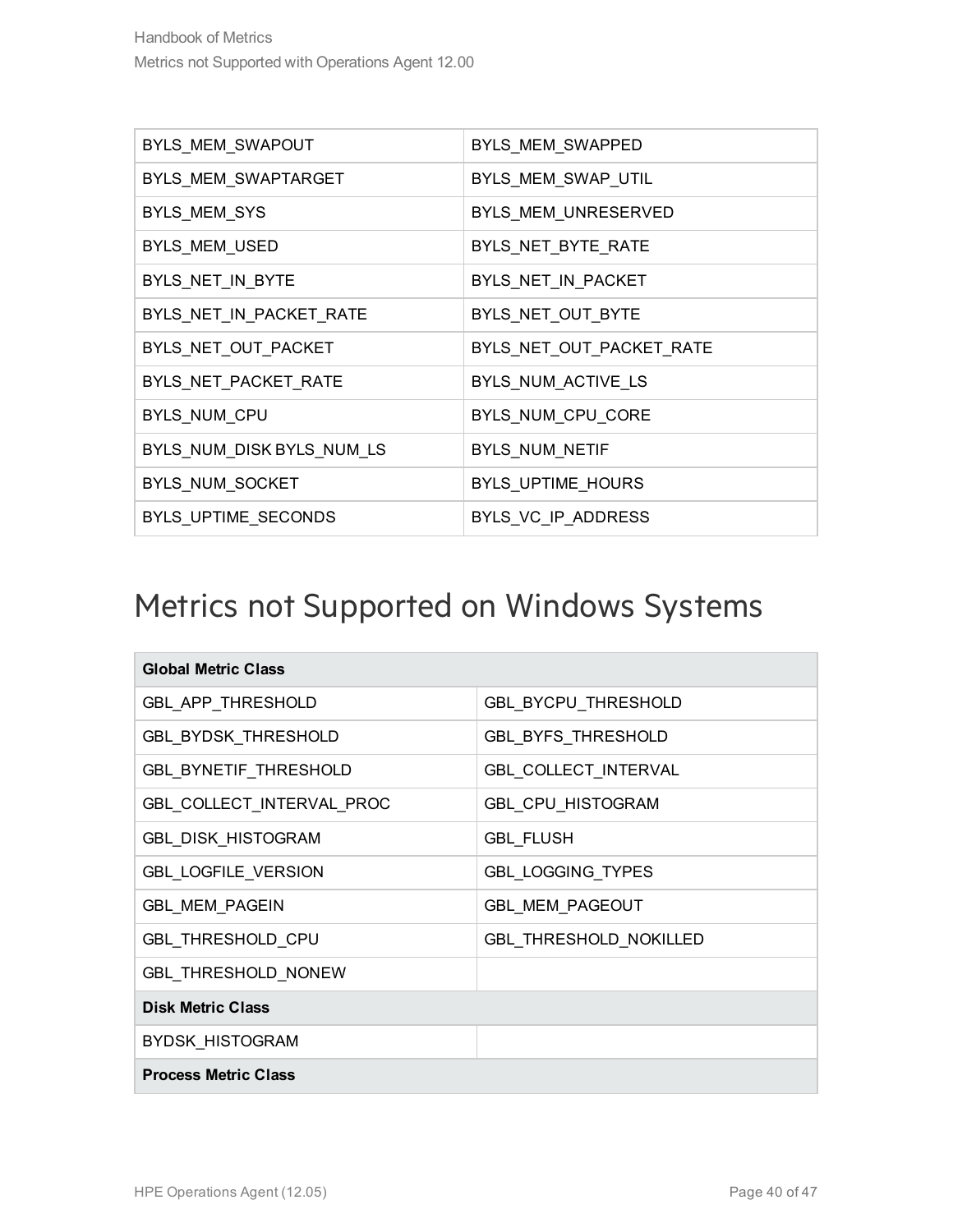| PROC_CPU_TOTAL_TIME_CUM         | PROC_CPU_TOTAL_UTIL_CUM     |
|---------------------------------|-----------------------------|
| PROC_IO_BYTE_CUM                | PROC_IO_BYTE_RATE_CUM       |
| <b>Transaction Metric Class</b> |                             |
| TT_ABORT_WALL_TIME_PER_TRAN     | TT_APP_TRAN_NAME            |
| TTBIN_TRANS_COUNT_1             | TTBIN_TRANS_COUNT_10        |
| TTBIN_TRANS_COUNT_2             | TTBIN_TRANS_COUNT_3         |
| TTBIN_TRANS_COUNT_4             | TTBIN_TRANS_COUNT_5         |
| TTBIN_TRANS_COUNT_6             | TTBIN_TRANS_COUNT_7         |
| TTBIN_TRANS_COUNT_8             | TTBIN_TRANS_COUNT_9         |
| TTBIN_UPPER_RANGE_1             | TTBIN_UPPER_RANGE_10        |
| TTBIN_UPPER_RANGE_2             | TTBIN_UPPER_RANGE_3         |
| TTBIN_UPPER_RANGE_4             | TTBIN_UPPER_RANGE_5         |
| TTBIN_UPPER_RANGE_6             | TTBIN_UPPER_RANGE_7         |
| TTBIN_UPPER_RANGE_8             | TTBIN_UPPER_RANGE_9         |
| TT_NUM_BINS                     | TT_TERM_TRAN_1_HR_RATE      |
| TT_USER_MEASUREMENT_AVG         | TT_USER_MEASUREMENT_AVG_2   |
| TT_USER_MEASUREMENT_AVG_3       | TT_USER_MEASUREMENT_AVG_4   |
| TT_USER_MEASUREMENT_AVG_5       | TT_USER_MEASUREMENT_AVG_6   |
| TT_USER_MEASUREMENT_COUNT       | TT_USER_MEASUREMENT_COUNT_2 |
| TT_USER_MEASUREMENT_COUNT_3     | TT_USER_MEASUREMENT_COUNT_4 |
| TT_USER_MEASUREMENT_COUNT_5     | TT_USER_MEASUREMENT_COUNT_6 |
| TT_USER_MEASUREMENT_MAX         | TT_USER_MEASUREMENT_MAX_2   |
| TT_USER_MEASUREMENT_MAX_3       | TT_USER_MEASUREMENT_MAX_4   |
| TT_USER_MEASUREMENT_MAX_5       | TT_USER_MEASUREMENT_MAX_6   |
| TT_USER_MEASUREMENT_MIN         | TT_USER_MEASUREMENT_MIN_2   |
| TT_USER_MEASUREMENT_MIN_3       | TT_USER_MEASUREMENT_MIN_4   |
| TT_USER_MEASUREMENT_MIN_5       | TT_USER_MEASUREMENT_MIN_6   |
| TT_USER_MEASUREMENT_NAME        | TT_USER_MEASUREMENT_NAME_2  |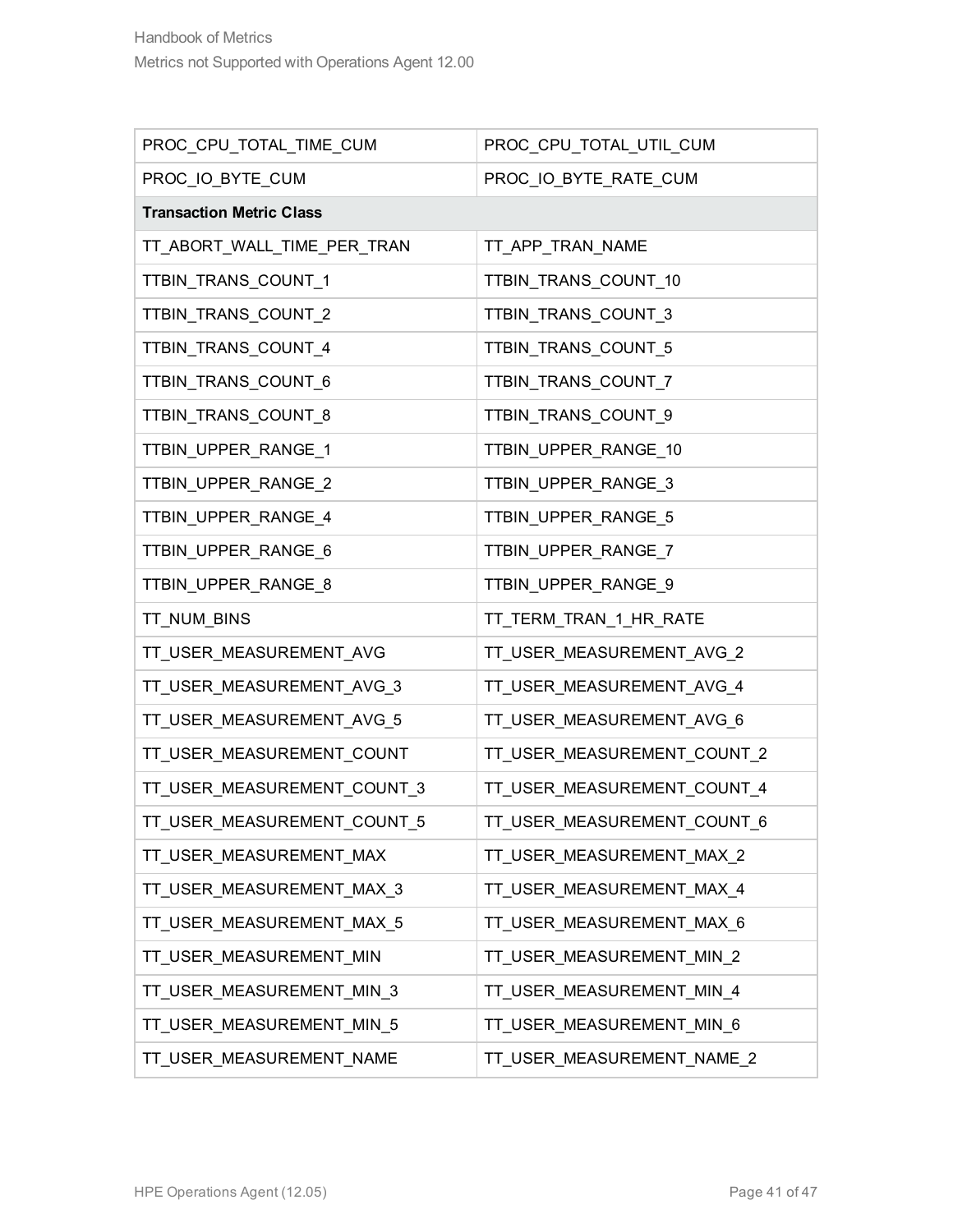| TT_USER_MEASUREMENT_NAME_3         | TT_USER_MEASUREMENT_NAME_4   |
|------------------------------------|------------------------------|
| TT_USER_MEASUREMENT_NAME_5         | TT_USER_MEASUREMENT_NAME_6   |
| <b>Logical System Metric Class</b> |                              |
| BYLS_CPU_ENTL_MAX                  | BYLS_CPU_ENTL_MIN            |
| BYLS_CPU_ENTL_UTIL                 | BYLS_CPU_PHYSC               |
| BYLS_CPU_PHYS_SYS_MODE_UTIL        | BYLS_CPU_PHYS_TOTAL_TIME     |
| BYLS_CPU_PHYS_TOTAL_UTIL           | BYLS_CPU_PHYS_USER_MODE_UTIL |
| BYLS_CPU_SHARES_PRIO               | BYLS_DISPLAY_NAME            |
| BYLS_HYPCALL                       | BYLS_HYP_UTIL                |
| <b>BYLS LS HOSTNAME</b>            | BYLS_LS_ID                   |
| BYLS_LS_MODE                       | BYLS_LS_NAME                 |
| BYLS_LS_OSTYPE                     | BYLS_LS_PATH                 |
| BYLS_LS_PROC_ID                    | BYLS_LS_SHARED               |
| BYLS_LS_STATE                      | BYLS_LS_UUID                 |
| BYLS_MEM_ENTL                      | BYLS_NUM_CPU                 |
| BYLS_NUM_DISK                      | BYLS_NUM_NETIF               |
| BYLS_UPTIME_SECONDS                |                              |

### <span id="page-41-0"></span>Metrics not Supported on AIX Systems

| <b>Global Metric Class</b>   |                                  |
|------------------------------|----------------------------------|
| <b>GBL APP THRESHOLD</b>     | GBL_BYCPU_THRESHOLD              |
| GBL_BYDSK_THRESHOLD          | <b>GBL_BYFS_THRESHOLD</b>        |
| <b>GBL BYNETIF THRESHOLD</b> | <b>GBL COLLECT_INTERVAL</b>      |
| GBL COLLECT INTERVAL PROC    | <b>GBL CPU HISTOGRAM</b>         |
| <b>GBL DISK HISTOGRAM</b>    | <b>GBL FLUSH</b>                 |
| <b>GBL LOGFILE VERSION</b>   | <b>GBL LOGGING TYPES</b>         |
| <b>GBL OTHER QUEUE</b>       | <b>GBL SUBPROCSAMPLEINTERVAL</b> |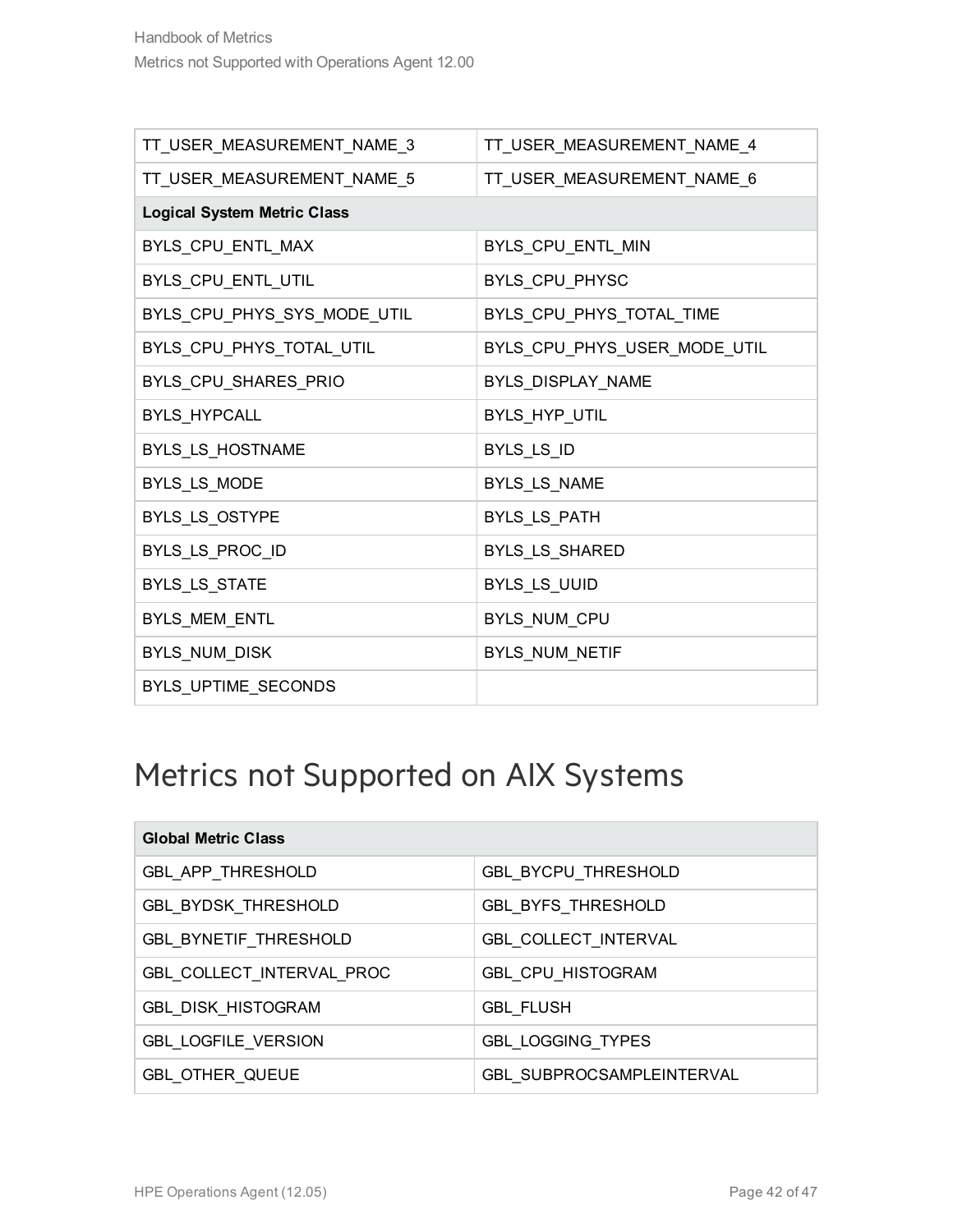| GBL_THRESHOLD_CPU               | <b>GBL_THRESHOLD_DISK</b>   |
|---------------------------------|-----------------------------|
| GBL_THRESHOLD_NOKILLED          | <b>GBL THRESHOLD NONEW</b>  |
| <b>Application Metric Class</b> |                             |
| APP_PRI_STD_DEV                 |                             |
| <b>Disk Metric Class</b>        |                             |
| <b>BYDSK HISTOGRAM</b>          |                             |
| <b>Process Metric Class</b>     |                             |
| PROC_CPU_TOTAL_TIME_CUM         | PROC_CPU_TOTAL_UTIL_CUM     |
| PROC DISK BLOCK IO CUM          | PROC DISK BLOCK IO RATE CUM |
| PROC IO BYTE CUM                | PROC IO BYTE RATE CUM       |
| <b>Transaction Metric Class</b> |                             |
| TT_ABORT_WALL_TIME_PER_TRAN     | TT APP TRAN NAME            |
| TT TERM TRAN 1 HR RATE          |                             |

### <span id="page-42-0"></span>Metrics not Supported on Solaris Systems

| <b>Global Metric Class</b>   |                             |
|------------------------------|-----------------------------|
| GBL_APP_THRESHOLD            | GBL_BYCPU_THRESHOLD         |
| <b>GBL_BYDSK_THRESHOLD</b>   | <b>GBL_BYFS_THRESHOLD</b>   |
| <b>GBL_BYNETIF_THRESHOLD</b> | <b>GBL_COLLECT_INTERVAL</b> |
| GBL_COLLECT_INTERVAL_PROC    | <b>GBL_CPU_HISTOGRAM</b>    |
| <b>GBL_DISK_HISTOGRAM</b>    | <b>GBL FLUSH</b>            |
| <b>GBL_LOGFILE_VERSION</b>   | GBL_LOGGING_TYPES           |
| <b>GBL LV THRESHOLD</b>      | <b>GBL OTHER QUEUE</b>      |
| <b>GBL SLEEP QUEUE</b>       | GBL SUBPROCSAMPLEINTERVAL   |
| GBL_THRESHOLD_CPU            | <b>GBL_THRESHOLD_DISK</b>   |
| GBL_THRESHOLD_NOKILLED       | <b>GBL_THRESHOLD_NONEW</b>  |
| <b>GBL_ZONE APP</b>          |                             |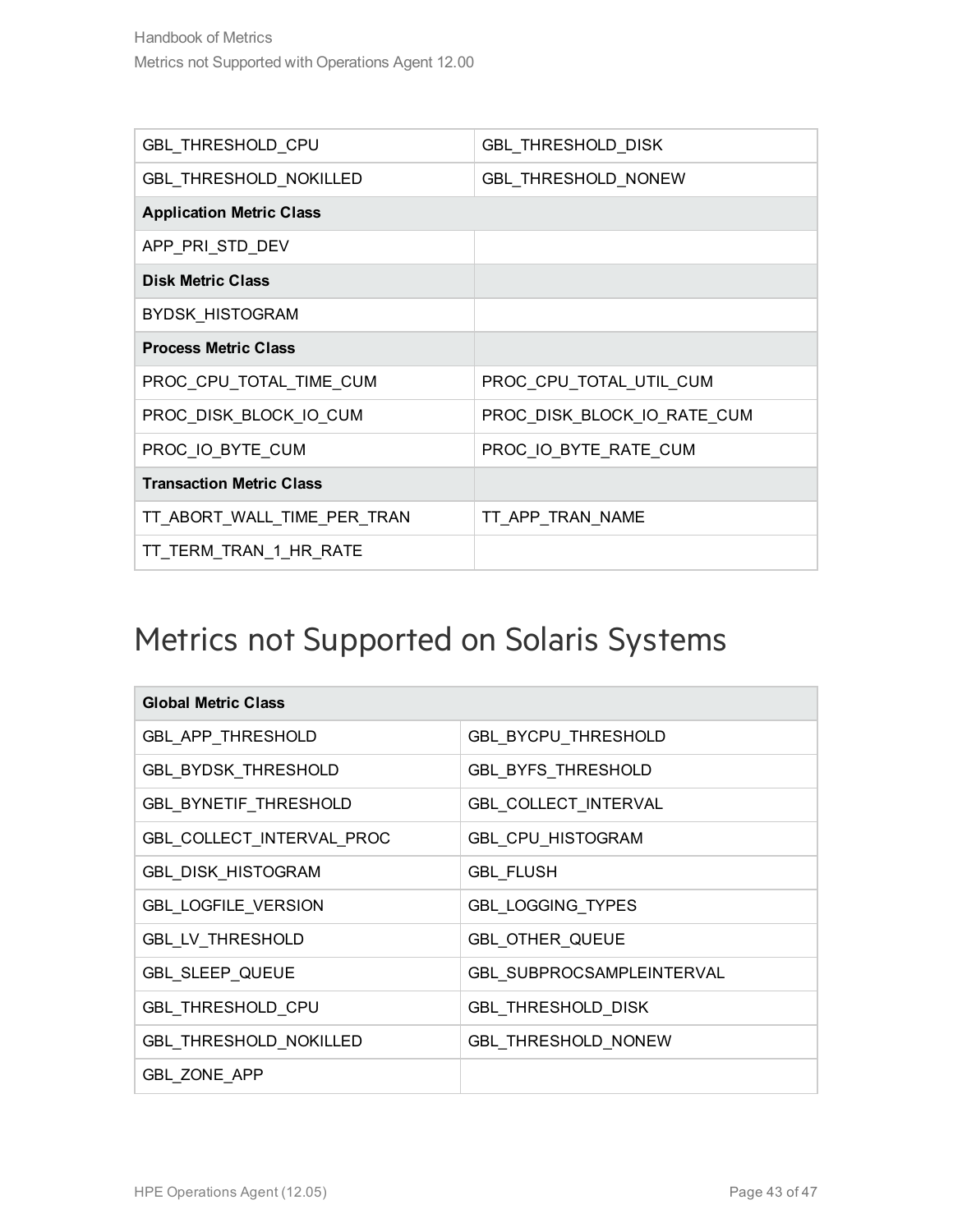| <b>Disk Metric Class</b>           |                             |
|------------------------------------|-----------------------------|
| <b>BYDSK HISTOGRAM</b>             |                             |
| <b>File System Metric Class</b>    |                             |
| FS DEVNAME ALIAS                   | FS DIRNAME ALIAS            |
| <b>Process Metric Class</b>        |                             |
| PROC CPU TOTAL TIME CUM            | PROC CPU TOTAL UTIL CUM     |
| PROC_DISK_BLOCK_IO_CUM             | PROC_DISK_BLOCK_IO_RATE_CUM |
| PROC_IO_BYTE_CUM                   | PROC_IO_BYTE_RATE_CUM       |
| <b>Transaction Metric Class</b>    |                             |
| TT APP_TRAN_NAME                   |                             |
| <b>Logical Volume Metric Class</b> |                             |
| LV DEVNAME ALIAS                   | LV DIRNAME ALIAS            |

#### <span id="page-43-0"></span>Metrics not Supported on HP-UX Systems

| <b>Global Metric Class</b>    |                                |  |
|-------------------------------|--------------------------------|--|
| GBL_APP_THRESHOLD             | GBL_BYCPU_THRESHOLD            |  |
| <b>GBL_BYDSK_THRESHOLD</b>    | <b>GBL_BYFS_THRESHOLD</b>      |  |
| <b>GBL_BYNETIF_THRESHOLD</b>  | GBL_COLLECT_INTERVAL           |  |
| GBL_COLLECT_INTERVAL_PROC     | GBL_CPU_HISTOGRAM              |  |
| <b>GBL_DISK_HISTOGRAM</b>     | <b>GBL_FLUSH</b>               |  |
| <b>GBL_LOGFILE_VERSION</b>    | <b>GBL_LOGGING_TYPES</b>       |  |
| GBL_THRESHOLD_NOKILLED        | <b>GBL THRESHOLD NONEW</b>     |  |
| <b>GBL LV THRESHOLD</b>       | GBL MEM SWAP 1 HR RATE         |  |
| <b>GBL_QUEUE_HISTOGRAM</b>    | <b>GBL THRESHOLD CPU</b>       |  |
| <b>GBL_THRESHOLD_DISK</b>     | GBL_THRESHOLD_NOKILLED         |  |
| GBL_THRESHOLD_NONEW           | GBL_THRESHOLD_SHORTLIVED       |  |
| <b>GBL THRESHOLD WAIT CPU</b> | <b>GBL THRESHOLD WAIT DISK</b> |  |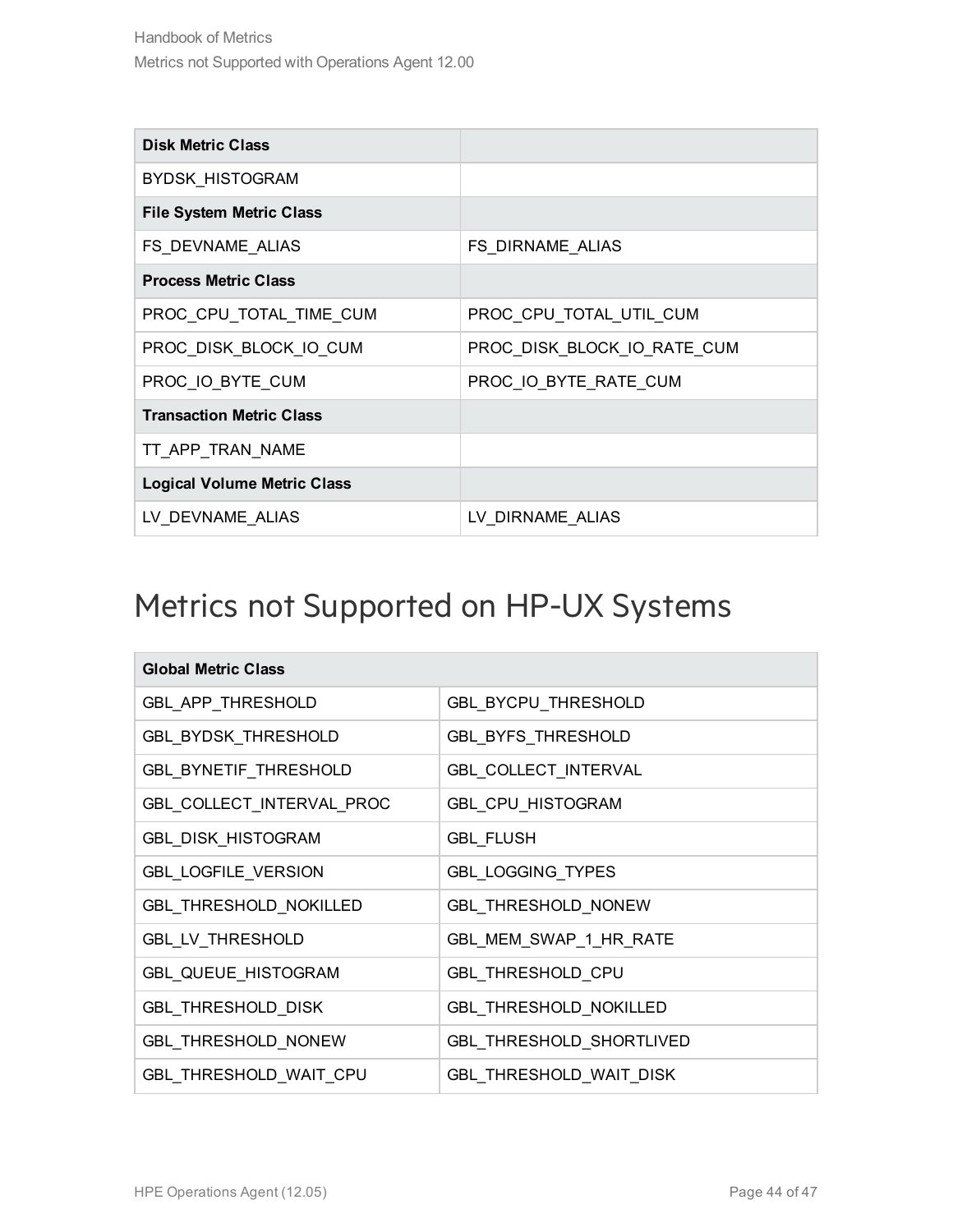| GBL THRESHOLD WAIT IMPEDE             | GBL_THRESHOLD_WAIT_MEMORY            |  |
|---------------------------------------|--------------------------------------|--|
| <b>Application Metric Class</b>       |                                      |  |
| APP_PRI_STD_DEV                       | APP_PRM_LOGGING_MODE                 |  |
| APP_TERM_IO_WAIT_PCT                  |                                      |  |
| <b>Disk Metric Class</b>              |                                      |  |
| <b>BYDSK HISTOGRAM</b>                |                                      |  |
| <b>Network Interface Metric Class</b> |                                      |  |
| BYNETIF_IN_BYTE_RATE_CUM              | BYNETIF_OUT_BYTE_RATE_CUM            |  |
| <b>Process Metric Class</b>           |                                      |  |
| PROC_STOP_HISTOGRAM                   | PROC_CPU_TOTAL_TIME_CUM              |  |
| PROC_CPU_TOTAL_UTIL_CUM               | PROC_DISK_FS_IO                      |  |
| PROC_DISK_FS_IO_RATE                  | PROC_DISK_LOGL_IO_CUM                |  |
| PROC_DISK_LOGL_IO_RATE_CUM            | PROC_DISK_PHYS_IO                    |  |
| PROC_DISK_PHYS_IO_CUM                 | PROC_DISK_PHYS_IO_RATE_CUM           |  |
| PROC_IO_BYTE_CUM                      | PROC_IO_BYTE_RATE_CUM                |  |
| <b>Transaction Metric Class</b>       |                                      |  |
| TT_ABORT_WALL_TIME_PER_TRAN           | TT_APP_TRAN_NAME TTBIN_TRANS_COUNT_1 |  |
| TTBIN_TRANS_COUNT_10                  | TTBIN_TRANS_COUNT_2                  |  |
| TTBIN_TRANS_COUNT_3                   | TTBIN_TRANS_COUNT_4                  |  |
| TTBIN_TRANS_COUNT_5                   | TTBIN_TRANS_COUNT_6                  |  |
| TTBIN_TRANS_COUNT_7                   | TTBIN_TRANS_COUNT_8                  |  |
| TTBIN_TRANS_COUNT_9                   | TTBIN_UPPER_RANGE_1                  |  |
| TTBIN_UPPER_RANGE_10                  | TTBIN_UPPER_RANGE_2                  |  |
| TTBIN_UPPER_RANGE_3                   | TTBIN_UPPER_RANGE_4                  |  |
| TTBIN_UPPER_RANGE_5                   | TTBIN_UPPER_RANGE_6                  |  |
| TTBIN_UPPER_RANGE_7                   | TTBIN_UPPER_RANGE_8                  |  |
| TTBIN_UPPER_RANGE_9                   | TT_NUM_BINS                          |  |
| TT_TERM_TRAN_1_HR_RATE                | TT_USER_MEASUREMENT_AVG              |  |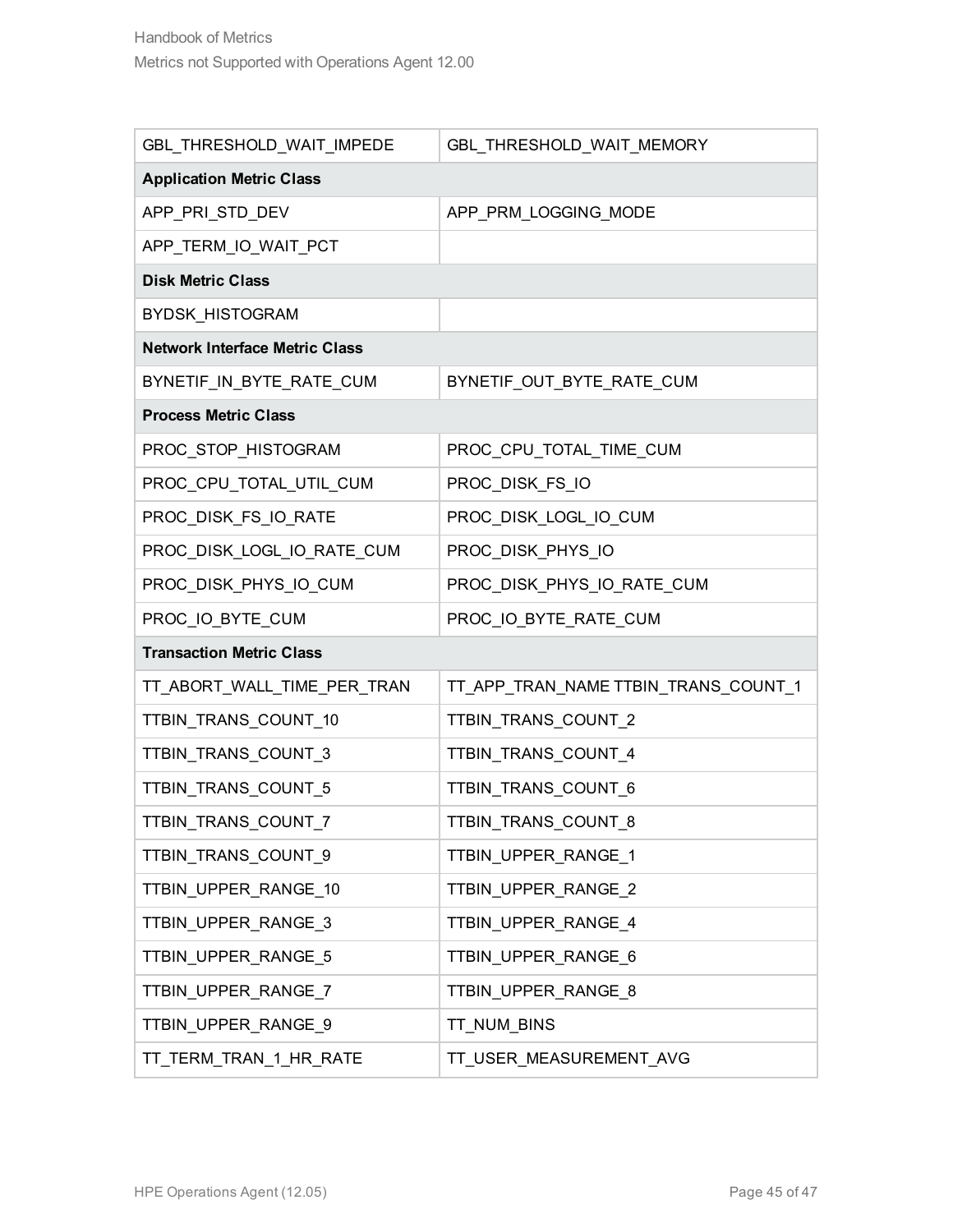| TT_USER_MEASUREMENT_AVG_2          | TT_USER_MEASUREMENT_AVG_3   |
|------------------------------------|-----------------------------|
| TT_USER_MEASUREMENT_AVG_4          | TT_USER_MEASUREMENT_AVG_5   |
| TT_USER_MEASUREMENT_AVG_6          | TT_USER_MEASUREMENT_COUNT   |
| TT_USER_MEASUREMENT_COUNT_2        | TT_USER_MEASUREMENT_COUNT_3 |
| TT_USER_MEASUREMENT_COUNT_4        | TT_USER_MEASUREMENT_COUNT_5 |
| TT_USER_MEASUREMENT_COUNT_6        | TT_USER_MEASUREMENT_MAX     |
| TT_USER_MEASUREMENT_MAX_2          | TT_USER_MEASUREMENT_MAX_3   |
| TT_USER_MEASUREMENT_MAX_4          | TT_USER_MEASUREMENT_MAX_5   |
| TT_USER_MEASUREMENT_MAX_6          | TT_USER_MEASUREMENT_MIN     |
| TT_USER_MEASUREMENT_MIN_2          | TT_USER_MEASUREMENT_MIN_3   |
| TT_USER_MEASUREMENT_MIN_4          | TT_USER_MEASUREMENT_MIN_5   |
| TT_USER_MEASUREMENT_MIN_6          | TT_USER_MEASUREMENT_NAME    |
| TT_USER_MEASUREMENT_NAME_2         | TT_USER_MEASUREMENT_NAME_3  |
| TT_USER_MEASUREMENT_NAME_4         | TT_USER_MEASUREMENT_NAME_5  |
| TT_USER_MEASUREMENT_NAME_6         |                             |
| <b>Logical Volume Metric Class</b> |                             |
| LV_LOGL_READ                       | LV_LOGL_WRITE               |
| LV_SPACE_UTIL                      |                             |